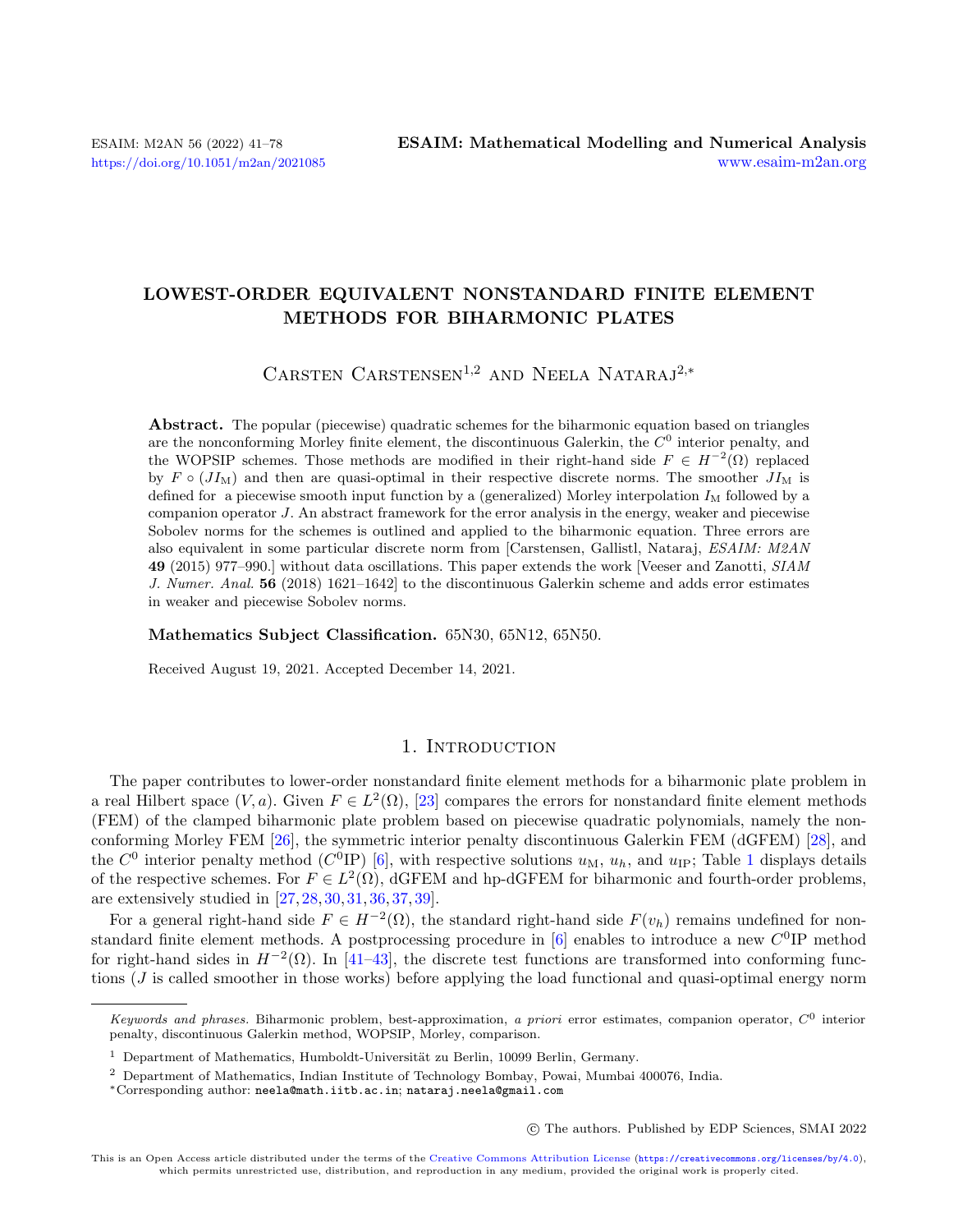|                                         | Schemes               |                                                  |                                                    |                         |
|-----------------------------------------|-----------------------|--------------------------------------------------|----------------------------------------------------|-------------------------|
| Notation                                | Morley FEM dGFEM      |                                                  | $C^0$ IP                                           | WOPSIP                  |
| Section reference                       | Section 3.2           | Section 7                                        | Section 8                                          | Section 10              |
| $V_h$                                   | $M(\mathcal{T})$      | $P_2(T)$                                         | $S_0^2(\mathcal{T})$                               | $P_2(T)$                |
| $A_h$                                   | $a_{\rm pw}$ in (3.3) | $A_{\text{dG}}$ in $(7.1)$                       | $A_{IP}$ in (8.1)                                  | $A_{\rm P}$ in $(10.2)$ |
| $b_h$                                   |                       | $-\Theta$ $\mathcal{J} - \mathcal{J}^*$ in (6.2) | $-\Theta$ $\mathcal{J}$ - $\mathcal{J}^*$ in (6.2) | $\Omega$                |
| $c_h$                                   |                       | $c_{\rm dG}$ in (4.3)                            | $c_{\text{IP}}$ in $(8.2)$                         | $c_{\rm P}$ in $(10.1)$ |
| $I_h: \mathcal{M}(\mathcal{T}) \to V_h$ | id                    | id                                               | $I_{\rm C}$ in (8.4)                               | id                      |

<span id="page-1-0"></span>TABLE 1. Overview of notation for four discrete schemes with discrete bilinear form  $(5.12)$ 

estimates

$$
||u - u_{\text{M}}||_{\text{pw}} \approx \min_{v_{\text{M}} \in \text{M}(\mathcal{T})} ||u - v_{\text{M}}||_{\text{pw}}, \ ||u - u_{\text{IP}}||_{\text{IP}} \approx \min_{v_{\text{IP}} \in \text{IP}(\mathcal{T})} ||u - v_{\text{IP}}||_{\text{IP}}
$$

are derived for the Morley FEM and  $C^0$ IP method.

The papers [\[41](#page-37-4)[–43\]](#page-37-5) discuss minimal conditions on a smoother for each problem, while this paper presents one smoother  $JI_M$  for all schemes; the best-approximation for the dGFEM is a new result. The smoother  $JI_M$  also allows a post-processing with a priori error estimates in weaker and piecewise Sobolev norms.

Table [1](#page-1-0) summarizes the notation of spaces, bilinear forms, and an operator for the four second-order methods for the biharmonic problem detailed in Section [3.2](#page-6-0) and in Sections [7,](#page-26-0) [8,](#page-29-0) and [10.](#page-31-0)

#### Contributions

The main contributions of this paper are

- (a) the design and analysis of a *generalized Morley interpolation* operator  $I_M$  for piecewise smooth functions in  $H^2(\mathcal{T}),$
- (b) the design of modified schemes for Morley FEM, dGFEM,  $C^{0}$ IP method, and a weakly over-penalized symmetric interior penalty (WOPSIP) method for the biharmonic problem for data in  $F \in H^{-2}(\Omega)$ ,
- (c) an abstract framework for the best-approximation property and weaker (piecewise) Sobolev norm estimates,
- (d) a priori error estimates in (piecewise) Sobolev norms for the lowest-order nonstandard finite element methods for biharmonic plates,
- (e) an extension of the results of [\[23\]](#page-36-0) to an equivalence

<span id="page-1-1"></span>
$$
||u - u_{\text{M}}||_h \approx ||u - u_{\text{IP}}||_h \approx ||u - u_{\text{dG}}||_h \approx ||(1 - \Pi_0)D^2 u||_{L^2(\Omega)}
$$
(1.1)

without data oscillations for the modified schemes,

(f) the proof of the best approximation for the modified dGFEM that extends [\[42\]](#page-37-6) and Theorem 4.3 of [\[23\]](#page-36-0).

Remark 1.1 (Medius analysis). The quasi-optimality of nonconforming and discontinuous Galerkin methods was established in the seminal paper [\[34\]](#page-37-7) for the original method up to data oscillations for  $F \in L^2(\Omega)$ . Arguments from a posteriori error analysis [\[44\]](#page-37-8) give new insight in the consistency term from the Strang–Fix lemmas. The techniques in this paper circumvent any a posteriori error analysis and take advantage of the extra benefits of the companion operator  $J$ .

Remark 1.2 (Smoother). The fundamental series of contributions [\[41](#page-37-4)[–43\]](#page-37-5) on the quasi-optimality concerns best-approximation for a modified scheme with  $F_h := F \circ J$  for a smoother J. Elementary algebra indicates a key identity (of [\(5.5\)](#page-17-0) below) that is already mentioned in (5.15) of [\[6\]](#page-36-3) and makes the source term in the consistency disappear.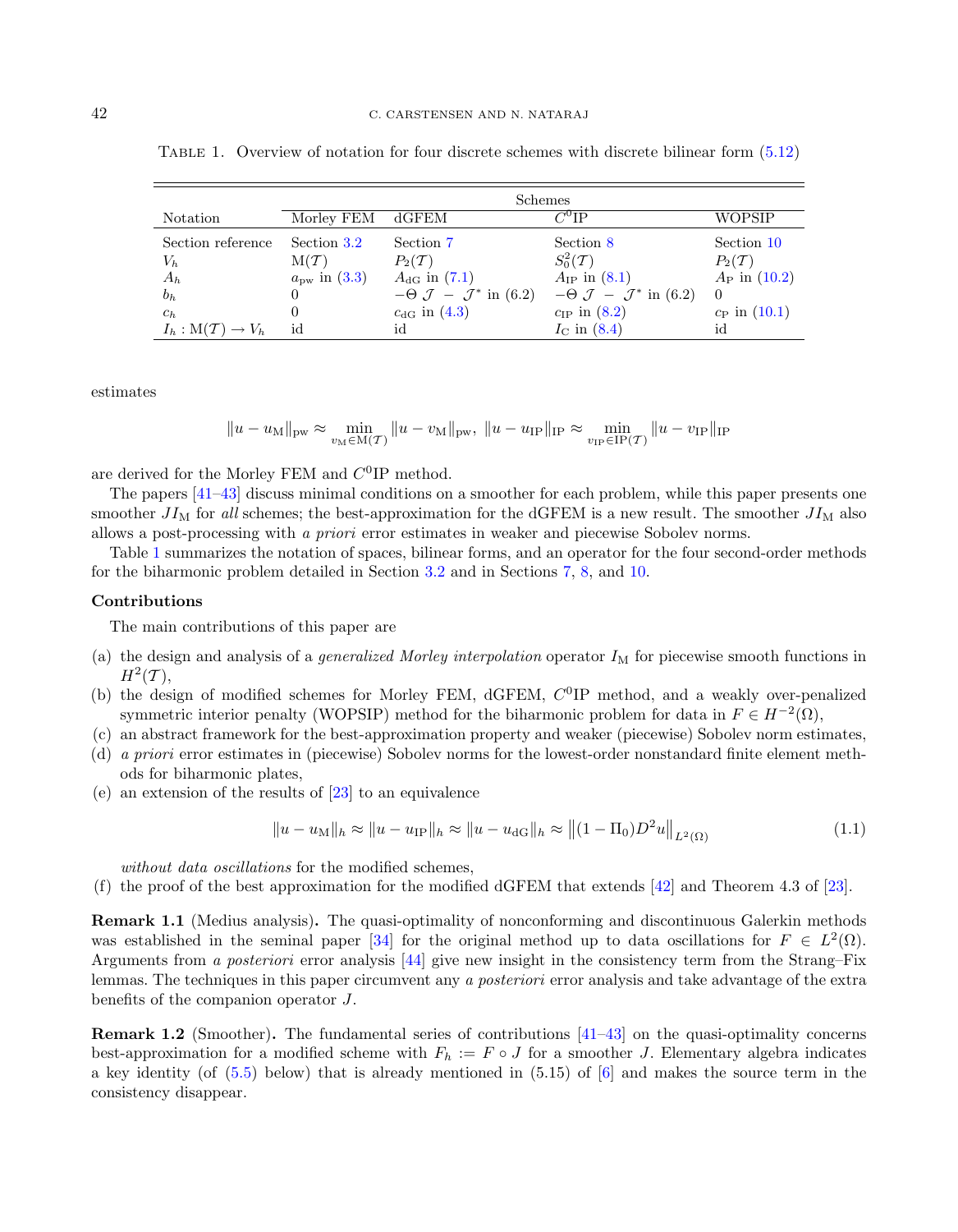Remark 1.3 (Extension to higher order). A (general) Morley interpolation allows for a simultaneous analysis of four lowest-order schemes, but appears to be restricted to piecewise quadratics at first glance. But the combination of  $JI<sub>M</sub>$  as an averaging smoother with higher-order bubble-smoothers shall enable applications to higher-order schemes as indicated in [\[42\]](#page-37-6).

Remark 1.4 (Extension to 3D). Although the plate problem is intrinsic two-dimensional, there are threedimensional Morley finite elements with a recent companion operator [\[18\]](#page-36-6) that guarantees the fundamental properties in 3D such that the abstract framework applies.

### **Organization**

The remaining parts of this paper are organised as follows. Section [2](#page-2-0) provides an abstract characterization of the best-approximation property that applies to the various applications considered in this and future papers [\[25\]](#page-36-7). Section [3](#page-5-0) presents preliminaries, a nonconforming discretisation, introduces a novel generalized Morley interpolation operator for discontinuous functions, and states a best-approximation [\[16\]](#page-36-8) result for nonconforming discretisations with data  $F \in H^{-2}(\Omega)$ . Section [4](#page-10-1) proves a crucial equivalence result of two discrete norms for a piecewise  $H^2(\mathcal{T})$  function, and proves approximation properties for the generalized Morley interpolation operator. Section [5](#page-17-1) provides a framework for dG methods and the proof of a best-approximation property under a set of general assumptions. Section [6](#page-21-0) develops the abstract result for a priori error estimates in weaker and piecewise Sobolev norms. Sections  $7$  and  $8$  recall the dG and  $C^{0}$ IP schemes and verify the assumptions of Sections [5](#page-17-1) and [6](#page-21-0) for the best-approximation result in the energy norm as well as weaker and piecewise Sobolev norms without data oscillations. The paper concludes with the equivalence [\(1.1\)](#page-1-1) of errors in Section [9](#page-30-0) and a proof of quasi-optimality up to penalty for the WOPSIP scheme in Section [10.](#page-31-0)

#### General notation

Standard notation of Lebesgue and Sobolev spaces, their norms, and  $L^2$  scalar products applies throughout the paper such as the abbreviation  $\|\bullet\|$  for  $\|\bullet\|_{L^2(\Omega)}$ . For real s,  $H^s(\Omega)$  denotes the Sobolev space associated with the Sobolev–Slobodeckii semi-norm  $| \bullet |_{H^s(\Omega)}$  [\[33\]](#page-37-9);  $H^s(T) := H^s(\text{int}(T))$  abbreviates the Sobolev space with respect to the interior  $\text{int}(T) \neq \emptyset$  of a (compact) triangle T. The closure of  $D(\Omega)$  in  $H^s(\Omega)$  is denoted by  $H_0^s(\Omega)$  and  $H^{-s}(\Omega)$  is the dual of  $H_0^s(\Omega)$ . The triple norm  $\|\bullet\| := |\bullet|_{H^2(\Omega)}$  is the energy norm and  $|\!|\!|\bullet|\!|\!|_{\text{pw}} := |\!|\bullet|\!|_{H^2(\mathcal{T})} := |\!|\!|D_{\text{pw}}^2|\!|\!|$  is its piecewise version with the piecewise Hessian  $D_{\text{pw}}^2$ . Given any function  $v \in L^2(\omega)$ , define the integral mean  $f_{\omega} v \, dx := 1/|\omega| \int_{\omega} v \, dx$ ; where  $|\omega|$  denotes the area of  $\omega$ . The notation  $A \leq B$  abbreviates  $A \leq CB$  for some positive generic constant C, which depends only on  $\Omega$  and the shape regulatity of  $\mathcal{T}$ ;  $A \approx B$  abbreviates  $A \lesssim B \lesssim A$ .

# 2. Prologue

<span id="page-2-0"></span>This section characterizes the best-approximation property of a class of non-conforming finite element methods. The biharmonic problem is put in an abstract framework in real Hilbert spaces  $X$  and  $Y$  and a bounded bilinear form  $a: X \times Y \to \mathbb{R}$  satisfying an inf-sup condition. Given a right-hand side  $F \in Y^*$ , the exact problem seeks  $x \in X$  with

$$
a(x, \bullet) = F \quad \text{in } Y.
$$

The discrete problem is put in an analog framework with finite-dimensional real Hilbert spaces  $X_h$  and  $Y_h$  and a bilinear form  $a_h : X_h \times Y_h \to \mathbb{R}$ . The discrete space  $X_h$  (resp.  $Y_h$ ) is not a subspace of X (resp. Y) in general, but X and  $X_h$  (resp. Y and  $Y_h$ ) belong to one common bigger vector space that gives rise to the sum  $\hat{X} = X + X_h$ (resp.  $\hat{Y} = Y + Y_h$ ). It is not supposed that this is a direct sum, so the intersection  $X \cap X_h$  (resp.  $Y \cap Y_h$ ) may be non-trivial. We suppose that  $\hat{X}$  and  $\hat{Y}$  are real Hilbert spaces with (complete) subspaces  $X, X_h$  and  $Y$ ,  $Y_h$ . The linear and bounded map  $Q \in L(Y_h; Y)$  links the right-hand side  $F \in Y^*$  of the exact problem to the right-hand side  $F_h := F \circ Q \in Y_h^*$  of the discrete problem. The map Q is called smoother in [\[41–](#page-37-4)[43\]](#page-37-5) because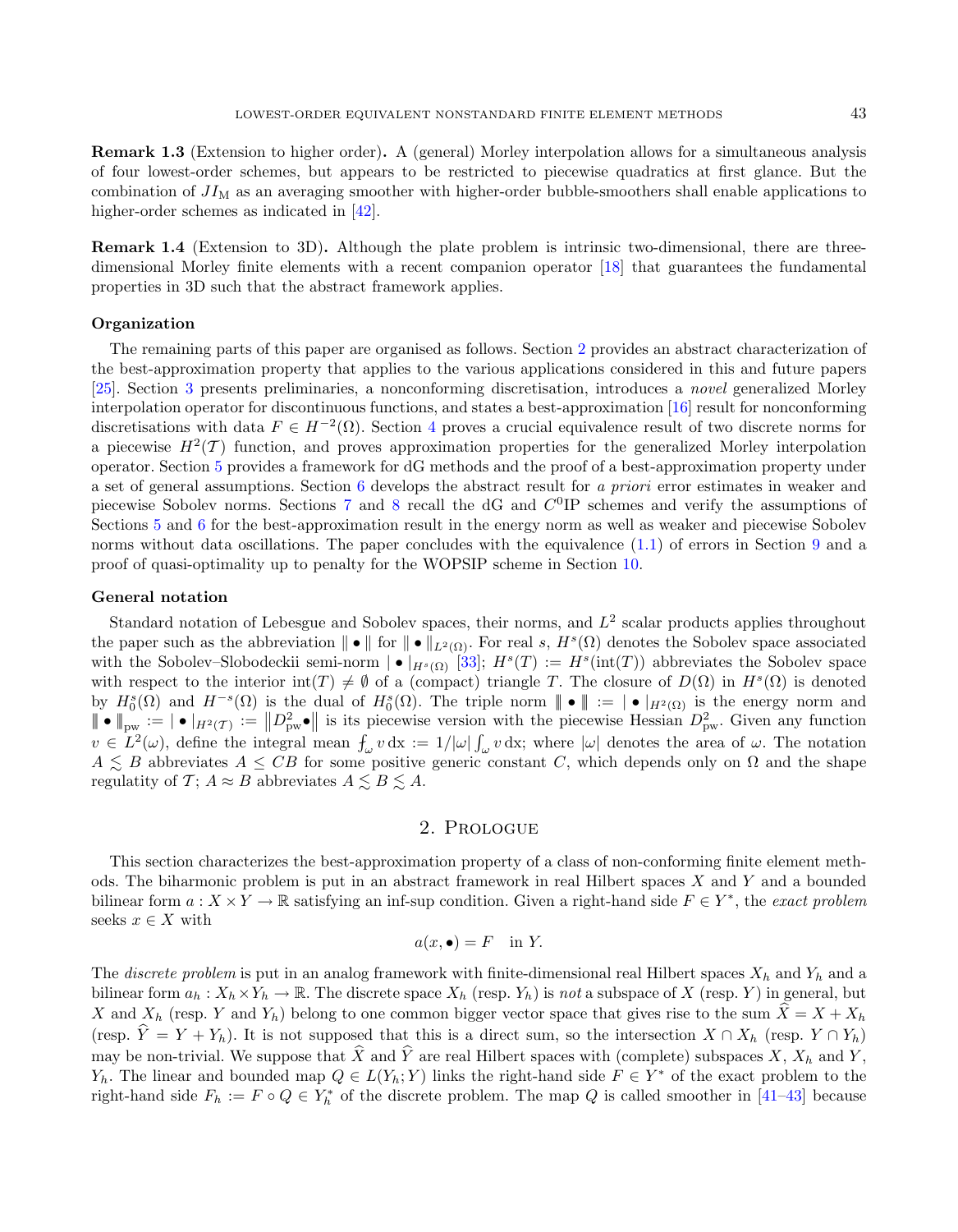it maps a (possibly) discontinuous function  $y_h \in Y_h$  to a smooth function  $Qy_h$  in applications. The resulting discrete problem seeks  $x_h \in X_h$  with

<span id="page-3-2"></span><span id="page-3-0"></span>
$$
a_h(x_h, \bullet) = F(Q\bullet) \text{ in } Y_h. \tag{2.1}
$$

We also suppose that the exact and discrete problems are well-posed and this means in particular that dim  $X_h$  $\dim Y_h < \infty$  and that the bounded bilinear forms a and  $a_h$  satisfy inf-sup conditions with positive constants  $\alpha$  and  $\alpha_h$  and are non-degenerate such that the associated linear and bounded operators  $A \in L(X;Y^*)$  and  $A_h \in L(X_h; Y_h^*)$  are bijective; the associated linear operators are defined by  $Ax := a(x, \bullet) \in Y^*$  for all  $x \in X$ and by  $A_h x_h := a_h(x_h, \bullet) \in Y_h^*$  for all  $x_h \in X_h$ .

The general discussion in [\[41–](#page-37-4)[43\]](#page-37-5), leads to an optimal smoothing  $Q = \prod_{Y} |Y_{h}$  for the orthogonal projection  $\Pi_Y \in L(\hat{Y})$  onto Y. This is a global operation in general and hence infeasible for practical computations. Notice carefully that all examples in [\[41–](#page-37-4)[43\]](#page-37-5) discuss  $Q \in L(Y_h; Y)$  with  $Qz = z$  for all  $z \in Y_h \cap Y$ , abbreviated by

<span id="page-3-3"></span><span id="page-3-1"></span>
$$
Q = id in Y_h \cap Y. \tag{2.2}
$$

This paper introduces a smoother  $JI<sub>M</sub>$  for the discontinuous Galerkin schemes that satisfies [\(2.2\)](#page-3-0) and is quasioptimal in the following sense with a constant  $\Lambda_{Q} \geq 0$  that is exclusively bounded in terms of the shape regularity of the underlying triangulations.

**Definition 2.1** (Quasi-optimal smoother). A linear bounded operator  $Q \in L(Y_h; Y)$  is called a quasi-optimal smoother if there exists some  $\Lambda_{\mathbf{Q}} \geq 0$  such that

$$
||y_h - Qy_h||_{\widehat{Y}} \le \Lambda_Q ||y_h - y||_{\widehat{Y}} \text{ for all } y_h \in Y_h \text{ and all } y \in Y. \tag{2.3}
$$

The proofs of Lemma [2.2](#page-3-1) and [2.4](#page-4-0) below rely on compactness arguments whence in the Appendix [A,](#page-33-0) the constants  $\Lambda_{\rm P}$  and  $\Lambda_{\rm Q}$  depend on the discrete space. The point is that this paper designs a smoother in Section [4.3](#page-15-0) with a constant that does not depend on the mesh-size.

**Lemma 2.2.** The operator  $Q \in L(Y_h; Y)$  is a quasi-optimal smoother if and only if [\(2.2\)](#page-3-0) holds.

The (nonconforming) finite element method is characterized by the operator  $M \in L(X; X_h)$  that maps any  $x \in X$  to a right-hand side  $F := a(x, \bullet) \in Y^*$  and then to the solution  $Mx := x_h = A_h^{-1}(Q^*F)$  to [\(2.1\)](#page-3-2), *i.e.*,  $Mx := A_h^{-1}(a(x, Q\bullet)) \in X_h$  for all  $x \in X$ , or, in operator form,

$$
M := A_h^{-1} Q^* A \in L(X; X_h).
$$

In other words, the subsequent diagram commutes.



This diagram also depicts some (linear and bounded) operator  $P: X_h \to X$  that will become a quasi-optimal smoother in the context of the best-approximation property of  $M$  below. A synonym to the best-approximation property of  $M$  is to say  $M$  is quasi-opimal in the following sense.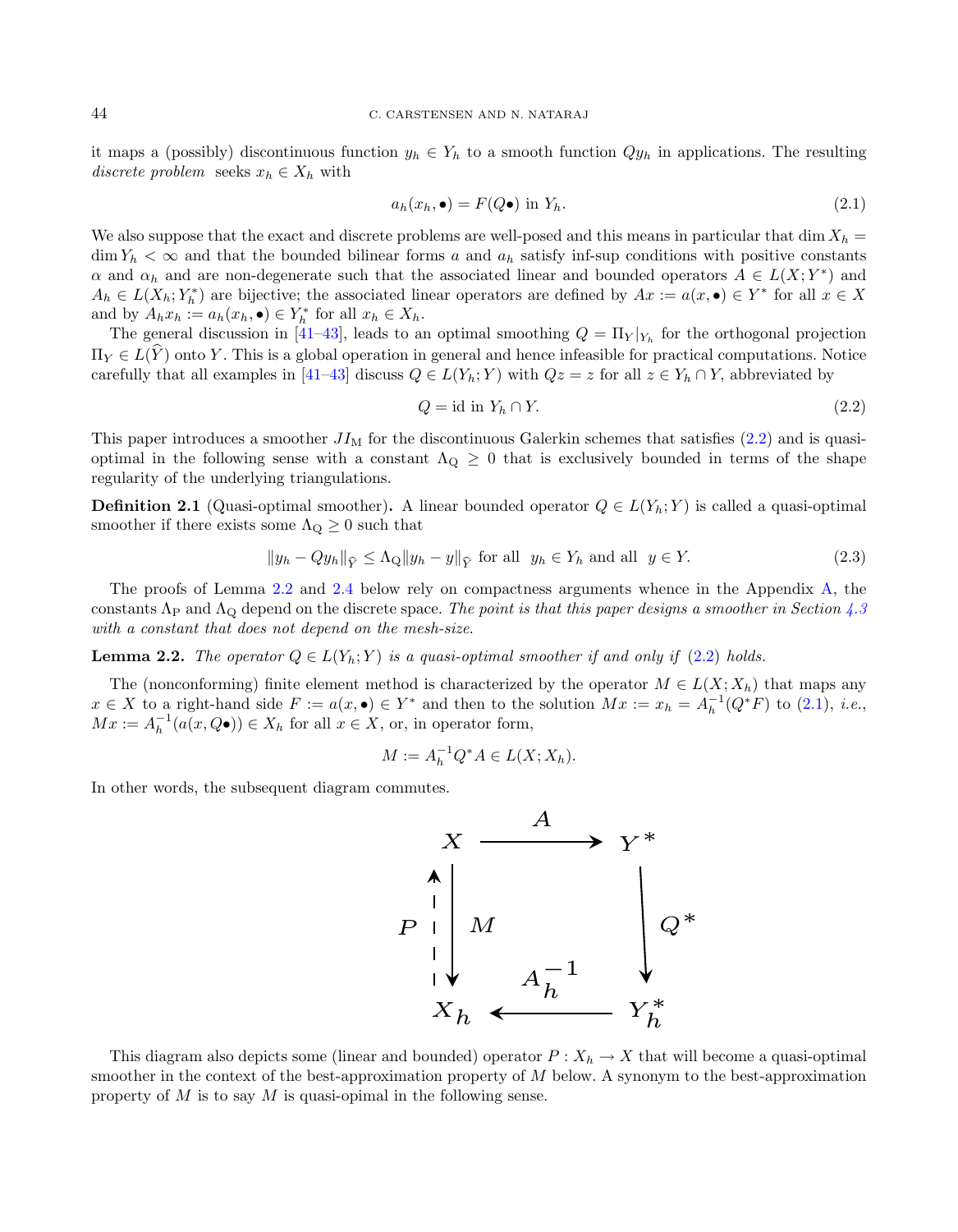**Definition 2.3** (Quasi-optimal). The above operator  $M$  is said to be quasi-optimal if

(QO) 
$$
\exists C_{\mathbf{q}_0} > 0 \ \forall x \in X \quad ||x - Mx||_{\widehat{X}} \leq C_{\mathbf{q}_0} \min_{x_h \in X_h} ||x - x_h||_{\widehat{X}}.
$$

A first characterisation of (QO) has been given in [\[41\]](#page-37-4) in terms of

<span id="page-4-4"></span><span id="page-4-1"></span>
$$
M = id in X_h \cap X.
$$
 (2.4)

<span id="page-4-0"></span>**Lemma 2.4** ([\[41\]](#page-37-4)). Under the present notation,  $(QO)$  is equivalent to [\(2.4\)](#page-4-1).

The above lemmas characterize  $C_{\text{qo}}$  and  $\Lambda_{\text{Q}}$  by a compactness argument and it remains to control  $C_{\text{qo}}$  and  $\Lambda_{\rm Q}$  in terms of mesh-size independent bounds in applications. This paper designs in Section [4.3](#page-15-0) a smoother in the spirit of  $[41-43]$  $[41-43]$  based on earlier work in the context of a posteriori error control  $[9, 12, 22]$  $[9, 12, 22]$  $[9, 12, 22]$  $[9, 12, 22]$  $[9, 12, 22]$  and adaptive mesh-refinement [\[14,](#page-36-12) [17](#page-36-13)[–19\]](#page-36-14). The outcome is a quasi-optimal smoother  $P \in L(X_h; X)$  with a constant  $\Lambda_P$  that depends only on the shape regularity of the underlying finite element mesh and

$$
||x_h - Px_h||_{\widehat{X}} \le \Lambda_P ||x_h - x||_{\widehat{X}} \text{ for all } x_h \in X_h \text{ and all } x \in X. \tag{2.5}
$$

<span id="page-4-2"></span>The proof of the following characterization of best-approximation shall be given in the Appendix [A.](#page-33-0)

**Theorem 2.5.** Suppose  $P \in L(X_h; X)$  and  $\Lambda_P$  satisfy [\(2.5\)](#page-4-2). Then (QO) is equivalent to the existence of  $\Lambda_{\rm H} > 0$  with

(H) 
$$
a_h(x_h, y_h) - a(Px_h, Qy_h) \leq \Lambda_H \|x_h - Px_h\|_{\widehat{X}} \|y_h\|_{Y_h}
$$
 for all  $x_h \in X_h$  and  $y_h \in Y_h$ .

In particular, if (H) holds, then (QO) follows with a constant  $C_{\alpha}$  that depends solely on  $\alpha_h$ ,  $\Lambda_H$ ,  $\Lambda_P$ ,  $||Q||$ , and  $||A||$ .

The next theorem presents a key estimate that is crucial for goal-oriented error control and duality arguments for weaker norm estimates. The proof and the dependence of contants are presented in the Appendix [A.](#page-33-0) The motivation for  $\overline{(\mathbf{Q}\mathbf{O})}$  is exemplified in Theorem [2.7](#page-4-3) below.

**Theorem 2.6.** Suppose P and Q are quasi-optimal smoothers with  $(2.3)$ – $(2.5)$  and suppose  $(QO)$ . Then the existence of  $\widehat{C_{\alpha o}} > 0$  with

<span id="page-4-3"></span>(QO) 
$$
a(x - PMx, y) \le \widehat{C_{\mathbf{q0}}}\|x - Mx\|_{\widehat{X}}\|y - y_h\|_{\widehat{Y}}
$$
 for all  $x \in X, y \in Y$ , and  $y_h \in Y_h$ 

is equivalent to the existence of  $\widehat{\Lambda}_{H} > 0$  with

$$
\widehat{(\mathbf{H})} a_h(x'_h, y_h) - a(Px'_h, Qy_h) \le \widehat{\Lambda}_{\mathbf{H}} \|x'_h - Px'_h\|_{\widehat{X}} \|y_h - Qy_h\|_{\widehat{Y}} \text{ for all } x'_h \in X'_h, \text{ and } y_h \in Y_h.
$$

In particular, if  $\widehat{(\mathbf{H})}$  holds,  $\widehat{(\mathbf{Q}\mathbf{O})}$  follows with a constant  $\widehat{C}_{\mathbf{q}\mathbf{o}}$  that depends solely on  $||a||$ ,  $\Lambda'_2$ ,  $\Lambda_{\mathbf{P}}$ , and  $\Lambda_{\mathbf{Q}}$ .

The *a priori* error estimates in weaker Sololev norms (weaker than the energy norm) are a corollary of Theorem [2.6](#page-4-4) and the elliptic regularity, the latter is written in an abstract form by the assumption that  $X_s$  and  $Y_s$  are two Hilbert spaces with  $X \subset X_s$  and  $Y_s \subset Y$  such that

(**R**) 
$$
\exists C_{\text{reg}} > 0 \ \forall F \in X_s^* \ \|A^{-*}F\|_{Y_s} \leq C_{\text{reg}} \|F\|_{X_s^*}
$$

for the solution  $y := A^{-*}F \in Y_s \subset Y$  to  $a(\bullet, y) = F \in X_s^* \subset X^*$ .

**Theorem 2.7** (Weak a priori). Under the assumptions of Theorem [2.6,](#page-4-4)  $\overline{(\mathbf{Q}\mathbf{O})}$  and  $(\mathbf{R})$  imply

$$
||x - PMx||_{X_s} \leq \widetilde{C_{\mathbf{q}\mathbf{0}}}\|x - Mx\|_{\widehat{X}} \sup_{\substack{y \in Y_s \\ \|y\|_{Y_s} \leq C_{\text{reg}}}} \inf_{y_h \in Y_h} ||y - y_h||_{\widehat{Y}} \text{ for all } x \in X.
$$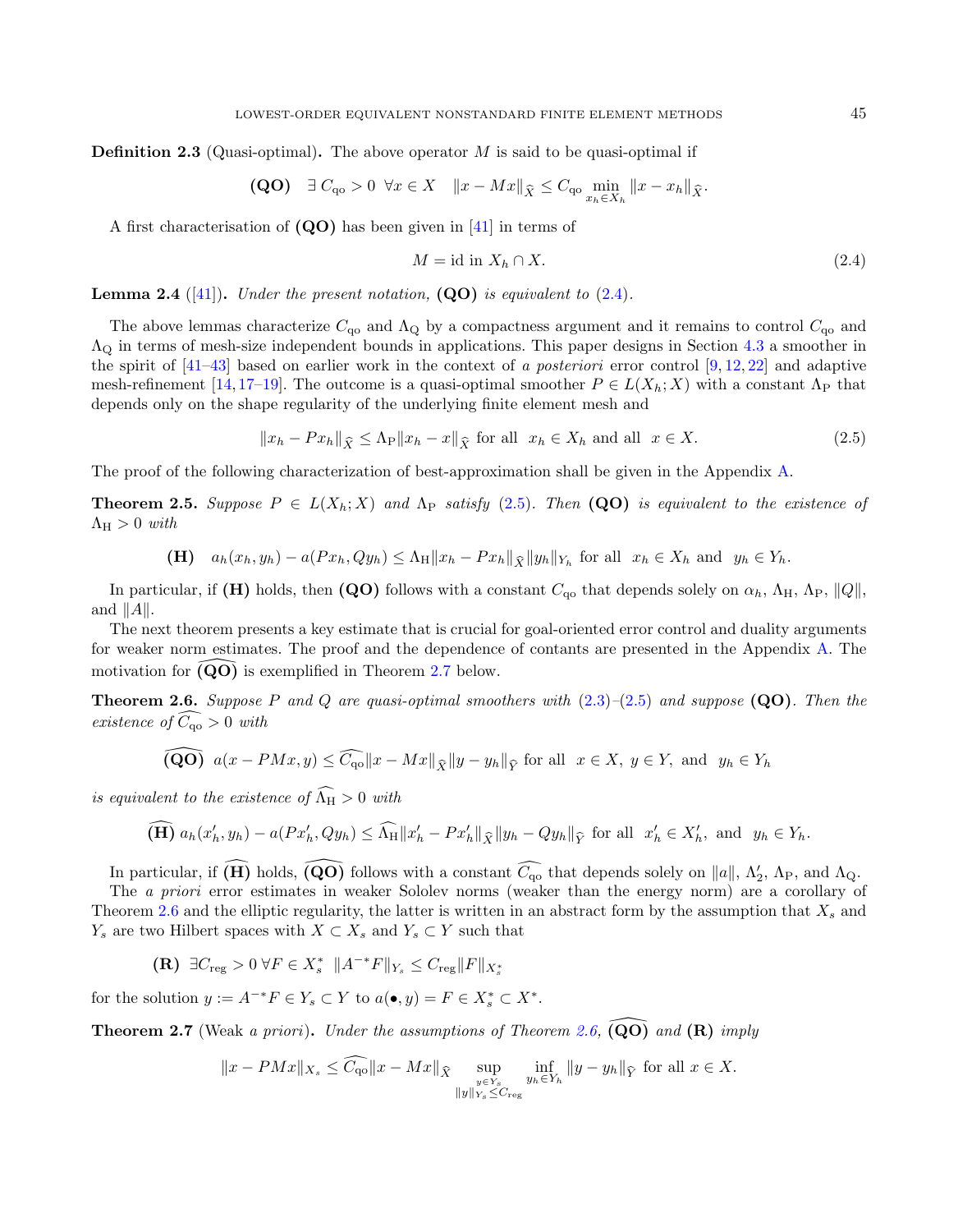*Proof.* Given  $x - PMx \in X \subset X_s$ , a corollary of the Hahn–Banach extension theorem leads to some  $F \in$  $X_s^* \subset X^*$  with norm  $||F||_{X_s^*} \leq 1$  in  $X_s^*$  and  $||x - PMx||_{X_s} = F(x - PMx)$ . The dual solution  $y \in Y$  to  $F = a(\bullet, y) \in X^*$  satisfies  $(\mathbf{R})$  and  $\widehat{(\mathbf{Q}\mathbf{O})}$  leads to

$$
||x - PMx||_{X_s} = a(x - PMx, y) \le \widehat{C_{\text{qo}}} ||x - Mx||_{\widehat{X}} ||y - y_h||_{\widehat{Y}}
$$

for any  $y_h \in Y_h$ . This and  $||y||_{Y_s} \leq C_{\text{reg}} ||F||_{X_s^*} \leq C_{\text{reg}}$  conclude the proof.

**Example 2.8** (Standard). For the *m*-harmonic operator  $A = (-1)^m \Delta^m$  and  $X = H_0^m(\Omega) = Y$ , (**R**) holds for  $X_s = H_0^{m-s}(\Omega)$ ,  $Y_s = H^{m+s}(\Omega)$  and  $1/2 \le s \le 1$ ,  $m = 1$  or 2. Typical first-order approximation properties of the discrete finite element spaces result in

$$
\sup_{\substack{y \in Y_s \\ \|y\|_{Y_s} \leq C_{\text{reg}}}} \inf_{y_h \in Y_h} \|y - y_h\|_{\widehat{Y}} = O(h_{\text{max}}^s)
$$

in terms of the maximal mesh-size  $h_{\text{max}}$  of the underlying finite element mesh.

Remark 2.9 (Best-approximation constant). The paper [\[41\]](#page-37-4) gives a formula for the best-approximation constant  $C_{\alpha}$  for some slightly simpler problem in one Hilbert space.

**Remark 2.10** (Injective smoother). Under the above notation  $Q \in L(Y_h; Y)$  is injective if and only if  $M \in$  $L(X; X_h)$  is surjective [\[41\]](#page-37-4). Then there exists a right-inverse  $P \in L(X_h; X)$  to M and (H) holds with  $\Lambda_H = 0$ (this follows with the arguments of the proof of Theorem [2.7](#page-4-3) for  $P'$  that is in fact a quasi-optimal smoother owing to  $(A.5)$ ). Consequently, the discrete scheme is equivalent to a conforming Petrov–Galerkin scheme.

**Remark 2.11** (Non injective smoother). In case  $Q \in L(Y_h; Y)$  is not injective, the discrete problem may reduced to the range  $X'_h := \mathcal{R}(M)$  of M and the orthogonal complement  $Y'_h$  of the kernel of Q in  $Y_h$ . However, the explicit computation of the reduced discrete spaces  $X'_{h}$  and  $Y'_{h}$  may be costly and hence this paper outlines a general analysis that allows non-injective quasi-optimal smoothers.

**Example 2.12** (Smoother for Morley). For the standard Morley interpolation operator  $I_M : H_0^2(\Omega) \to M(\mathcal{T})$ and a companion operator  $J: M(\mathcal{T}) \to H_0^2(\Omega)$  (*cf.*, Lem. [3.7](#page-8-0) below for details) the smoother  $Q = J I_M$  is injective because  $J$  is a right-inverse of  $I_M$ .

**Example 2.13** (Smoother for dG). This paper advertises a smoother  $Q := J<sub>M</sub>$  for a (generalized) Morley interpolation  $I_M : (P_2(\mathcal{T}) + H_0^2(\Omega)) \to M(\mathcal{T})$  (cf., [\(3.5\)](#page-8-1) below for details) followed by a companion operator J from the previous example for the dG FEM. Then dim  $P_2(T) = 6|T|$  is strictly larger than dim  $M(T)$  $|\mathcal{V}(\Omega)| + |\mathcal{E}(\Omega)|$ ; whence Q cannot be injective.

The situation for the  $C^0$  IP with the discrete space  $S_0^2(\mathcal{T})$  (of the same dimension as  $M(\mathcal{T})$ ) is more involved and is discussed in more details in Section [8](#page-29-0) below.

## <span id="page-5-1"></span>3. Preliminaries

#### <span id="page-5-0"></span>3.1. Continuous model problem

Suppose  $u \in V := H_0^2(\Omega)$  solves the biharmonic equation  $\Delta^2 u = F$  for a given right-hand side  $F \in V^* \equiv$  $H^{-2}(\Omega)$  in a planar bounded Lipschitz domain  $\Omega$  with polygonal boundary  $\partial\Omega$ . The weak form of this equation reads

$$
a(u, v) = F(v) \quad \text{for all } v \in V \tag{3.1}
$$

with the scalar product  $a(v, w) := \int_{\Omega} D^2 v : D^2 w \, dx$  for all  $v, w \in V$ . It is well known that [\(3.1\)](#page-5-1) has a unique solution u and elliptic regularity  $[1,3,32,38]$  $[1,3,32,38]$  $[1,3,32,38]$  $[1,3,32,38]$  holds in the sense that  $F \in H^{-s}(\Omega)$  implies  $u \in V \cap H^{4-s}(\Omega)$  for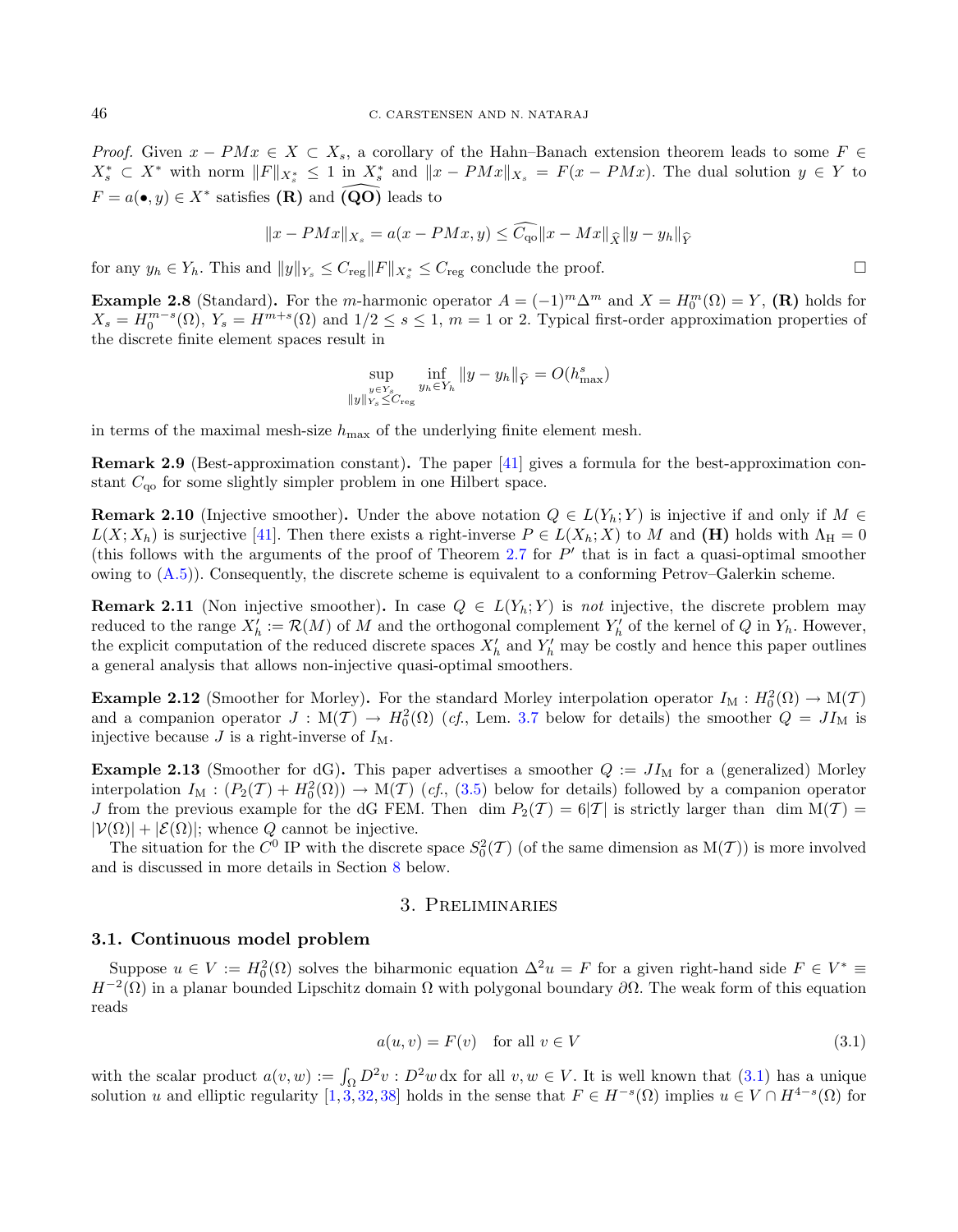all *s* with  $2 - \sigma_{reg} \leq s \leq 2$  with the index of elliptic regularity  $\sigma_{reg} > 0$ . The lowest-order nonconforming finite element schemes suggest a linear convergence rate in the energy norm for a solution  $u \in H^t(\Omega)$  at most for all  $t \geq 3$ . Therefore  $\sigma := \min\{1, \sigma_{\text{reg}}\}$  is fixed throughout this paper and exclusively depends on  $\Omega$ . The regularity is frequently employed in the following formulation.

<span id="page-6-1"></span>**Example 3.1** (Regularity). There exists a constant  $0 < \sigma \leq 1$  such that  $F \in H^{-s}(\Omega)$  with  $2 - \sigma \leq s \leq 2$ satisfies  $u \in V \cap H^{4-s}(\Omega)$  and

<span id="page-6-2"></span>
$$
||u||_{H^{4-s}(\Omega)} \le C_{\text{reg}}(s)||F||_{H^{-s}(\Omega)}
$$
\n(3.2)

for some constant  $C_{reg}(s) < \infty$ , which depends on  $\Omega$  and s. (The dependence on s results from the equivalence of Sobolev norms that may depend on the index  $s$  in general.)

It is true that pure Dirichlet boundary conditions in the model example lead to  $\sigma > 1/2$  and then allow for a control of the traces  $D^2u$  in the jump terms. This paper circumvents this argument and all the results hold for  $\sigma > 0$ . The new discrete analysis is therefore much more flexible and allows for generalizations of the model problem e.g., for mixed and boundary conditions of less smoothness.

# <span id="page-6-0"></span>3.2. Nonconforming discretisation

Throughout the rest of this article, the following notations are adopted. Let  $\mathcal T$  denote a shape regular triangulation of the polygonal Lipschitz domain into compact triangles. Associate its piecewise constant meshsize  $h_{\mathcal{T}} \in P_0(\mathcal{T})$  with  $h_T := h_{\mathcal{T}}|_T := \text{diam}(T) \approx |T|^{1/2}$  in any triangle  $T \in \mathcal{T}$  of area  $|T|$  and its maximal mesh-size  $h_{\text{max}} := \max h_{\mathcal{T}}$ . Let  $\mathcal{V}(\text{resp. } \mathcal{V}(\Omega)$  or  $\mathcal{V}(\partial \Omega)$  denote the set of all (resp. interior or boundary) vertices in T. Let  $\mathcal{E}$  (resp.  $\mathcal{E}(\Omega)$  or  $\mathcal{E}(\partial\Omega)$ ) denote the set of all (resp. interior or boundary) edges. The length of an edge E is denoted by  $h_E$ . Let  $\Pi_k$  denote the  $L^2(\Omega)$  orthogonal projection onto the piecewise polynomials  $P_k(\mathcal{T}) := \{ v \in L^2(\Omega) : \forall \mathcal{T} \in \mathcal{T}, v |_{\mathcal{T}} \in P_k(\mathcal{T}) \}$  of degree at most  $k \in \mathbb{N}_0$ . Let the Hilbert space  $H^1(\mathcal{T}) \equiv$  $\prod_{T \in \mathcal{T}} H^1(T)$ . Define the jump  $[\varphi]_E := \varphi|_{T_+} - \varphi|_{T_-}$  and the average  $\langle \varphi \rangle_E := \frac{1}{2} (\varphi|_{T_+} + \varphi|_{T_-})$  across the interior edge  $E = \partial T_+ \cap \partial T_- \in \mathcal{E}(\Omega)$  of  $\varphi \in H^1(\mathcal{T})$  of the adjacent triangles  $T_+$  and  $T_- \in \mathcal{T}$  in an order such that the unit normal vector  $\nu_{T_{+}}|_{E} = \nu_{E} = -\nu_{T_{-}}|_{E}$  along the edge E has a fixed orientation and points outside  $T_{+}$ and inside  $T_-; \nu_T$  is the outward unit normal of T along  $\partial T$ . The edge-patch  $\omega(E) := \text{int}(T_+ \cup T_-)$  of the interior edge  $E = \partial T_+ \cap \partial T_- \in \mathcal{E}(\Omega)$  is the interior of union  $T_+ \cup T_-$  of the neighboring triangles  $T_+$  and  $T_-$ . Extend the definition of the jump and the average to an edge  $E \in \mathcal{E}(\partial \Omega)$  on the boundary by  $[\varphi]_E := \varphi|_E$  and  $\langle \varphi \rangle_E := \varphi|_E$  owing to the homogeneous boundary conditions. Jump and average are understood componentwise for any vector function. The edge-patch  $\omega(E) := \text{int}(T_+)$  of an edge  $E \in \mathcal{E}(\partial\Omega)$  on the boundary is simply the interior of the one triangle  $T_+$  with the edge E in the triangulation  $\mathcal T$ .

The nonconforming Morley finite element space [\[26\]](#page-36-1) reads

$$
M'(\mathcal{T}) := \left\{ v_M \in P_2(\mathcal{T}) \middle| \begin{array}{l} v_M \text{ is continuous at the vertices and its normal derivatives} \\ \nu_E \cdot \nabla_{pw} v_M \text{ are continuous at the midpoints of interior edges} \end{array} \right\},
$$

$$
M(\mathcal{T}) := \left\{ v_M \in M'(\mathcal{T}) \middle| \begin{array}{l} v_M \text{ vanishes at the vertices of } \partial\Omega \text{ and its normal derivatives} \\ \nu_E \cdot \nabla_{pw} v_M \text{ vanish at the midpoints of boundary edges} \end{array} \right\}.
$$

Figure [1a](#page-7-1) depicts the degrees of freedom of the Morley finite element

$$
\left(T, P_2(T), (\delta_z : z \in V(T)) \cup \left(\int_E \partial_{\nu_E} \bullet ds : E \in \mathcal{E}(T)\right)\right)
$$

(in the sense of Ciarlet) in the triangle T with set of vertices  $V(T)$  and set of edges  $\mathcal{E}(T)$ .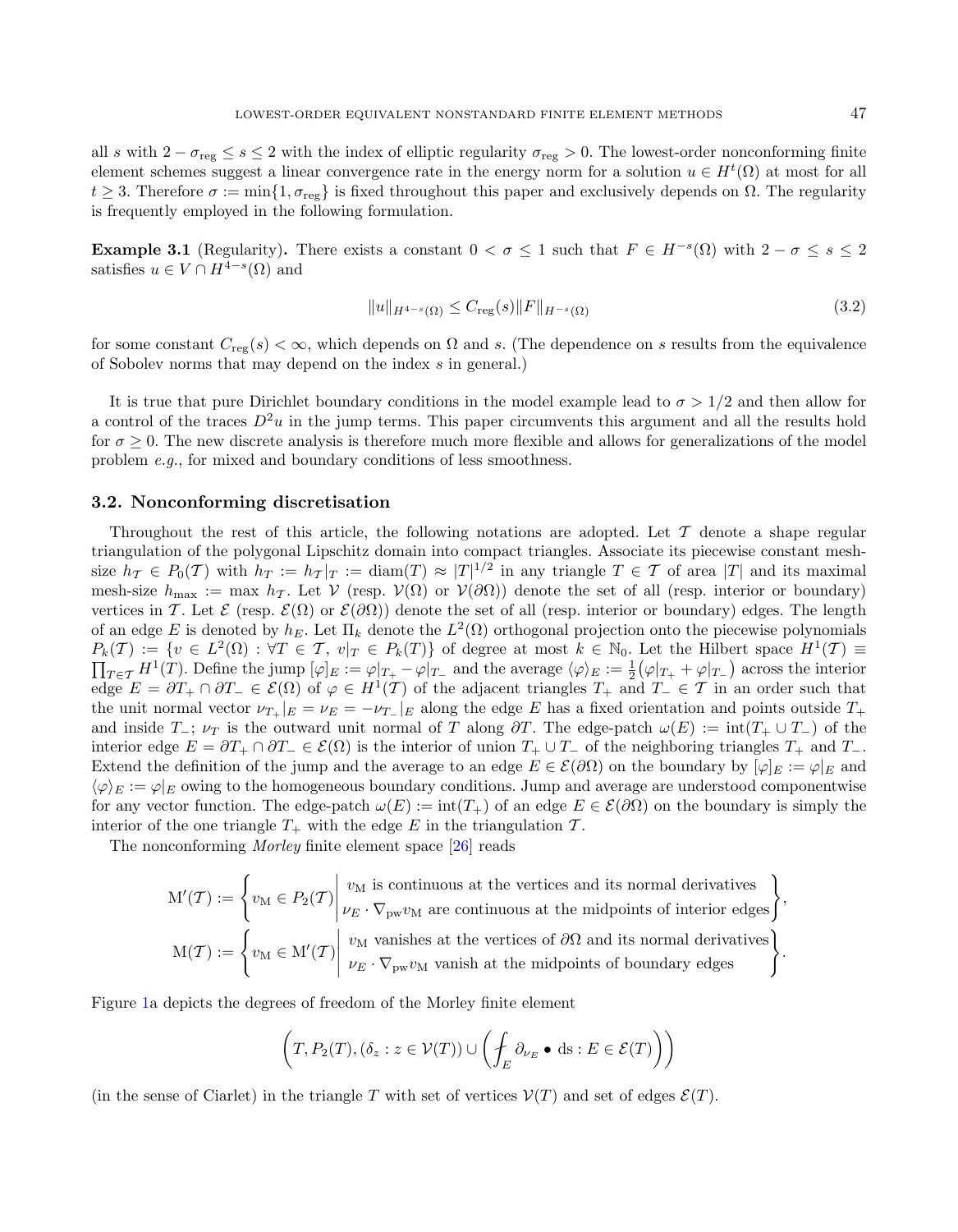<span id="page-7-1"></span>

<span id="page-7-0"></span>FIGURE 1. (a) Morley (*left*) and (b) HCT (*right*) finite element.

The semi-scalar product  $a_{\text{pw}}$  is defined by the piecewise differential operator  $D_{\text{pw}}^2$  and

$$
a_{\rm pw}(v_{\rm pw}, w_{\rm pw}) := \sum_{T \in \mathcal{T}} \int_{T} D^2 v_{\rm pw} : D^2 w_{\rm pw} \, \mathrm{d}x \quad \text{for all } v_{\rm pw}, w_{\rm pw} \in H^2(\mathcal{T}). \tag{3.3}
$$

It induces a piecewise  $H^2$  seminorm  $||\bullet||_{\text{pw}} = a_{\text{pw}}(\bullet,\bullet)^{1/2}$  that is also a norm in  $M(\mathcal{T})$ . Then  $(M(\mathcal{T}),a_{\text{pw}})$ is a (finite-dimensional) Hilbert space so that, given any  $F_h \in M(\mathcal{T})^*$ , there exists a unique discrete solution  $u_M \in M(T)$  to

<span id="page-7-7"></span><span id="page-7-3"></span>
$$
a_{\text{pw}}(u_{\text{M}}, v_{\text{M}}) = F_h(v_{\text{M}}) \quad \text{for all } v_{\text{M}} \in \text{M}(\mathcal{T}). \tag{3.4}
$$

# <span id="page-7-5"></span>3.3. Interpolation of discontinuous functions

<span id="page-7-2"></span>**Lemma 3.2** (Interpolation estimates I [\[8,](#page-36-17)[10\]](#page-36-18)). The Morley interpolation operator  $I_M : V \to M(T)$  is defined by  $(I_M v)(z) = v(z)$  and  $\int_E \frac{\partial I_M v}{\partial \nu_E}$  ds for any  $z \in \mathcal{V}(\Omega)$  and  $E \in \mathcal{E}(\Omega)$ . It satisfies

- (a) the integral mean property of the Hessian,  $D_{\text{pw}}^2 I_M = \Pi_0 D^2$ ,
- (b)  $\sum_{m=0}^{2} h_T^{m-2} |v I_M v|_{H^m(T)} \leq 2 \| (1 \Pi_0) D^2 v \|_{L^2(T)}$  for all  $v \in H^2(T)$  and any  $T \in \mathcal{T}$ ,
- (c)  $||\overline{v} I_M v||_{\text{pw}} \lesssim h_{\text{max}}^s ||v||_{H^{2+s}(\Omega)}$  for all  $v \in H^{2+s}(\Omega)$  and all  $0 \le s \le 1$ .

A reformulation of Lemma [3.2a](#page-7-2) is the best-approximation property

$$
a_{\text{pw}}(v - I_M v, w_2) = 0 \quad \text{for all } v \in V \text{ and all } w_2 \in P_2(\mathcal{T}).\tag{3.5}
$$

A reformulation of Lemma [3.2b](#page-7-2) is the existence of a universal constant  $\kappa > 0$  with

<span id="page-7-6"></span>
$$
||h_T^{-2}(v - I_M v)|| \le \kappa ||v - I_M v||_{\text{pw}} \quad \text{for all } v \in V. \tag{3.6}
$$

(In fact  $\kappa = 0.25745784465$  from [\[10\]](#page-36-18) is independent of the shape of the triangle T.)

**Remark 3.3** (Pythagoras). The functions  $v_{\text{pw}}$ ,  $w_{\text{pw}} \in H^2(\mathcal{T}) := \{v_{\text{pw}} \in L^2(\Omega) : \forall \mathcal{T} \in \mathcal{T}, v_{\text{pw}} | \mathcal{T} \in H^2(\mathcal{T})\}$  are orthogonal iff  $a_\mathrm{pw}(v_\mathrm{pw}, w_\mathrm{pw}) = 0$  holds and then the Pythagoras theorem leads to

$$
\|v - w_{\rm M}\|_{\rm pw}^2 = \|v - I_{\rm M}v\|_{\rm pw}^2 + \|w_{\rm M} - I_{\rm M}v\|_{\rm pw}^2 \tag{3.7}
$$

<span id="page-7-4"></span>for all  $v \in V$  and  $w_M \in M(\mathcal{T})$ . In particular,  $||u - I_M v||_{\text{pw}} = \min_{v_2 \in P_2(\mathcal{T})} ||v - v_2||_{\text{pw}}$ .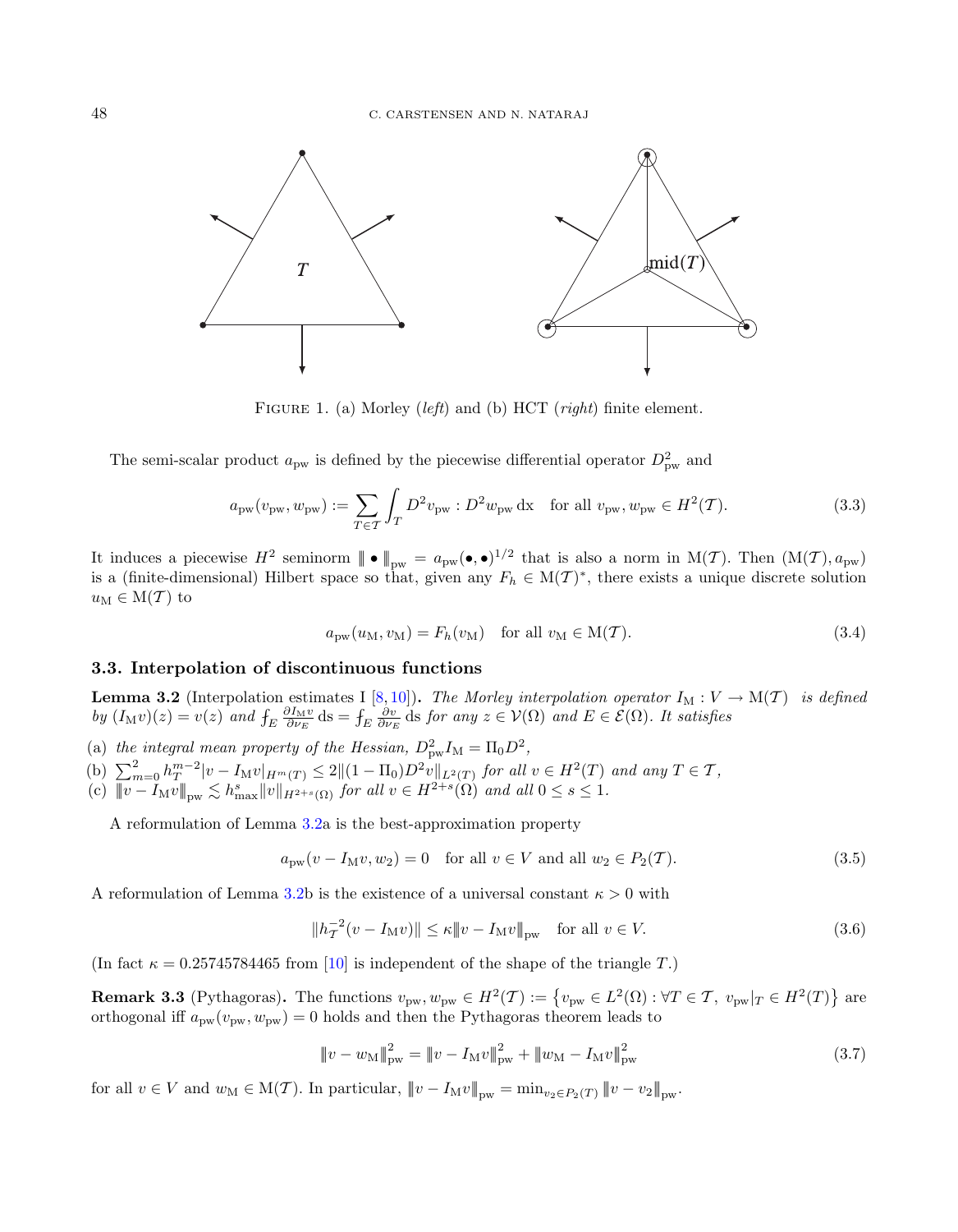**Definition 3.4** ((local) Morley interpolation). Given any  $T \in \mathcal{T}$  and  $v_{\text{pw}} \in H^2(T)$ , the (local) Morley interpolation  $I_M^{\text{loc}}v_{\text{pw}}|_T \in P_2(T)$  is defined by the degrees of freedom of the Morley finite element such that, for all  $z \in V(T)$  and for all  $E \in \mathcal{E}(T)$ ,

$$
(I_{\mathrm{M}}^{\mathrm{loc}}v_{\mathrm{pw}} - v_{\mathrm{pw}})|_T(z) = 0
$$
 and  $\int_E (\partial (I_{\mathrm{M}}^{\mathrm{loc}}v_{\mathrm{pw}} - v_{\mathrm{pw}})|_T/\partial \nu_E) ds = 0.$ 

The Morley interpolation allows for an extension (still denoted by  $I_M$ ) to piecewise  $H^2$  functions in  $H^2(\mathcal{T}) \equiv$  $\prod_{T \in \mathcal{T}} H^2(T)$  by averaging the degrees of freedom.

<span id="page-8-1"></span>**Definition 3.5** (Morley interpolation). Given any  $v_{\text{pw}} \in H^2(\mathcal{T})$ , define  $I_M v_{\text{pw}} := v_M \in M(\mathcal{T})$  by the degrees of freedom as follows. For any interior vertex  $z \in \mathcal{V}(\Omega)$  with set of attached triangles  $\mathcal{T}(z)$  that has cardinality  $|{\cal T}(z)| \in \mathbb{N}$  and any interior edge  $E = \partial T_+ \cap \partial T_- \in \mathcal{E}(\Omega)$  and its mean value operator  $\langle \bullet \rangle_E$  (the arithmetic mean of the two traces from the triangles  $T_+$  and  $T_- \in \mathcal{T}$  along their common edge  $E = \partial T_+ \cap \partial T_-$ , set

$$
v_{\mathcal{M}}(z) := |T(z)|^{-1} \sum_{T \in \mathcal{T}(z)} (v_{\mathcal{P}^{\mathcal{W}}}|_{T})(z) \quad \text{and} \quad \int_{E} \frac{\partial v_{\mathcal{M}}}{\partial \nu_{E}} ds := \int_{E} \left\langle \frac{\partial v_{\mathcal{P}^{\mathcal{W}}}}{\partial \nu_{E}} \right\rangle_{E} ds.
$$

(The remaining degrees of freedom at vertices and edges on the boundary are zero for homogeneous boundary conditions.)

**Remark 3.6** (Standard Morley interpolation vs. Def. [3.5\)](#page-8-1). The interpolation operator  $I_M$  of Definition [3.5](#page-8-1) extends that of standard Morley interpolation operator in the sense that the two definitions coincide for functions in  $H_0^2(\Omega)$ . This justifies the use of the same symbol  $I_M$ .

#### 3.4. Companion operator and best-approximation for the Morley FEM

A conforming finite-dimensional subspace of  $H_0^2(\Omega)$  is provided by the Hsieh–Clough–Tocher (HCT) FEM ([\[26\]](#page-36-1), Chap. 6). For any  $T \in \mathcal{T}$ , let  $\mathcal{K}(T) := \{T_E : E \in \mathcal{E}(T)\}\$  denote the triangulation of T into three sub-triangles  $T_E := \text{conv}\{E, \text{mid}(T)\}\$  with edges  $E \in \mathcal{E}(T)$  and common vertex mid $(T)$  depicted in Figure [1b](#page-7-1). Then,

$$
\text{HCT}(\mathcal{T}) := \{ v \in H_0^2(\Omega) : \ v|_T \in P_3(\mathcal{K}(T)) \text{ for all } T \in \mathcal{T} \}. \tag{3.8}
$$

The degrees of freedom in a triangle  $T \in \mathcal{T}$  are the nodal values  $\psi(z)$  and its derivative  $\nabla \psi(z)$  of the function  $\psi \in \text{HCT}(\mathcal{T})$  at any vertex  $z \in \mathcal{V}(T)$  and the values  $\partial \psi / \partial \nu_E (\text{mid}(E))$  of the normal derivatives at the midpoint mid(E) of any edge  $E \in \mathcal{E}(T)$ .

<span id="page-8-0"></span>**Lemma 3.7** (Right-inverse [\[17,](#page-36-13) [29,](#page-36-19) [41\]](#page-37-4)). There exists a linear map  $J : M(\mathcal{T}) \to (\text{HCT}(\mathcal{T}) + P_8(\mathcal{T})) \cap H_0^2(\Omega)$ and a constant  $\Lambda_{\rm J}$  (that exclusively depends on the shape regularity of T) such that any  $v_{\rm M} \in M(T)$  satisfies  $(a)-(e)$ .

- (a)  $Jv_M(z) = v_M(z)$  for any  $z \in \mathcal{V}$ ; (b)  $\nabla (Jv_M)(z) = |\mathcal{T}(z)|^{-1} \sum_{T \in \mathcal{T}(z)} (\nabla v_M|_T)(z)$  for  $z \in \mathcal{V}(\Omega)$ ; (c)  $\int_E \partial J v_M / \partial \nu_E \, ds = \int_E \partial v_M / \partial \nu_E \, ds$  for any  $E \in \mathcal{E}$ ; (d)  $|||v_M - Jv_M||_{\text{pw}} \leq \Lambda_J \min_{v \in V} ||v_M - v||_{\text{pw}};$
- (e)  $v_M Jv_M \perp P_2(\mathcal{T})$  in  $L^2(\Omega)$ .

The operator J of Lemma [3.7](#page-8-0) with  $(a)-(c)$  is a right-inverse for  $I_M : V \to M(\mathcal{T})$ , *i.e.*,

<span id="page-8-2"></span>
$$
I_{\mathcal{M}}J = \text{id in } \mathcal{M}(\mathcal{T}).\tag{3.9}
$$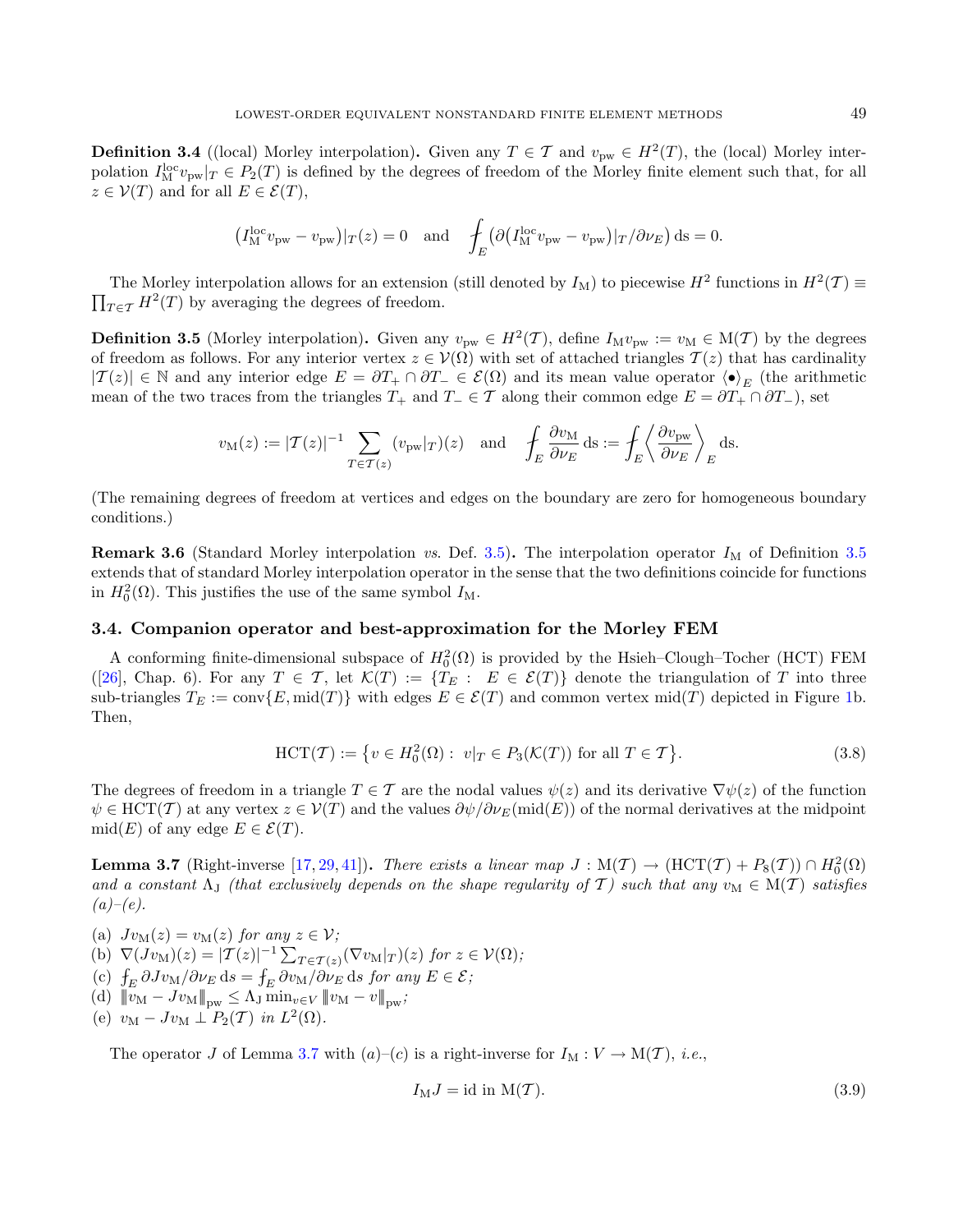<span id="page-9-0"></span>Examples are provided in  $[17, 29, 41]$  $[17, 29, 41]$  $[17, 29, 41]$  $[17, 29, 41]$  $[17, 29, 41]$ . For earlier references in the literature, see  $[5, 13, 20]$  $[5, 13, 20]$  $[5, 13, 20]$  $[5, 13, 20]$  $[5, 13, 20]$ . A right-inverse with benefits like (d) and (e) is called companion operator and [\[17\]](#page-36-13) defines  $J : M(\mathcal{T}) \to V$  so that (a)–(e) of Lemma [3.7](#page-8-0) hold  $(cf, \text{ in particular } [17]$  $(cf, \text{ in particular } [17]$ , Lem. 5.1 for the analysis of (d) and (e)).

Given  $F \in L^2(\Omega)$ , we may choose  $F_h \equiv F$  in the discrete scheme [\(3.4\)](#page-7-3); but otherwise  $F_h = F \circ J$  is the option throughout this paper; other choices are proposed in [\[6,](#page-36-3)[42\]](#page-37-6). Given any Lebesgue function  $F \equiv F_h \in L^2(\Omega)$  with its  $L^2$  projection  $\Pi_2 F$  onto  $P_2(\mathcal{T})$ , define its oscillations  $\csc_2(F, \mathcal{T}) := ||h^2_{\mathcal{T}}(F - \Pi_2 F)||$ .

<span id="page-9-4"></span><span id="page-9-1"></span>**Theorem 3.8** (Best-approximation up to data approximation [\[23,](#page-36-0)[34\]](#page-37-7)). The constant  $C_1 := \max{\kappa \Lambda_J, 1 + \Lambda_J},$ the solution  $u \in V$  to [\(3.1\)](#page-5-1) with  $F \in L^2(\Omega)$ , and the solution  $u_M \in M(T)$  to [\(3.4\)](#page-7-3) with  $F_h \equiv F$  satisfy  $C_1^{-1}$   $\|u - u_M\|_{\text{pw}} \le \|u - I_M u\|_{\text{pw}} + \text{osc}_2(F, \mathcal{T}).$ 

The discrete scheme [\(3.4\)](#page-7-3) requires a discrete right-hand side  $F_h$  for a general  $F \in H^{-2}(\Omega)$ . The evaluation of  $F_h := F \circ J$  is feasible with  $F_h(v_M) := F(Jv_M)$  for all  $v_M \in M(\mathcal{T})$  and the *(modified) nonconforming scheme* seeks the solution  $u_M \in M(\mathcal{T})$  to

$$
a_{\text{pw}}(u_{\text{M}}, v_{\text{M}}) = F(Jv_{\text{M}}) \quad \text{for all } v_{\text{M}} \in \text{M}(\mathcal{T}). \tag{3.10}
$$

Let  $\Lambda_0$  denote the norm of  $1 - J$ , where the right-inverse  $J \in L(M(T); V)$  is regarded as a linear map between  $M(T)$  and V,

$$
\Lambda_0 := \sup_{v_M \in \mathcal{M}(\mathcal{T}) \setminus \{0\}} \|v_M - J v_M\|_{\text{pw}} / \|v_M\|_{\text{pw}} \le \Lambda_J. \tag{3.11}
$$

<span id="page-9-2"></span>**Theorem 3.9** (Best-approximation [\[16,](#page-36-8) [43\]](#page-37-5)). The solution  $u \in V$  to [\(3.1\)](#page-5-1) with  $F \in V^*$  and the solution  $u_M \in M(\mathcal{T})$  to  $(3.10)$  satisfy  $||u - u_M||_{\text{pw}} \leq \sqrt{1 + \Lambda_0^2} ||u - I_M u||_{\text{pw}}$ . The constant  $\sqrt{1 + \Lambda_0^2}$  is optimal.

**Remark 3.10** (Extra orthogonality in Lem. [3.7e](#page-8-0)). The  $L^2$  orthogonality in Lemma 3.7e allows control over dual norm estimates of the form  $||v_M - Jv_M||_{H^{-s}(\Omega)} \lesssim ||h^s_{\mathcal{T}}(v_M - Jv_M)||$  for  $0 \leq s \leq 2$ . This is critical in eigenvalue analysis or problems with low-order terms; for e.g., in [\[14,](#page-36-12)[17\]](#page-36-13). The  $L^2$  orthogonality in Lemma [3.7e](#page-8-0) also allows a direct proof of Theorem [3.8](#page-9-1) that circumvents the a posteriori error analysis of the consistency term as part of the medius analysis [\[34\]](#page-37-7). Notice that the proof of the best-approximation of Theorem [3.9](#page-9-2) for the modified scheme does not require the  $L^2$  orthogonality in Lemma [3.7e](#page-8-0).

Remark 3.11 (Minimal assumptions on the smoother). The series of papers [\[41–](#page-37-4)[43\]](#page-37-5) addresses the question on the minimal assumptions on the smoother (partly as a right inverse only). This paper utilizes a smoother  $J$ with the properties of Lemma [3.7a](#page-8-0)–d.

The point in the subsequent example is that the smoother  $J_{M}$  may be more costly than averaging in other examples but it is at almost no extra costs for the case of point forces, which are of practical importance in civil engineering.

**Example 3.12** (Point forces). Let m denote the point forces in the right-hand side, *i.e.*, let

<span id="page-9-3"></span>
$$
F = \sum_{j=1}^{m} \alpha_j \delta_{a_j},\tag{3.12}
$$

the triangulation can be adopted such that the concentration point  $a_j$  becomes a vertex in the triangulation. The right-inverse property of  $I_M$  displays that  $(JM_W)(z) = v_M(z)$  holds at any vertex  $z \in V$  and for any Morley function  $v_M \in M(T)$ . Hence the evaluation of the modified right-hand side  $F_h := F \circ J$  leads for [\(3.12\)](#page-9-3) to  $F_h v_M = \sum_{j=1}^m \alpha_j v_M(a_j)$ . The averaging of  $I_M$  in Definition [3.5](#page-8-1) shows in the more general case  $V_h \subset P_2(\Omega)$ that  $F_h := F \circ J I_M$  leads to  $F_h v_M = \sum_{j=1}^m \alpha_j / |\mathcal{T}(a_j)| \sum_{T \in \mathcal{T}(a_j)} (v_h|_T)(a_j)$ . The same formula applies to other smoothers like the enrichment in  $[6, 41-43]$  $[6, 41-43]$  $[6, 41-43]$  $[6, 41-43]$ .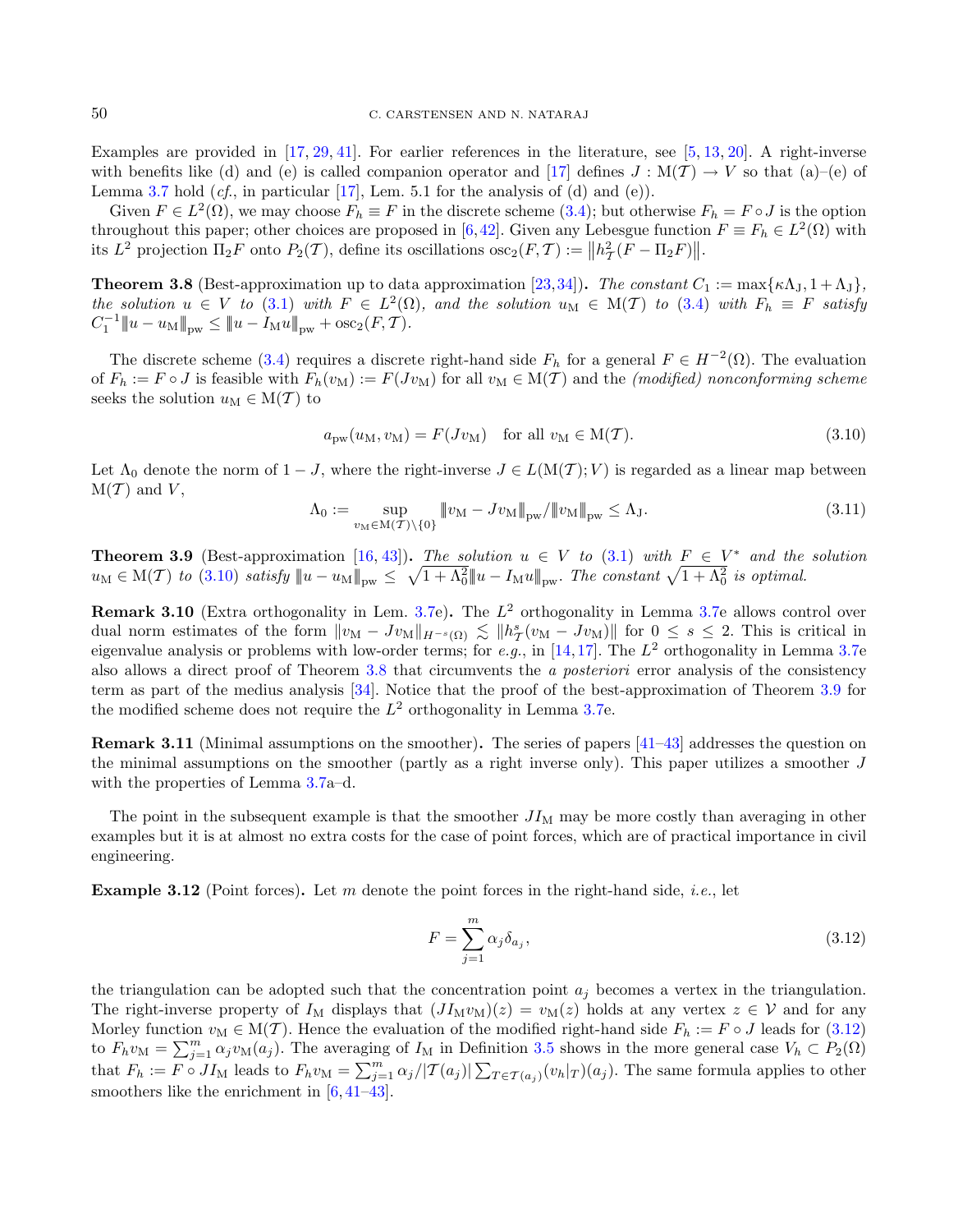# <span id="page-10-2"></span>4. INTERPOLATION OF PIECEWISE  $H^2$  functions

#### <span id="page-10-8"></span><span id="page-10-1"></span>4.1. Equivalent norms

The Hilbert space  $H^2(\mathcal{T}) \equiv \prod_{T \in \mathcal{T}} H^2(T)$  is endowed with a norm  $\|\bullet\|_h$  from [\[23\]](#page-36-0) defined by

<span id="page-10-7"></span><span id="page-10-3"></span><span id="page-10-0"></span>
$$
||v_{\text{pw}}||_h^2 := ||v_{\text{pw}}||_{\text{pw}}^2 + j_h(v_{\text{pw}})^2 \quad \text{for all } v_{\text{pw}} \in H^2(\mathcal{T}).\tag{4.1}
$$

The homogeneous boundary conditions in  $H_0^2(\Omega)$  are included in the the jump contributions

$$
j_h(v_{\text{pw}})^2 := \sum_{E \in \mathcal{E}} \sum_{z \in \mathcal{V}(E)} h_E^{-2} |[v_{\text{pw}}]_E(z)|^2 + \sum_{E \in \mathcal{E}} \left| \int_E [\partial v_{\text{pw}}/\partial \nu_E]_E \, \text{d}s \right|^2 \tag{4.2}
$$

by  $[v_{\text{pw}}]_E(z) = v_{\text{pw}}|_{\omega(E)}(z)$  for  $z \in \mathcal{V}(\partial \Omega)$  and  $\left[\frac{\partial v_{\text{pw}}}{\partial \nu_E}\right]$  $\frac{\partial v_\text{pw}}{\partial \nu_E} \Bigg]$  $E = \frac{\partial v_{\mathrm{pw}}}{\partial \nu_E}$  $\frac{\partial v_{\text{pw}}}{\partial \nu_E}|_E$  for  $E \in \mathcal{E}(\partial \Omega)$  at the boundary with jump partner zero owing to the homogeneous boundary conditions in [\(3.1\)](#page-5-1).

The discontinuous Galerkin schemes of [\[2,](#page-36-23)[28\]](#page-36-2) are associated with a another family of norms  $||\bullet||_{\text{dG}}$  depending on the two positive parameters  $\sigma_1, \sigma_2 > 0$  in the semi-norm scalar product

$$
c_{\rm dG}(v_{\rm pw}, w_{\rm pw}) := \sum_{E \in \mathcal{E}} \frac{\sigma_1}{h_E^3} \int_E [v_{\rm pw}]_E [w_{\rm pw}]_E \, \mathrm{d}s + \frac{\sigma_2}{h_E} \int_E \left[ \frac{\partial v_{\rm pw}}{\partial \nu_E} \right]_E \left[ \frac{\partial w_{\rm pw}}{\partial \nu_E} \right]_E \, \mathrm{d}s \tag{4.3}
$$

for all  $v_{\text{pw}}, w_{\text{pw}} \in H^2(\mathcal{T})$ . The DG norm  $\|\bullet\|_{\text{dG}}$  is the square root of

<span id="page-10-5"></span>
$$
||v_{\text{pw}}||_{\text{dG}}^2 := ||v_{\text{pw}}||_{\text{pw}}^2 + c_{\text{dG}}(v_{\text{pw}}, v_{\text{pw}})
$$
\n(4.4)

for all  $v_{\text{pw}} \in H^2(\mathcal{T})$ . It depends on the parameters  $\sigma_1, \sigma_2 > 0$  and so do all constants in the sequel; in particular those suppressed in the abbreviations  $\lesssim$  and  $\approx$ . The conditions on the ellipticity of the scheme in Lemma [7.1](#page-26-2) below will assert that  $\sigma_1$  and  $\sigma_2$  are sufficiently large. The analysis of this paper assumes this and simplifies the notation  $\sigma_1 \approx 1 \approx \sigma_2$ .

One result in Theorem 4.1 of [\[23\]](#page-36-0) shows that  $||\bullet||_h \approx ||\bullet||_{dG}$  in  $H_0^2(\Omega) + P_2(\mathcal{T})$ ; but the two norms are equivalent in the larger vector space  $H^2(\mathcal{T})$ .

<span id="page-10-6"></span>Theorem 4.1 ( $\|\bullet\|_h \approx \|\bullet\|_{\text{dG}}$ ). The function  $\|\bullet\|_h$  from [\(4.1\)](#page-10-2) and  $\|\bullet\|_{\text{dG}}$  from [\(4.4\)](#page-10-3) define norms in  $H^2(\mathcal{T})$ with

$$
||v_{\text{pw}}||_h \approx ||v_{\text{pw}}||_{\text{dG}} \lesssim \sum_{m=0}^2 |h_T^{m-2}v_{\text{pw}}|_{H^m(\mathcal{T})} \quad \text{for all } v_{\text{pw}} \in H^2(\mathcal{T}).
$$

<span id="page-10-9"></span>**Remark 4.2**  $(\lbrace j_h = 0 \rbrace \cap P_2(\mathcal{T}) = M(\mathcal{T})$ . For any  $v_2 \in P_2(\mathcal{T})$ , the condition  $j_h(v_2) = 0$  is equivalent to  $v_2 \in M(\mathcal{T})$ . (This follows from the definitions of  $M(\mathcal{T})$  and  $j_h$ .)

Proof of  $|| \cdot ||_h \lesssim || \cdot ||_{dG}$ . The (possibly discontinuous) piecewise affine interpolation  $v_1 \in P_1(\mathcal{T})$  of  $v_{\text{pw}} \in H^2(\mathcal{T})$ is defined by nodal interpolation  $v_1|_T(z) = v_{\text{pw}}|_T(z)$  at the three vertices  $z \in \mathcal{V}(T)$  in each triangle  $T \in \mathcal{T}$ . It is well known from standard finite element interpolation [\[4,](#page-36-24) [6,](#page-36-3) [26\]](#page-36-1) that the error  $w := v_{\text{pw}} - v_1 \in H^2(T)$  satisfies

<span id="page-10-4"></span>
$$
\sum_{m=0}^{2} h_T^{m-2} |w|_{H^m(T)} \lesssim |v_{\text{pw}}|_{H^2(T)} \tag{4.5}
$$

for each triangle  $T \in \mathcal{T}$  with explicit constants [\[21\]](#page-36-25) that exclusively depend on the maximal angle in the triangulation. The nodal interpolation implies  $[v_{\text{pw}}]_E(z) = [v_1]_E(z)$  at each vertex  $z \in \mathcal{V}(E)$  of an edge  $E \in \mathcal{E}$ . Since  $[v_1]_E$  is an affine function along the edge  $E \in \mathcal{E}$ , an inverse estimate shows

$$
h_E/6 \sum_{z \in \mathcal{V}(E)} \left| [v_1]_E(z) \right|^2 \le \left\| [v_1]_E \right\|_{L^2(E)}^2 \le 2 \left\| [v_{\text{pw}}]_E \right\|_{L^2(E)}^2 + 2 \left\| [w]_E \right\|_{L^2(E)}^2 \tag{4.6}
$$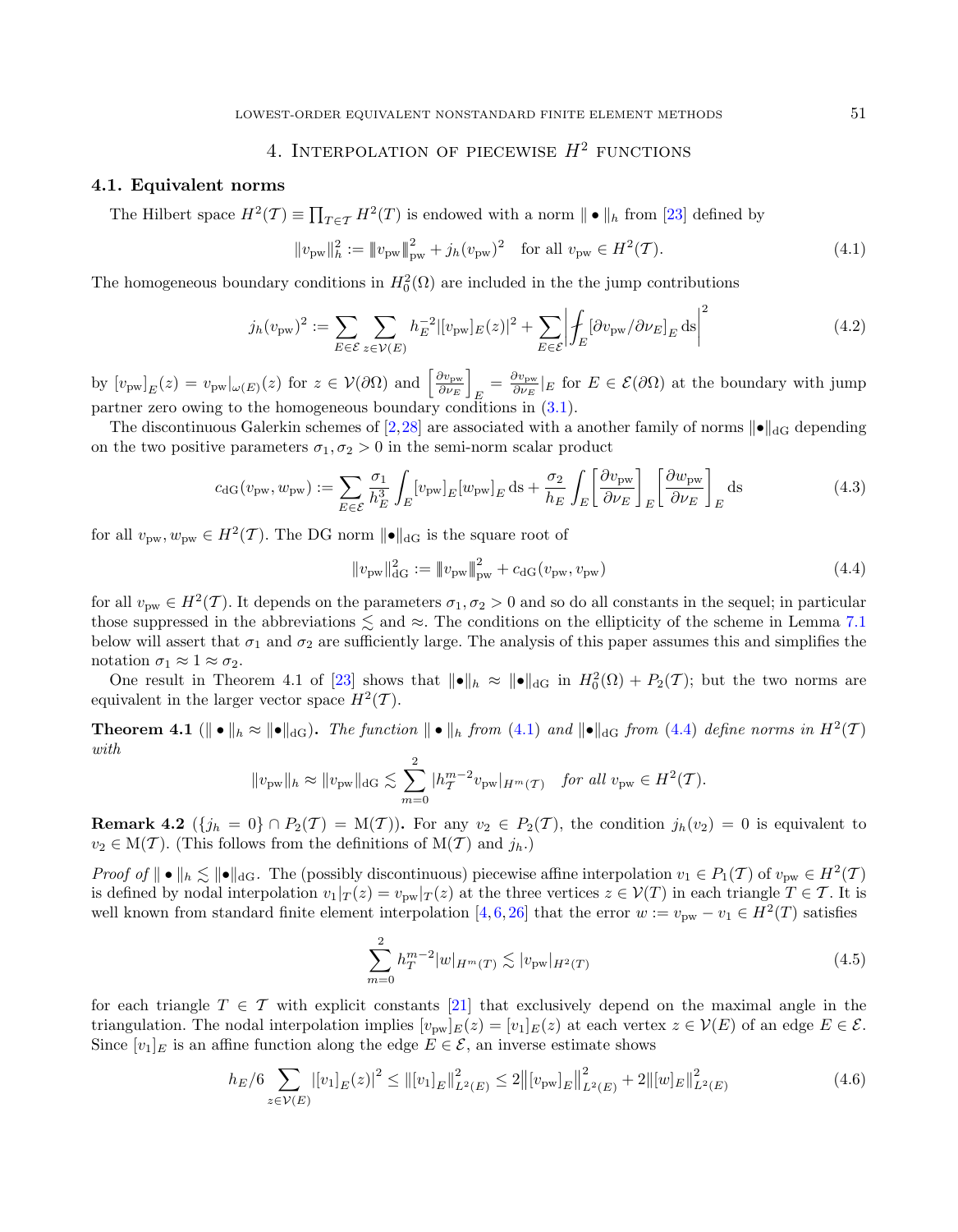with a triangle inequality in the last step for  $w = v_{\text{pw}} - v_1$ . (The constant  $h_E/6$  in the first inequality of [\(4.6\)](#page-10-4) stems from the eigenvalues  $h_E/2$  and  $h_E/6$  of the  $2 \times 2$  mass matrix of piecewise linear functions in 1D.) This implies an estimate for the first term of the definition of  $j_h(v_{\text{pw}})$ :

<span id="page-11-0"></span>
$$
\sum_{E \in \mathcal{E}} \sum_{z \in \mathcal{V}(E)} h_E^{-2} \big| [v_{\mathrm{pw}}]_E(z) \big|^2 \leq 12 \sum_{E \in \mathcal{E}} h_E^{-3} \Big( \big\| [v_{\mathrm{pw}}]_E \big\|_{L^2(E)}^2 + \big\| [w]_E \big\|_{L^2(E)}^2 \Big).
$$

A typical contribution  $(\int_E[\partial v_{\rm pw}/\partial \nu_E]_E \,ds)^2$  for the second term (in the definition of  $j_h$ ) is controlled with a Cauchy inequality by  $h_E^{-1} \|\partial v_{\text{pw}}/\partial \nu_E\|_E \|^2_{L^2(E)}$ . This results in

$$
j_h(v_{\text{pw}})^2 \leq \sum_{E \in \mathcal{E}} h_E^{-1} 12 \Big( h_E^{-2} \Big( \|[v_{\text{pw}}]_E\|_{L^2(E)}^2 + \|[w]_E\|_{L^2(E)}^2 \Big) + \big\| [\partial v_{\text{pw}} / \partial \nu_E]_E \big\|_{L^2(E)}^2 \Big).
$$

A triangle inequality  $\|[w]_E\|_{L^2(E)} \leq \|w|_{T_+}\|_{L^2(E)} + \|w|_{T_-}\|_{L^2(E)}$  for an interior edge  $E = \partial T_+ \cap \partial T_- \in \mathcal{E}(\Omega)$ shared by the two triangles  $T_{\pm} \in \mathcal{T}$  plus trace inequalities on  $T_{\pm}$  show

$$
h_E^{1/2} \|\left[w\right]_E\|_{L^2(E)} \lesssim \|w\|_{L^2(\omega(E))} + h_E \|\nabla_{\text{pw}} w\|_{L^2(\omega(E))} \lesssim h_E^2 \|D_{\text{pw}}^2 v_{\text{pw}}\|_{L^2(\omega(E))}
$$
(4.7)

with [\(4.5\)](#page-10-5) in the end. The omission of  $T_-\,$  in the above arguments for an edge  $E \in \mathcal{E}(\partial\Omega)$  on the boundary provide [\(4.7\)](#page-11-0) with  $\omega(E) = T_+$ .

This and the finite overlap show  $\sum_{E \in \mathcal{E}} h_E^{-3} ||[w]_E||^2_{L^2(E)} \lesssim ||v_{\text{pw}}||^2_{\text{pw}}$ . In conclusion,

$$
j_h(v_{\text{pw}})^2 \lesssim ||v_{\text{pw}}||_{\text{pw}}^2 + \sum_{E \in \mathcal{E}} h_E^{-3} ||[v_{\text{pw}}]_E||_{L^2(E)}^2 + \sum_{E \in \mathcal{E}} h_E^{-1} ||[\partial v_{\text{pw}}/\partial \nu_E]_E||_{L^2(E)}^2.
$$

The upper bound in the latter estimate is  $||v_{pw}||_{dG}^2$  up to the weights  $\sigma_1 \approx 1 \approx \sigma_2$ .

Proof of  $\|\bullet\|_{\text{dG}} \lesssim \|\bullet\|_h$ . Recall the piecewise affine interpolation  $v_1 \in P_1(\mathcal{T})$  of  $v_{\text{pw}} \in H^2(\mathcal{T})$  and  $w := v_{\text{pw}}$  $v_1 \in H^2(\mathcal{T})$  with [\(4.5\)](#page-10-5) from the previous part of the proof. Standard trace inequalities as in [\(4.7\)](#page-11-0) for the first term (and an analog for the second term  $h_E^{-1/2}$  $\|E^{-1/2}\|[\partial w/\partial \nu_E]_E\|_{L^2(E)}$  for  $E \in \mathcal{E}$  provide

$$
h_E^{-3/2} \left\| [w]_E \right\|_{L^2(E)} + h_E^{-1/2} \left\| [\partial w / \partial \nu_E]_E \right\|_{L^2(E)} \lesssim \left\| D_{\text{pw}}^2 v_{\text{pw}} \right\|_{L^2(\omega(E))}.
$$
 (4.8)

This and triangle inequalities result in

$$
h_E^{-3/2} \|\left[v_{\text{pw}}\right]_E\|_{L^2(E)} + h_E^{-1/2} \|\left[\partial v_{\text{pw}}/\partial \nu_E\right]_E\|_{L^2(E)} \n\lesssim h_E^{-3/2} \|\left[v_1\right]_E\|_{L^2(E)} + h_E^{-1/2} \|\left[\partial v_1/\partial \nu_E\right]_E\|_{L^2(E)} + \left\|D_{\text{pw}}^2 v_{\text{pw}}\right\|_{L^2(\omega(E))}.
$$

The constant factor 1/2 in the upper bound of the first subsequent inequality (displayed as 2 in the lower bound) stems from the eigenvalues  $h_E/2$  and  $h_E/6$  of the  $2 \times 2$  mass matrix of piecewise linear functions in 1D,

$$
2h_E^{-3} \|[v_1]_E\|_{L^2(E)}^2 \leq h_E^{-2} \sum_{z \in \mathcal{V}(E)} |[v_1]_E(z)|^2 = h_E^{-2} \sum_{z \in \mathcal{V}(E)} |[v_{\text{pw}}]_E(z)|^2
$$

with the nodal interpolation property  $v_1 |_{T}(z) = v_{pw}|_{T}(z)$  for  $z \in V(T)$ ,  $T \in \mathcal{T}$ , in the last step. The jump  $[\partial v_1/\partial \nu_E]_E$  is constant along the edge E and so

$$
h_E^{-1/2} \left\| \left[ \partial v_1 / \partial \nu_E \right]_E \right\|_{L^2(E)} = \left| \oint_E \left[ \partial v_1 / \partial \nu_E \right]_E \mathrm{d}s \right| \le \left| \oint_E \left[ \partial v_{\mathrm{pw}} / \partial \nu_E \right]_E \mathrm{d}s \right| + \left| \oint_E \left[ \partial w / \partial \nu_E \right]_E \mathrm{d}s \right|
$$

<span id="page-11-1"></span>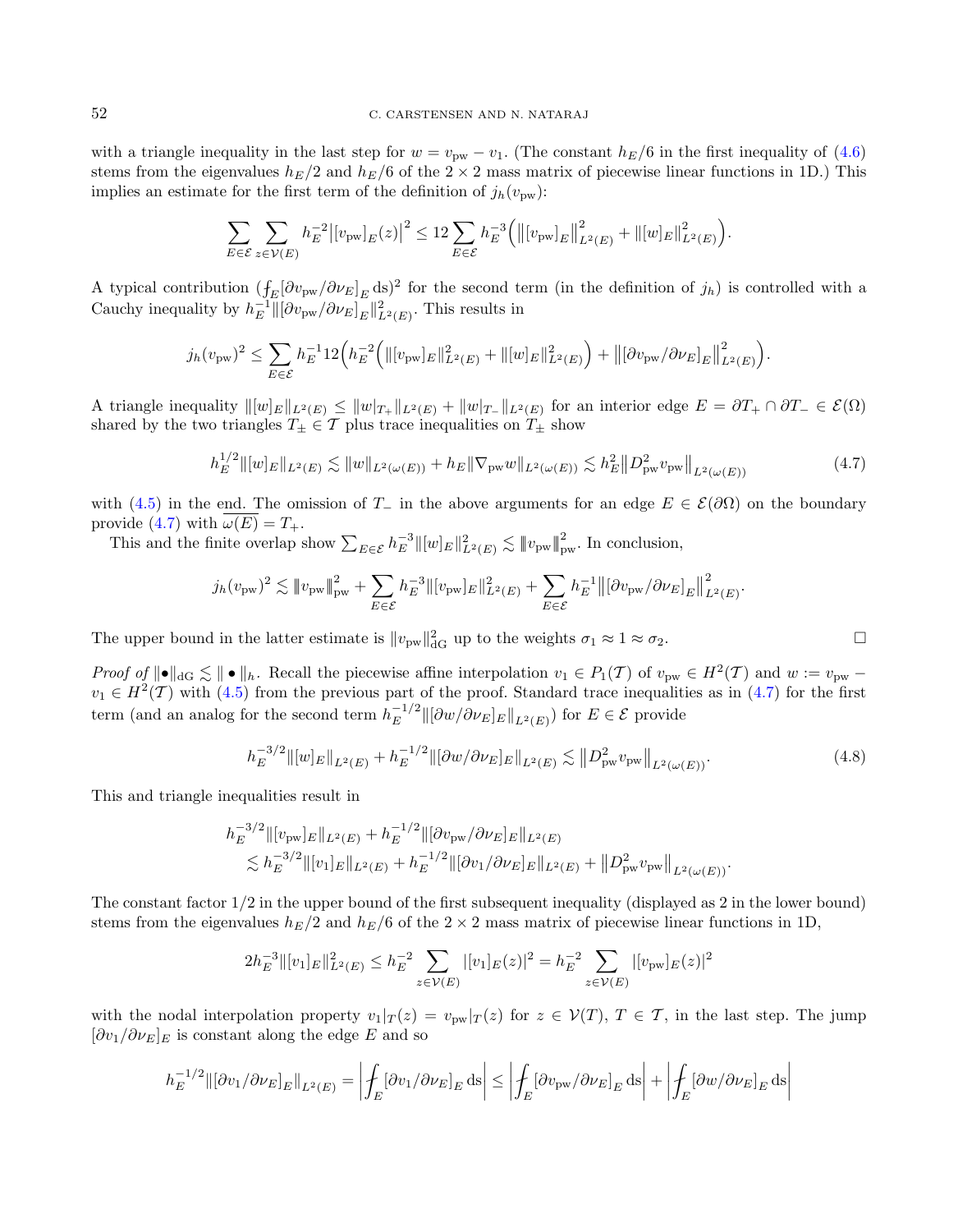with a triangle inequality in the last step. A Cauchy inequality  $\|\nabla w_{\text{pw}}\|_{L^1(E)} \leq h_E^{1/2}$  $\frac{1}{E}$ <sup>1/2</sup> || $\nabla w_{\text{pw}}$  || $L^2(E)$  and a trace inequality show (as above in  $(4.8)$ ) that

$$
\left| \int_E [\partial w/\partial \nu_E]_E \, ds \right| \le h_E^{-1/2} \|\left[\partial w/\partial \nu_E\right]_E\|_{L^2(E)} \lesssim \left\| D_{\mathrm{pw}}^2 v_{\mathrm{pw}} \right\|_{L^2(\omega(E))}.
$$

The combination of all aforementioned estimates reads

$$
h_E^{-3} ||[v_{\text{pw}}]_E||_{L^2(E)}^2 + h_E^{-1} ||[\partial v_{\text{pw}}/\partial \nu_E]_E||_{L^2(E)}^2 \lesssim ||D_{\text{pw}}^2 v_{\text{pw}}||_{L^2(\omega(E))}^2 + h_E^{-2} \sum_{z \in \mathcal{V}(E)} |[v_{\text{pw}}]_E(z)|^2 + \left| \oint_E [\partial v_{\text{pw}}/\partial \nu_E]_E \, ds \right|^2.
$$

The sum of all those estimates over  $E \in \mathcal{E}$  plus  $||v_{\text{pw}}||_{\text{pw}}^2$  leads to an estimate with the lower bound  $||v_{\text{pw}}||_{\text{dG}}^2$ up to the weights  $\sigma_1 \approx 1 \approx \sigma_2$ . The finite overlap of the edge-patches  $(\omega(E) : E \in \mathcal{E})$  shows that the resulting upper bound is  $\lesssim ||v_{\text{pw}}||_h$ .

Proof of the upper bound. The proof of the asserted inequality starts with triangle inequalities for the jumps of  $v_{\text{pw}} \in H^2(\mathcal{T})$  and the shape regularity for  $h_E \approx h_T$  for  $E \in \mathcal{E}(\mathcal{T})$ . This and a Cauchy inequality  $\|\nabla v_{\text{pw}}\|_{L^1(E)} \leq$  $h_E^{1/2}$  $\mathbb{E}^{\frac{1}{2}} \|\nabla v_{\text{pw}}\|_{L^2(E)}$  lead to

$$
j_h(v_{\text{pw}})^2 \lesssim \sum_{T \in \mathcal{T}} \left( h_T^{-2} \sum_{z \in \mathcal{V}(T)} |(v_{\text{pw}}|_T)(z)|^2 + h_T^{-1} \sum_{E \in \mathcal{E}(T)} ||\nabla v_{\text{pw}}||_{L^2(E)}^2 \right).
$$

A one-dimensional trace inequality (with a factor 1 that follows from 1D integration)

$$
|(v_{\text{pw}}|_T)(z)| \leq h_E^{-1/2} ||v_{\text{pw}}||_{L^2(E)} + h_E^{1/2} ||\nabla v_{\text{pw}}||_{L^2(E)}
$$

along the edge  $E \in \mathcal{E}(T)$  of the triangle  $T \in \mathcal{T}$  with vertex  $z \in \mathcal{V}(E)$  results in

$$
j_h(v_{\text{pw}})^2 \lesssim \sum_{T \in \mathcal{T}} \left( h_T^{-3} \|v_{\text{pw}}\|_{L^2(\partial T)}^2 + h_T^{-1} \|\nabla v_{\text{pw}}\|_{L^2(\partial T)}^2 \right) \lesssim \sum_{T \in \mathcal{T}} \sum_{m=0}^2 \left| h_T^{m-2} v_{\text{pw}} \right|_{H^m(T)}^2
$$

with standard trace inequalities on  $\partial T$  for  $v_{\text{pw}}$  and  $\nabla v_{\text{pw}}$  in the last step. The right-hand side is  $\sum_{m=0}^{2} |h_{\mathcal{T}}^{m-2}v_{\text{pw}}|_{H^m(\mathcal{T})}^2$  as asserted. The remaining details are omitted for brevity.

# 4.2. Interpolation errors

The interpolation error estimates are summarised in one theorem.

<span id="page-12-0"></span>**Theorem 4.3** (Interpolation). Any  $v_{\text{pw}} \in H^2(\mathcal{T})$  and its Morley interpolation  $I_M v_{\text{pw}} \in M(\mathcal{T})$  from Definition [3.5](#page-8-1) satisfy

(a)  $\sum_{m=0}^{2} |h_T^{m-2}(v_{\text{pw}} - I_M v_{\text{pw}})|_{H^m(\mathcal{T})} \lesssim ||(1 - \Pi_0)D_{\text{pw}}^2 v_{\text{pw}}|| + j_h(v_{\text{pw}}) \le ||v_{\text{pw}}||_h$ (b)  $\sum_{m=0}^{2} |h_{\mathcal{T}}^{m-2}(v_{\text{pw}} - I_M v_{\text{pw}})|_{H^m(\mathcal{T})} \approx \min_{w_M \in \mathcal{M}(\mathcal{T})} ||v_{\text{pw}} - w_M||_h \approx \min_{w_M \in \mathcal{M}(\mathcal{T})} \sum_{m=0}^{2} |h_{\mathcal{T}}^{m-2}(v_{\text{pw}} - I_M v_{\text{pw}})|_{H^m(\mathcal{T})}$  $w_{\text{M}})|_{H^m(\mathcal{T})}.$ 

Proof of  $(a)$ . The first step reduces the analysis to piecewise quadratic functions by the piecewise Morley interpolation  $I_{\rm M}^{\rm loc}$ . Definition [3.4](#page-7-4) shows  $\int_E \nabla (I_{\rm M}^{\rm loc} v_{\rm pw} - v_{\rm pw})|_T ds = 0$  for an edge  $E \in \mathcal{E}(T)$  of the triangle T and therefore  $D^2(I_M^{\text{loc}}v_{\text{pw}})|_T = \Pi_0 D^2 v_{\text{pw}}|_T$  *a.e.* in  $T \in \mathcal{T}$ . Notice that the piecewise defined Morley interpolation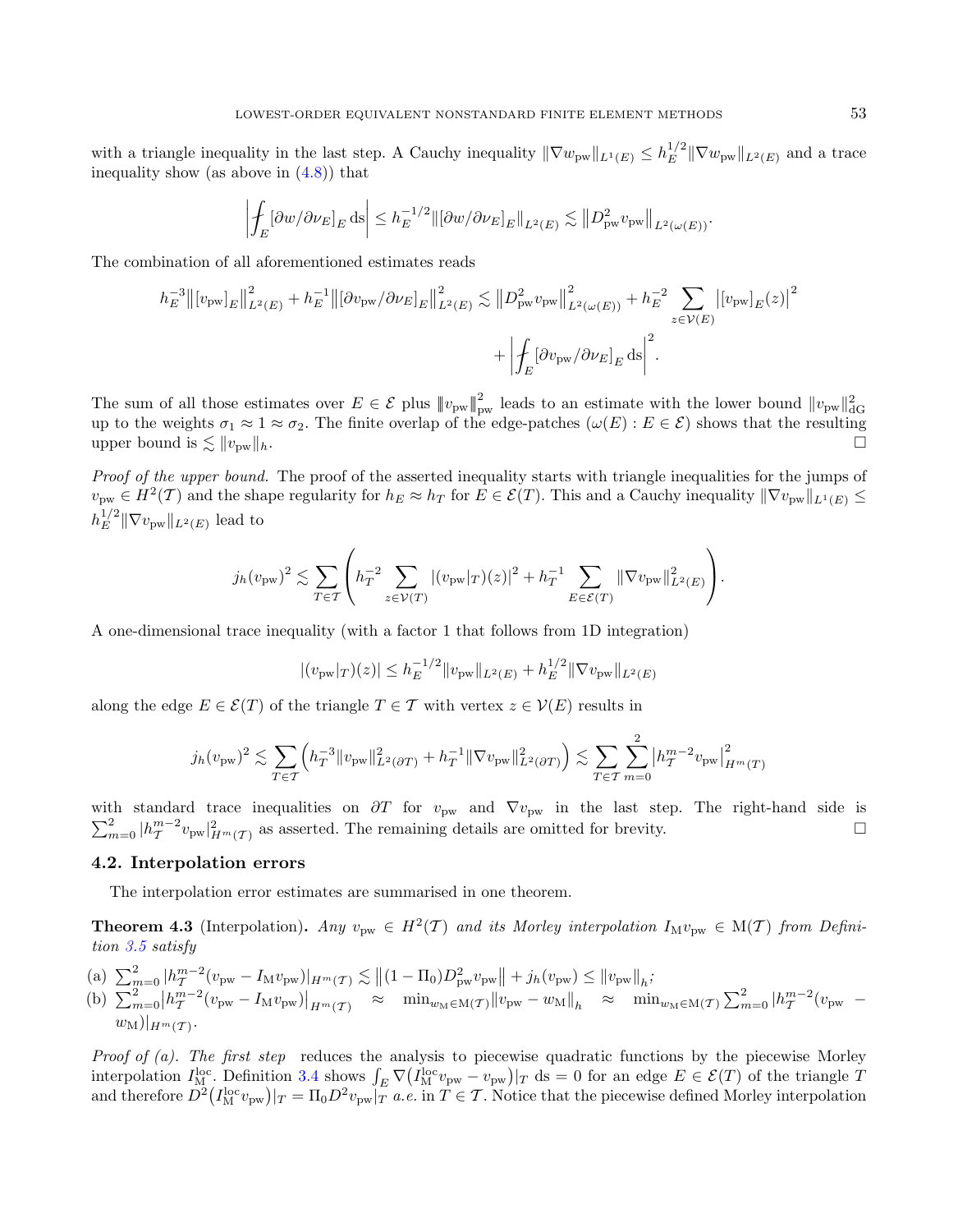$v_2 := I_{\text{M}}^{\text{loc}} v_{\text{pw}} \in P_2(\mathcal{T})$  is discontinuous (and shares none of the compatibility or boundary conditions) in general. The interpolation error estimates of Lemma [3.2b](#page-7-2) read

$$
\sum_{m=0}^{\infty} h_T^{m-2} |v_2 - v_{\text{pw}}|_{H^m(T)} \leq 2 \|(1 - \Pi_0) D^2 v_{\text{pw}}\|_{L^2(T)}.
$$

This and a triangle inequality show that it remains to prove that  $v_M := I_M v_{\text{pw}}$  satisfies

<span id="page-13-0"></span> $\alpha$ 

<span id="page-13-1"></span>
$$
\sum_{m=0}^{2} h_T^{m-2} |v_2 - v_\mathcal{M}|_{H^m(T)} \lesssim j_h(v_{\text{pw}}, T)
$$
\n(4.9)

for the jump terms localised to a neighbourhood  $\Omega(T)$  of  $T \in \mathcal{T}$  as follows. The neighbourhood  $\Omega(T)$  is the interior of the union  $\cup \{K \in \mathcal{T} : \text{dist}(T, K) = 0\}$  of  $T \in \mathcal{T}$  plus one layer of triangles in  $\mathcal{T}$  around. Then

$$
j_h(v_{\text{pw}},T)^2 := \sum_{z \in \mathcal{V}(T)} \sum_{F \in \mathcal{E}(z)} h_F^{-2} |[v_{\text{pw}}]_F(z)|^2 + \sum_{E \in \mathcal{E}(T)} \left| \oint_E \left[ \frac{\partial v_{\text{pw}}}{\partial \nu_E} \right]_E ds \right|^2
$$

is the contribution from T and its neighbourhood  $\Omega(T)$  to the full jump term  $j_h(v_{\text{pw}})^2$  with the spider  $\mathcal{E}(z) :=$  ${ F \in \mathcal{E} : z \in \mathcal{V}(F) }$  of edges with one end-point  $z \in \mathcal{V}(T)$ .

The second step reduces the analysis to piecewise quadratic functions. The first obervation is that the averaging of the degrees of freedom in the definition of  $I_M$  merely employs the data of  $v_2 = I_M^{\text{loc}} v_{\text{pw}}$  in the sense that  $v_{\rm M} = I_{\rm M}v_{\rm pw} = I_{\rm M}v_2$ . This explains why  $j_h(v_{\rm pw}, T) = j_h(v_2, T)$  in the asserted estimate [\(4.9\)](#page-13-0). The second observation is that the left-hand side of [\(4.9\)](#page-13-0) involves the polyonomial  $(v_2 - v_M)|_T \in P_2(T)$  that allows for inverse estimates

$$
\sum_{m=0}^{2} h_T^{m-2} |v_2 - I_M v_2|_{H^m(T)} \lesssim h_T^{-2} \|v_2 - I_M v_2\|_{L^2(T)}.
$$

The overall conclusion is that it suffices to prove, for all  $v_2 \in P_2(\mathcal{T})$ , that

$$
h_T^{-4} \|v_2 - I_\mathcal{M} v_2\|_{L^2(T)}^2 \lesssim j_h(v_2, T)^2. \tag{4.10}
$$

In fact, equation [\(4.10\)](#page-13-1) and the aforementioned arguments lead to a localised form of the assertion. The sum over all  $T \in \mathcal{T}$  and the bounded overlap of  $(\Omega(T) : T \in \mathcal{T})$  then conclude the proof of the theorem.

The third step reduces the proof of [\(4.10\)](#page-13-1) to six coefficients. The six degrees of freedom on a triangle  $T \in \mathcal{T}$ are the three point evaluations  $\delta_z$  at the three vertices  $z \in V(T)$  and the three integral means of the normal derivatives  $f_E \partial_{\nu_E} \bullet$  ds along the three edges  $E \in \mathcal{E}(T)$ . The six dual basis functions  $\psi_z$  for  $z \in \mathcal{V}(T)$  and  $\psi_E$  for  $E \in \mathcal{E}(T)$  in  $P_2(T)$  are defined by the duality relations  $\psi_E(z) = 0 = \int_E \partial_{\nu_E} \psi_z$  ds and  $\psi_z(z) = 1 = \int_E \partial_{\nu_E} \psi_E$  ds for all  $z \in \mathcal{V}(T)$  and  $E \in \mathcal{E}(T)$ , while  $\psi_y(z) = 0 = \int_E \partial_{\nu_E} \psi_F$  ds for all vertices  $z \neq y \in \mathcal{V}(T)$  and edges  $E \neq$  $F \in \mathcal{E}(T)$ . Those functions are known and given explicitly (e.g., in [\[22\]](#page-36-11) in the context of a short implementation of the Morley FEM in 30 lines of Matlab) with a scaling (which is generally understood and follows from the explicit formulas)

$$
\|\psi_z\|_{L^2(T)} \approx |T|^{1/2} \approx h_T
$$
 and  $\|\psi_E\|_{L^2(T)} \approx h_T |T|^{1/2} \approx h_T^2$ 

for all  $z \in V(T)$  and  $E \in \mathcal{E}(T)$ . On the other hand, given the dual basis of  $P_2(T)$ , any function  $w_2 := v_2 - v_M \in$  $P_2(T)$  for  $v_M := I_M v_2$  allows for a representation

$$
w_2 = v_2 - v_\mathcal{M} = \sum_{z \in \mathcal{V}(T)} w(z) \psi_z + \sum_{E \in \mathcal{E}(T)} w(E) \psi_E \text{ in } T
$$

with the real coefficients  $w(z) := v_2|_T(z) - v_M(z)$  and  $w(E) := \int_E \partial_{\nu_E} v_2|_T ds - \int_E \partial_{\nu_E} v_M ds$  for  $z \in V(T)$ and  $E \in \mathcal{E}(T)$ . Notice that the contributions of the piecewise quadratic  $v_2$  are taken from  $T \in \mathcal{T}$  and this is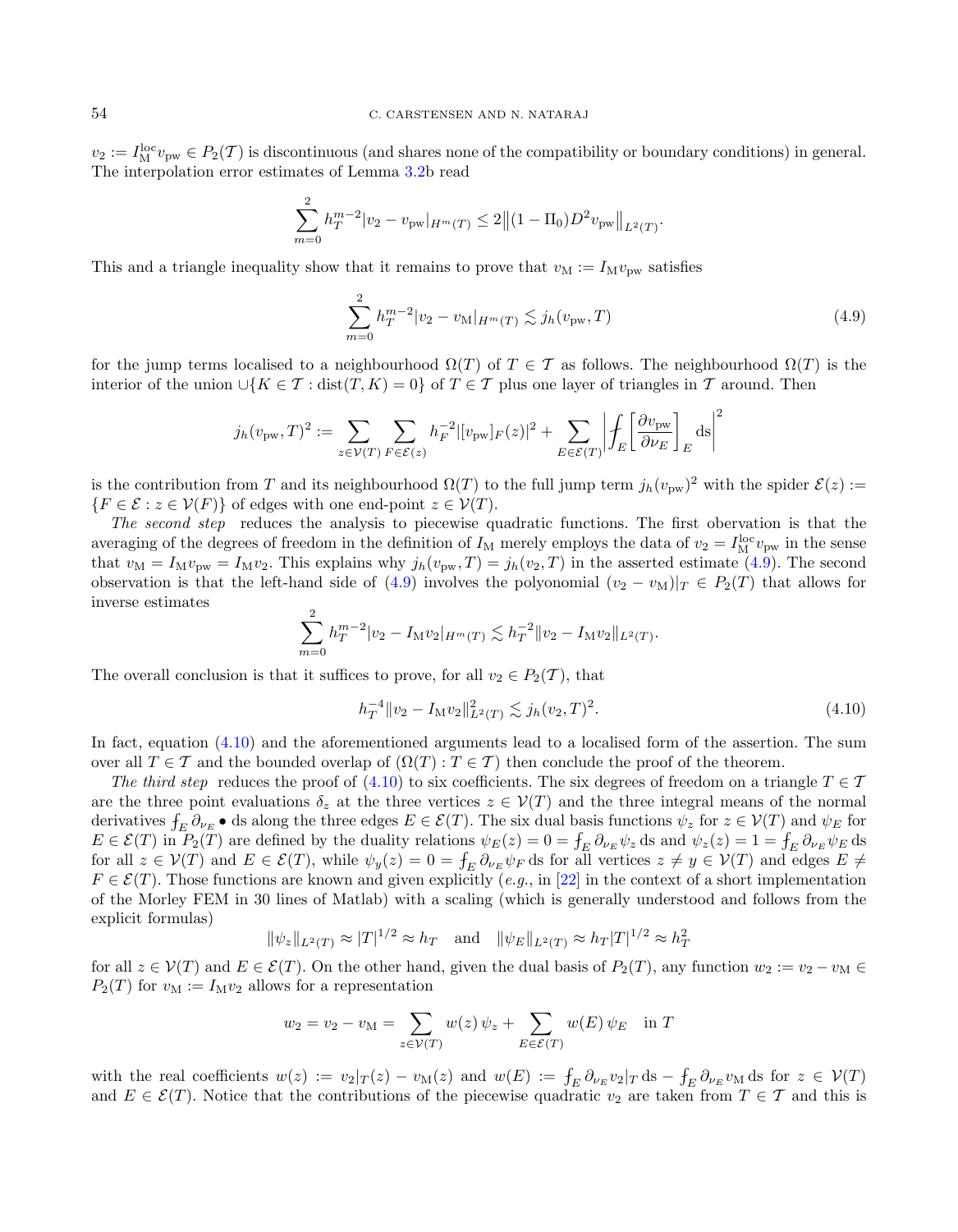written explicitly by  $v_2|_T$  in the coefficients, while the corresponding values of the Morley function  $v_M \in M(T)$ are independent of T as long as  $z \in V(T)$  or  $E \in \mathcal{E}(T)$ . Given the coefficients  $w(z)$  and  $w(E)$ , the triangle inequality in  $L^2(T)$  and the scaling of the dual basis functions lead to

<span id="page-14-0"></span>
$$
||v_2 - v_M||_{L^2(T)} \lesssim h_T \sum_{z \in \mathcal{V}(T)} |w(z)| + h_T^2 \sum_{E \in \mathcal{E}(T)} |w(E)|.
$$
 (4.11)

The fourth step analyses the coefficients in [\(4.11\)](#page-14-0). Let the triangles  $\mathcal{T}(z) := \{T \in \mathcal{T} : z \in \mathcal{V}(T)\}$  $\{T(1), \ldots, T(J)\}\$ at the vertex  $z \in \mathcal{V}$  be enumerated such that  $T(j)$  and  $T(j + 1)$  share an edge  $\partial T(j) \cap T(j)$  $\partial T(j + 1) =: E(j) \in \mathcal{E}(z)$  for  $j = 1, \ldots, J$ . For an interior vertex  $z \in V(\Omega)$ , the patch is closed and then  $T(1)$ and  $T(J)$  share an edge  $\partial T(1) \cap \partial T(J) =: E(J) \in \mathcal{E}(z)$  as well. Define  $x_j := ((v_2 - v_M)|_{T(j)})(z)$  for  $j = 1, ..., J$ and observe for an interior vertex  $z \in \mathcal{V}(\Omega)$  that  $\sum_{j=1}^{J} x_j = 0$  (from the choice of  $v_M(z)$  as the arithmetic mean of the  $v_2|_{T(i)}$  and that

<span id="page-14-1"></span>
$$
\sum_{E \in \mathcal{E}(z)} |[v_2]_E(z)| = \sum_{j=1}^J |x_{j+1} - x_j|
$$

with  $x_{J+1} := x_1$  (recall  $z \in V(\Omega)$  here). Since the arithmetic mean of the real numbers  $x_1, \ldots, x_J$  vanishes, zero belongs to their convex hull; whence  $\underline{m} := \min_{j=1,\dots,J} x_j \leq 0 \leq \max_{j=1,\dots,J} x_j =: \overline{m}$ . A triangle inequality in this sequence  $x_1, \ldots, x_J$  shows that  $\overline{m} - \underline{m} \leq \sum_{j=1}^J |x_{j+1} - x_j|$  (even with an omitted factor 1/2). It follows  $|x_1|, \ldots, |x_J| \le \sum_{j=1}^J |x_{j+1} - x_j|$  and so, for a triangle  $T \in \mathcal{T}(z)$  in the notation of  $(4.11)$ ,

$$
|w(z)| \le \sum_{E \in \mathcal{E}(z)} |[v_2]_E(z)| \le J^{1/2} \sqrt{\sum_{E \in \mathcal{E}(z)} |[v_2]_E(z)|^2}
$$
(4.12)

follows (with a Cauchy inequality in  $\mathbb{R}^J$  in the end). This is suboptimal and the best constant in a squared version of this argument is contained in Appendix C of [\[17\]](#page-36-13). Observe that  $J \lesssim 1$  is bounded from above by the shape regularity of the triangulation  $\mathcal{T}$ .

In the remaining case of a vertex  $z \in V(\partial\Omega)$  on the boundary,  $v_M(z) = 0$  and, in the above notation  $\mathcal{T}(z) = \{ T \in \mathcal{T} : z \in \mathcal{V}(T) \} = \{ T(1), \ldots, T(J) \}$  and  $x_j = ((v_2 - v_M)|_{T(j)})(z) = (v_2|_{T(j)})(z)$  for  $j = 1, \ldots, J$ . The homogeneous boundary conditions enter in the jump terms for  $E(1) := T_1 \cap \partial \Omega$  and  $E(J) := T_J \cap \partial \Omega$  and

$$
\sum_{E \in \mathcal{E}(z)} |[v_2]_E(z)| = |x_1| + |x_J| + \sum_{j=1}^{J-1} |x_{j+1} - x_j|.
$$

<span id="page-14-2"></span>Triangle inequalities show  $|x_1|, \ldots, |x_J| \leq |x_1| + |x_J| + \sum_{j=1}^{J-1} |x_{j+1} - x_j|$  (even with an omitted factor 1/2) and the above arguments lead to [\(4.12\)](#page-14-1) as well. (The optimal constant for this argument may be found in Lem. 4.2 of [\[11\]](#page-36-26).)

Recall the design of the Morley interpolation in Definition [3.5](#page-8-1) with the arithmetic mean  $f_E \partial_{\nu_E} v_M$  ds =  $f_{\rm {\scriptscriptstyle E}} \bigl \langle \frac{\partial v_{2}}{\partial \nu_{\rm {\scriptscriptstyle E}}} \bigr \rangle$ ds of the two normal traces for an interior edge  $E = \partial T_+ \cap \partial T_- \in \mathcal{E}(\Omega)$ . This leads to the edge contribution

$$
w(E) = \int_E \partial_{\nu_E} v_2 |_{T} \, \text{ds} - \int_E \left\langle \frac{\partial v_2}{\partial \nu_E} \right\rangle_E \, \text{ds} = \pm \frac{1}{2} \int_E [\partial_{\nu_E} v_2]_E \, \text{ds}
$$

in [\(4.11\)](#page-14-0) with a sign  $\pm$  for  $T = T_{\pm}$ . The boundary conditions for a boundary edge  $E \in \mathcal{E}(\partial \Omega)$  and the jump convention for  $[\bullet]_E$  (recall that  $\nu_E$  points outwards for  $E \subset \partial \Omega$ ) directly show  $w(E) = \int_E [\partial_{\nu_E} v_2]_E$  ds. It follows

$$
|w(E)| \le \left| \int_E [\partial_{\nu_E} v_2]_E \, \text{d}s \right| \text{ for any } E \in \mathcal{E}(T). \tag{4.13}
$$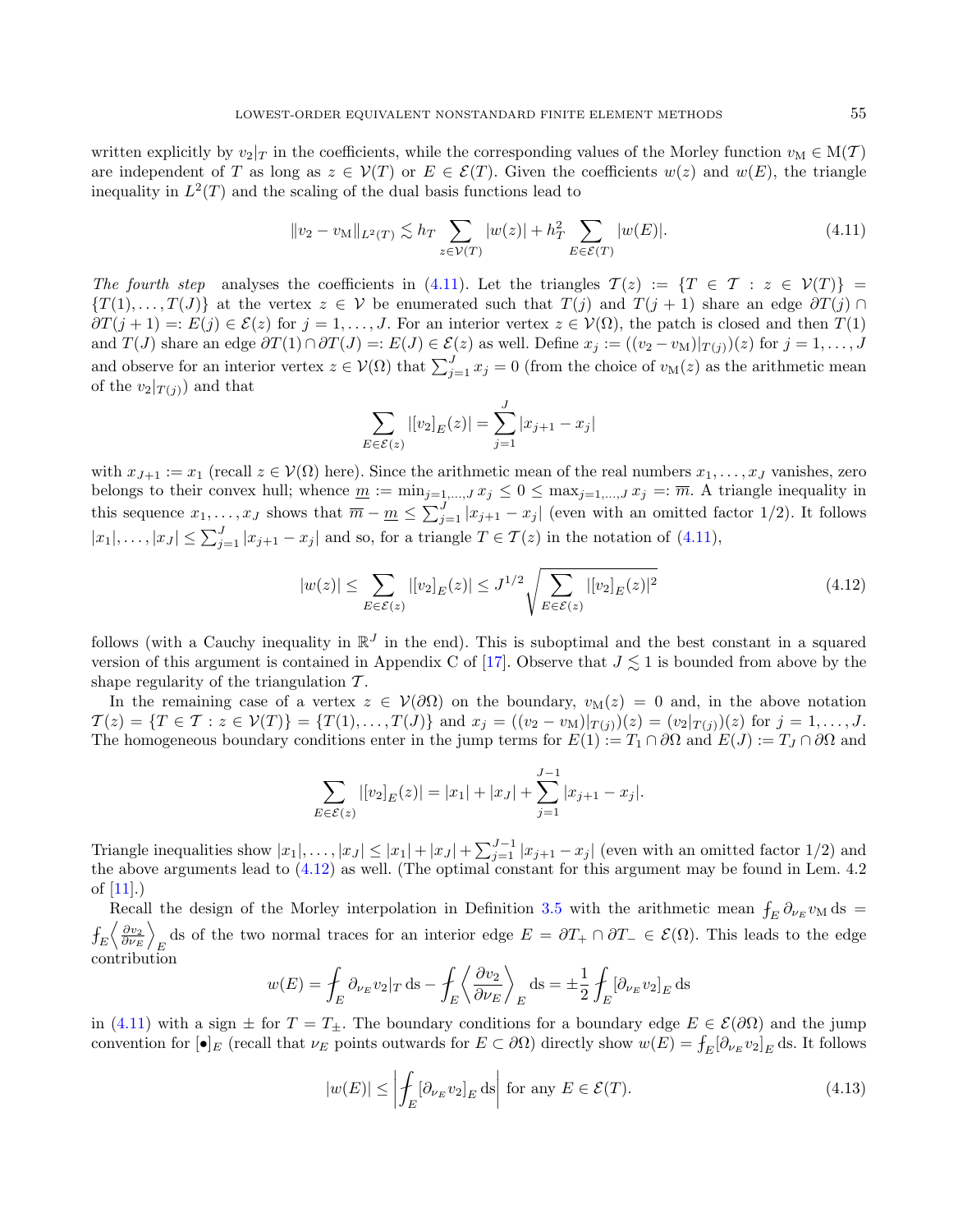The fitfh step finishes the proof. Recall that the coefficients  $w(z)$  for  $z \in V(z)$  and  $w(E)$  for any  $E \in \mathcal{E}(T)$  in  $(4.11)$  satisfy  $(4.12)$  and  $(4.13)$ . The resulting estimate reads

$$
h_T^{-4} ||v_2 - v_\text{M}||_{L^2(T)}^2 \lesssim h_T^{-2} \sum_{z \in \mathcal{V}(T)} \sum_{E \in \mathcal{E}(z)} |[v_2]_E(z)|^2 + \sum_{E \in \mathcal{E}(T)} \left| \int_E [\partial_{\nu_E} v_2]_E \, ds \right|^2 \approx j_h(v_2, T)^2
$$

with the shape regularity  $h_F \approx h_T$  for  $F \in \mathcal{E}(z)$  and  $z \in \mathcal{V}(T)$  in the end. This concludes the proof of [\(4.10\)](#page-13-1) and thus that of (a) as outlined at the end of the second step.  $\Box$ 

Proof of (b). Given any  $w_M \in M(T)$ , part (a) shows that the first term  $T_1$  in the equivalence (b) is  $T_1 \lesssim$  $||v_{\text{pw}} - w_{\text{M}}||_{\text{pw}} + j_h(v_{\text{pw}} - w_{\text{M}}) \le ||v_{\text{pw}} - w_{\text{M}}||_h =: T_2 \text{ with } j_h(v_{\text{pw}}) = j_h(v_{\text{pw}} - w_{\text{M}})$  in the last step. Theorem [4.1](#page-10-6) applies to  $v_{\text{pw}} - w_M \in H^2(\mathcal{T})$  and proves  $T_2 \lesssim \sum_{m=0}^2 |h_{\mathcal{T}}^{m-2}(v_{\text{pw}} - w_M)|_{H^m(\mathcal{T})} =: T_3$ . The estimates  $T_1 \lesssim T_2 \lesssim T_3$ hold for all  $w_M \in M(T)$  and so for the respective minima as well. Since  $I_M v_{\text{pw}} \in M(T)$ , the remaining estimate  $\min_{w_M \in M(\mathcal{T})} T_3 \leq T_1$  is obvious.

**Remark 4.4**  $(I_M J I_M = I_M$  in  $H^2(\mathcal{T})$ ). Let J be any right-inverse of  $I_M$  in the sense of [\(3.9\)](#page-8-2). Since  $I_M J$  is identity in  $M(\mathcal{T})$ ,  $I_M J I_M v_{\text{pw}} = I_M v_{\text{pw}}$  holds for any  $v_{\text{pw}} \in H^2(\mathcal{T})$ .

#### <span id="page-15-0"></span>4.3. Approximation errors

The subsequent theorem discusses the approximation properties of  $J \circ I_M$  for piecewise smooth and piecewise quadratic functions. It is formulated in terms of  $||\bullet||_h \approx ||\bullet||_{dG}$  and the norm equivalence implies an (undisplayed) analog for  $\|\bullet\|_{\text{dG}}$  as well.

<span id="page-15-1"></span>**Theorem 4.5** (Approximation). Any  $v_{\text{pw}} \in H^2(\mathcal{T})$  and  $v_2 \in P_2(\mathcal{T})$  satisfy (a)-(d).

- (a)  $||v_{\text{pw}} J I_{\text{M}} v_{\text{pw}}||_h \lesssim ||(1 \Pi_0) D_{\text{pw}}^2 v_{\text{pw}}||_{L^2(\Omega)} + \min_{v \in H_0^2(\Omega)} ||v_{\text{pw}} v||_h$
- (b)  $\sum_{m=0}^{2} |h_T^{m-2}(v_{\text{pw}} JI_M v_{\text{pw}})|_{H^m(\mathcal{T})} \lesssim ||(1-\Pi_0)D_{\text{pw}}^2 v_{\text{pw}}||_{L^2(\Omega)} + \min_{v \in H_0^2(\Omega)} \sum_{m=0}^{2} |h_T^{m-2}(v_{\text{pw}} v)|_{H^m(\mathcal{T})}$
- (c)  $||v_2 J I_M v_2||_h \approx \min_{v \in H_0^2(\Omega)} ||v_2 v||_h \approx \sum_{m=0}^2 |h_T^{m-2}(v_2 J I_M v_2)|_{H^m(\mathcal{T})} \approx \min_{v \in H_0^2(\Omega)} \sum_{m=0}^2 |h_T^{m-2}(v_2 J_M v_2)|_{H^m(\mathcal{T})}$  $v)|_{H^m(\mathcal{T})}$
- (d)  $||v_2 J_1 w_2||_{H^s(\mathcal{T})} \lesssim h_{\max}^{2-s} \min_{v \in H_0^2(\Omega)} ||v_2 v||_h$  holds for any  $0 \le s \le 2$ .

Remark 4.6. Theorem [4.5](#page-15-1) implies that  $P = Q = J \circ I_M$  is a quasi-optimal smoother with constant  $\Lambda_P = \Lambda_Q$ that depends only on the shape regularity of the triangulation.

**Remark 4.7** (Remainder in (a) and (b)). The extra term  $||(1 - \Pi_0)D_{pw}^2 v_{pw}||_{L^2(\Omega)}$  in the upper bound will vanish for piecewise quadratic functions but cannot be omitted in (a) and (b). For a proof of the latter statement by contradiction consider some  $v_{\text{pw}} \in H_0^2(\Omega) \setminus (HCT(\mathcal{T}) + P_8(\mathcal{T}))$ . Since  $JI_M v_{\text{pw}} \in HCT(\mathcal{T}) + P_8(\mathcal{T})$ , the lefthand side in (a) and (b) is positive, while  $v = v_{\text{pw}} \in H_0^2(\Omega)$  leads to a right-hand side zero if the term  $||(1 - \Pi_0)D_{\text{pw}}^2 v_{\text{pw}}||_{L^2(\Omega)}$  was neglected.

*Proof of (a).* Theorem [4.1](#page-10-6) implies the first estimate  $(4.14a)$  $(4.14a)$  below and Theorem [4.3a](#page-12-0) asserts the second  $(4.14b)$  $(4.14b)$ for the Morley interpolation  $v_M := I_M v_{\text{pw}}$  of  $v_{\text{pw}} \in H^2(\mathcal{T})$  in

<span id="page-15-3"></span><span id="page-15-2"></span>
$$
||v_{\text{pw}} - v_{\text{M}}||_h \lesssim \sum_{m=0}^2 \left| h_T^{m-2} (v_{\text{pw}} - v_{\text{M}}) \right|_{H^m(\mathcal{T})} \lesssim || (1 - \Pi_0) D_{\text{pw}}^2 v_{\text{pw}} ||_{L^2(\Omega)} + j_h(v_{\text{pw}}). \tag{4.14}
$$

Notice that  $j_h(v_M - Jv_M) = 0$  implies  $||v_M - Jv_M||_h = ||v_M - Jv_M||_{\text{pw}} \lesssim ||v_M - v||_{\text{pw}}$  for any  $v \in V$  from Lemma [3.7d](#page-8-0) in the last step. This and a triangle inequality,  $(4.14)$ , and  $||p_{pw} - v||_{pw} + j_h(v_{pw}) \leq \sqrt{2} ||v_{pw} - v||_h$ show

$$
||v_{\rm M} - Jv_{\rm M}||_h \lesssim ||v_{\rm pw} - v||_{\rm pw} + ||v_{\rm pw} - v_{\rm M}||_{\rm pw} \lesssim ||(1 - \Pi_0)D_{\rm pw}^2 v_{\rm pw}||_{L^2(\Omega)} + ||v_{\rm pw} - v||_h.
$$
 (4.15)

This and a triangle inequality  $||v_{\text{pw}} - J I_M v_{\text{pw}}||_h \le ||v_{\text{pw}} - v_M||_h + ||v_M - J v_M||_h$  and [\(4.14\)](#page-15-2), [\(4.15\)](#page-15-3) conclude the proof of (a).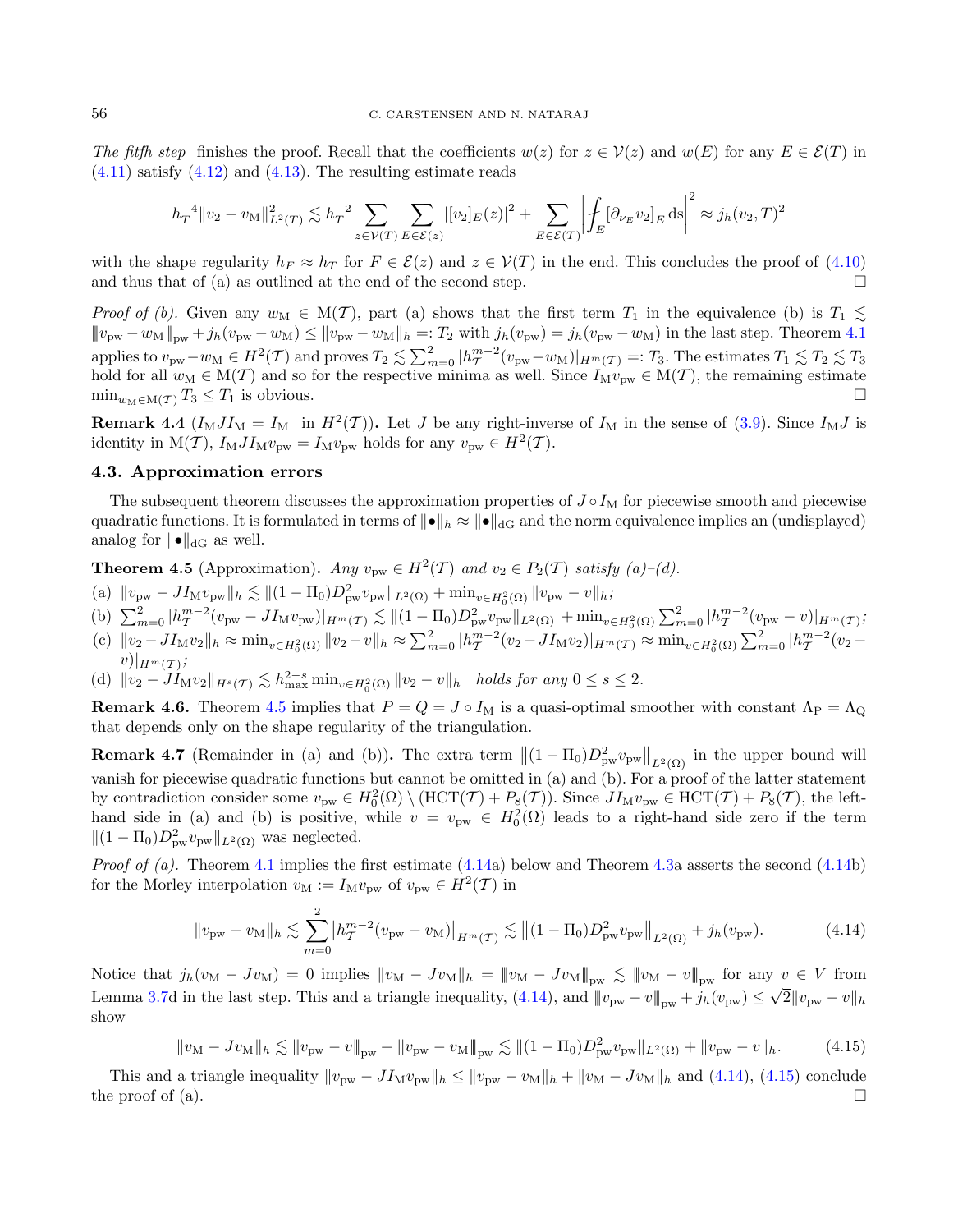*Proof of (b).* Adapt the notation of part (a) and recall that Theorem [4.3a](#page-12-0) provides  $(4.14b)$  $(4.14b)$ , the second estimate in [\(4.14\)](#page-15-2). Since  $v_M - Jv_M = I_M J v_M - Jv_M$  (from [\(3.9\)](#page-8-2)), Lemma [3.2](#page-7-2) controls this interpolation error of  $Jv_M \in$  $H_0^2(\Omega)$  and shows

$$
\sum_{m=0}^{2} \left| h_T^{m-2} (v_M - J v_M) \right|_{H^m(\mathcal{T})} \leq 2 \| v_M - J v_M \|_{\text{pw}} \lesssim \| (1 - \Pi_0) D_{\text{pw}}^2 v_{\text{pw}} \|_{L^2(\Omega)} + \| v_{\text{pw}} - v \|_{h}
$$

with [\(4.15\)](#page-15-3) in the last step. Theorem [4.1](#page-10-6) applies to  $v_{\text{pw}} - v \in H^2(\mathcal{T})$ . The combination of the resulting estimate with the previous one concludes the proof of (b).

Proof of (c). The assertions (a) and (b) apply to  $v_{\text{pw}} := v_2 \in P_2(\mathcal{T})$  and the extra term  $\|(1-\Pi_0)D_{\text{pw}}^2 v_{\text{pw}}\|_{L^2(\Omega)}$ vanishes. The resulting estimates allow for obvious converse inequalities and so prove, for  $v_2 \in P_2(\mathcal{T})$  and  $v_{\rm M} := I_{\rm M} v_2 \in M(\mathcal{T})$ , that

<span id="page-16-0"></span>
$$
||v_2 - Jv_M||_h \approx \min_{v \in H_0^2(\Omega)} ||v_2 - v||_h \lesssim \sum_{m=0}^2 |h_T^{m-2}(v_2 - Jv_M)|_{H^m(\mathcal{T})} \approx \min_{v \in H_0^2(\Omega)} \sum_{m=0}^2 |h_T^{m-2}(v_2 - v)|_{H^m(\mathcal{T})}
$$

with Theorem [4.1](#page-10-6) in between the two equivalences. A triangle inequality, the estimate  $(4.14b)$  $(4.14b)$ , the estimate for  $(1-J)v_M$  in the proof of (b) and [\(4.1\)](#page-10-2) applies to  $v_{\text{pw}} := v_2 \in P_2(\mathcal{T})$  and shows  $\sum_{m=0}^{2} \left| h_T^{m-2} (v_2 - Jv_M) \right|_{H^m(\mathcal{T})} \lesssim$  $j_h(v_2) + ||v_2 - v||_h = j_h(v_2 - v) + ||v_2 - v||_h \le 2||v_2 - v||_h$  for any  $v \in H_0^2(\Omega)$ . This concludes the proof of  $(c)$ .

Proof of (d). The equivalence of the Sobolev–Slobodeckii norm and the norm by interpolation of Sobolev spaces ([\[35\]](#page-37-12), Rem. 9.1), for instance for a fixed reference triangle  $T = T_{\text{ref}}$  with  $C_2(s) = C_2(s, T_{\text{ref}})$ , provides for  $w := (v_2 - J I_M v_2)|_T \in H^2(T)$  the estimate

$$
||w||_{H^s(T)} \le C_2(s) ||w||_{H^1(T)}^{2-s} ||w||_{H^2(T)}^{s-1} \quad \text{for } 1 < s < 2. \tag{4.16}
$$

A straightforward transformation of Sobolev norms ([\[26\]](#page-36-1), Thm. 3.1.2) show [\(4.16\)](#page-16-0) for any triangle  $T \in \mathcal{T}$  with  $C_2(s) = C_2(s,T) = \kappa^{1+s} C_2(s,T_{\text{ref}})$  for the condition number  $\kappa = \sigma_1/\sigma_2$  of the affine transformation  $a + Bx$  of  $T_{\text{ref}}$  to T with the  $2 \times 2$  matrix B and its positive singular values  $\sigma_2 \leq \sigma_1$ . A more detailed analysis [\[15\]](#page-36-27) reveals that  $C_2(s)$  exclusively depends on s (but exploits singularities as s approaches the end-points 0 and 1). The estimate [\(4.16\)](#page-16-0) shows the first inequality in

$$
C_2(s)^{-2} ||w||_{H^s(T)}^2 \le ||w||_{H^1(T)}^{2(2-s)} ||w||_{H^2(T)}^{2(s-1)} \le ||w||_{H^1(T)}^2 + ||w||_{H^1(T)}^{2(2-s)} ||w||_{H^2(T)}^{2(s-1)}
$$

with the subadditivity  $(a+b)^p \le a^p + b^p$  for  $a, b \ge 0$  and  $0 < p = s - 1 < 1$  (e.g., from the concavity of  $x \mapsto x^p$ for non-negative x) in the last step. An elementary estimate is followed by the Young inequality  $ab \le a^p/p + b^q/q$ for  $p = (2 - s)^{-1}$ ,  $q = (s - 1)^{-1}$ ,  $a = ||h_T^{-1}w||$  $2(2-s)$  $\frac{2(2-s)}{H^1(T)}$ , and  $b = |w| \frac{2(s-1)}{H^2(T)}$  $\frac{2(s-1)}{H^2(T)}$  to prove

$$
h_{\max}^{2(s-2)} \|w\|_{H^1(T)}^{2(2-s)} |w|_{H^2(T)}^{2(s-1)} \leq \|h_T^{-1}w\|_{H^1(T)}^{2(2-s)} |w|_{H^2(T)}^{2(s-1)} \leq \|h_T^{-1}w\|_{H^1(T)}^2 + |w|_{H^2(T)}^2.
$$

This and the trivial estimate  $h_{\text{max}}^{2(s-1)} \leq \text{diam}(\Omega)^{2(s-1)}$  leads to

$$
||w||_{H^{s}(T)}^{2} \leq C_{3} h_{\max}^{2(2-s)} \left( ||h_{T}^{-1}w||_{H^{1}(T)}^{2} + |w|_{H^{2}(T)}^{2} \right)
$$

for  $C_3 = C_2(s)^2(1 + \text{diam}(\Omega)^{2(s-1)})$ . The sum over all those contributions over  $T \in \mathcal{T}$  proves

$$
||v_2 - JI_M v_2||_{H^s(\mathcal{T})} \leq C_3^{1/2} h_{\max}^{2-s} (||h_{\mathcal{T}}^{-1}(v_2 - JI_M v_2)||_{H^1(\mathcal{T})} + ||v_2 - JI_M v_2||_{\text{pw}})
$$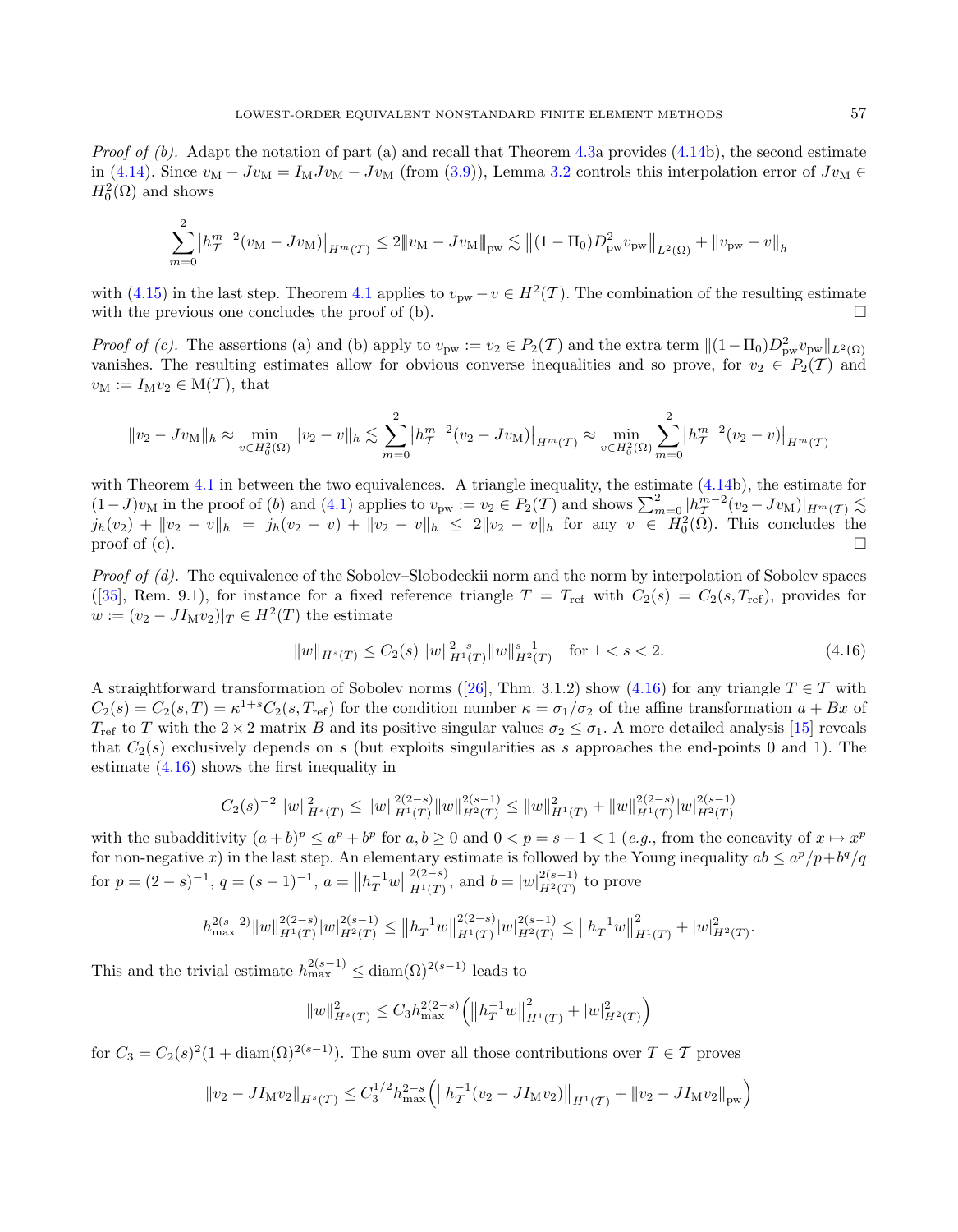58 C. CARSTENSEN AND N. NATARAJ

$$
\lesssim h_{\max}^{2-s} \min_{v \in V} \|v_2 - v\|_h
$$

<span id="page-17-3"></span>with Theorem [4.5c](#page-15-1) in the last step. This concludes the proof of (d) for  $1 \leq s \leq 2$ . The assertion (d) is included in Theorem [4.5c](#page-15-1) for  $s = 0, 1, 2$ . The remaining case  $0 < s < 1$  is similar to the above analysis with  $||w||_{H^s(T)} \leq C_2(s)||w||_{L^2(T)}^{1-s}||w||_{H^1(T)}^s$  replacing [\(4.16\)](#page-16-0) and analogous arguments; hence further details are omitted.

#### <span id="page-17-1"></span>5. Abstract framework for best-approximation of lower-order methods

#### <span id="page-17-8"></span>5.1. Discretisation

Suppose that  $V_h \subset H^2(\mathcal{T})$  is the finite-dimensional trial and test space of an abstract (discontinuous Galerkin) scheme with a bilinear form

<span id="page-17-4"></span><span id="page-17-2"></span>
$$
A_h : (V_h + \mathcal{M}(\mathcal{T})) \times (V_h + \mathcal{M}(\mathcal{T})) \to \mathbb{R}
$$

that is coercive and continuous with respect to some norm  $\|\bullet\|_h$  in  $H^2(\mathcal{T})$  in the sense that, for all  $v_h, w_h \in V_h$ ,

$$
\alpha \|v_h\|_h^2 \le A_h(v_h, v_h) \text{ and } A_h(v_h, w_h) \le M \|v_h\|_h \|w_h\|_h
$$
\n(5.1)

hold for some universal constants  $0 < \alpha, M < \infty$ . Suppose that  $\|\bullet\|_h$  is a norm in  $H^2(\mathcal{T})$  and equal to the norm  $\| \bullet \|_{\text{pw}} := a_{\text{pw}}(\bullet, \bullet)^{1/2}$  in  $V + M(\mathcal{T})$  and stronger in general, *i.e.*,

(a) 
$$
\| \bullet \|_{\text{pw}} \le \| \bullet \|_h
$$
 in  $H^2(\mathcal{T})$  and (b)  $\| \bullet \|_{\text{pw}} = \| \bullet \|_h$  in  $V + M(\mathcal{T})$ . (5.2)

Given a linear operator  $JI_M : V_h \to V$  with the companion operator J from Lemma [3.7](#page-8-0) and the (extended) linear interpolation operator  $I_M$  from Section [3.3](#page-7-5) the discrete problem reads: Given  $F \in V^* = H^{-2}(\Omega)$  seek the discrete solution  $u_h \in V_h$  to

<span id="page-17-6"></span><span id="page-17-0"></span>
$$
A_h(u_h, v_h) = F(JI_M v_h) \quad \text{for all } v_h \in V_h. \tag{5.3}
$$

The Lax-Milgram lemma assures the existence of a unique discrete solution  $u<sub>h</sub>$  to [\(5.3\)](#page-17-2).

**Remark 5.1** ( $\|\bullet\|_h$ ). The examples of Sections [7](#page-26-0) and [8](#page-29-0) utilize  $\|\bullet\|_h$  given in [\(4.1\)](#page-10-2) and [\(4.2\)](#page-10-7), but the abstract framework allows more general  $A_h$  and  $\| \bullet \|_h$  with [\(5.1\)](#page-17-3) and [\(5.2\)](#page-17-4) in [\(5.3\)](#page-17-2).

#### <span id="page-17-7"></span>5.2. First glance at the analysis

This subsection motivates the abstract conditions and emphasises the relevance of the discrete consistency condition (dcc)

$$
a_{\text{pw}}(I_{\text{M}}u, e_h - I_{\text{M}}e_h) + b_h(I_{\text{M}}u, e_h - I_{\text{M}}e_h) \le \Lambda_{\text{dc}} ||u - I_{\text{M}}u||_{\text{pw}} ||e_h||_h \tag{5.4}
$$

that leads to the best-approximation in terms of  $||u - I_M u||_{pw} = \min_{v_2 \in P_2(T)} ||u - v_2||_{pw}$  from [\(3.7\)](#page-7-6). The test function  $e_h := I_h I_M u - u_h \in V_h \subset H^2(\mathcal{T})$  is the discrete approximation of the error  $u - u_h$  with  $I_M : H^2(\mathcal{T}) \to$  $M(\mathcal{T})$  from Definition [3.5](#page-8-1) and a transfer operator  $I_h : M(\mathcal{T}) \to V_h$  from Section [5.3](#page-18-0) below. For the dGFEM of Section [7](#page-26-0) and the WOPSIP scheme of Section [10,](#page-31-0)  $I_h$  is the identity 1 and otherwise it is controlled nicely (cf.,  $(5.11)$  below for details) [\[23\]](#page-36-0). So we may neglect the difference  $1-I<sub>h</sub>$  for the sake of this first look at the analysis and suppose  $I_h = 1$ . The key identity from the continuous problem [\(3.1\)](#page-5-1) and the discrete one [\(5.3\)](#page-17-2) reads

<span id="page-17-5"></span>
$$
a(u, JI_M e_h) = F(JI_M e_h) = A_h(u_h, e_h).
$$
\n(5.5)

The stability of the scheme  $\alpha \|e_h\|_h^2 \leq A_h(e_h, e_h) \leq M \|e_h\|_h^2$  motivates the investigation of

$$
A_h(e_h, e_h) = a_{\text{pw}}(e_h, e_h) + b_h(e_h, e_h) + c_h(e_h, e_h)
$$
\n(5.6)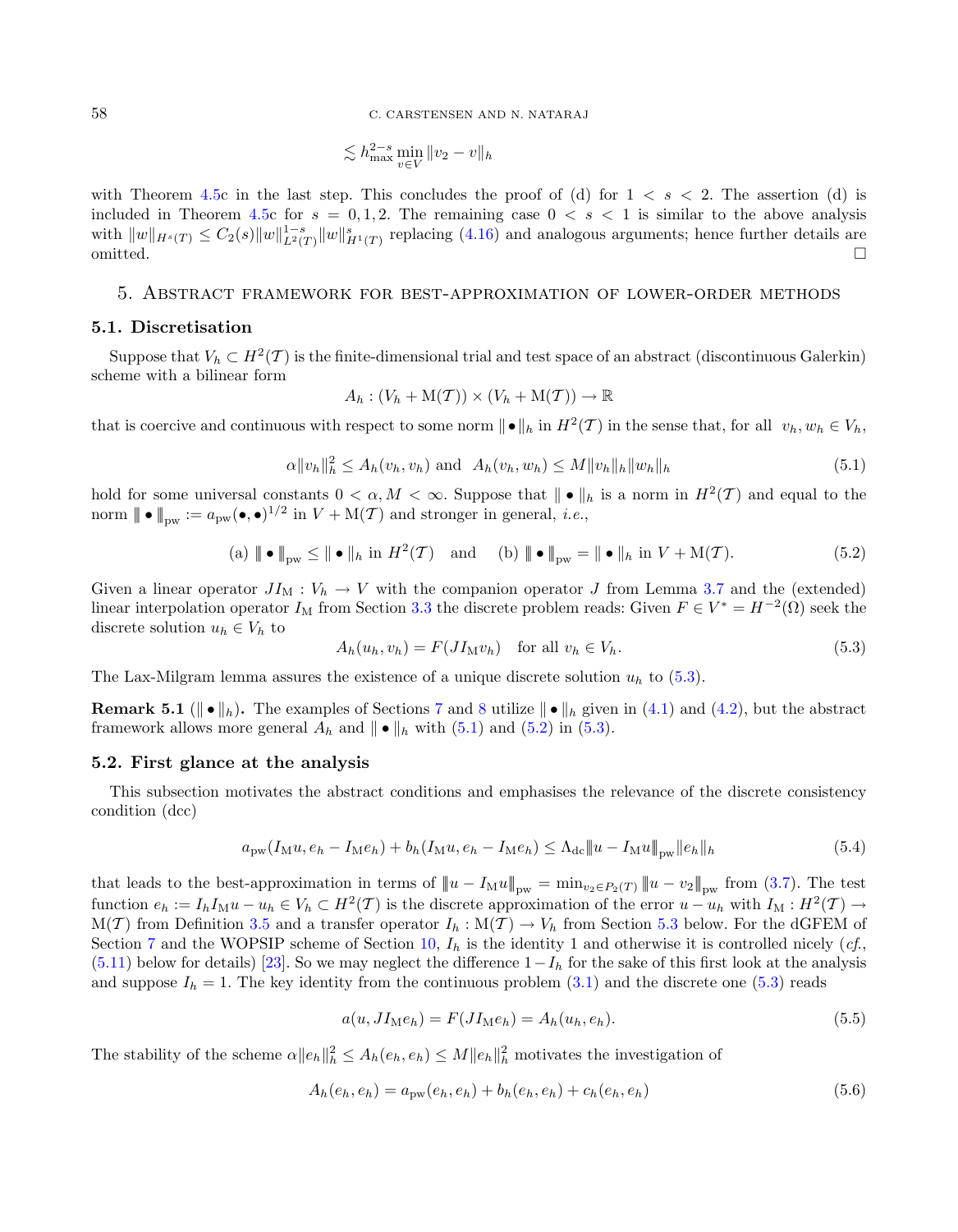for the three bilinear forms that define the class of problems in [\(5.12\)](#page-19-0) displayed in Table [1.](#page-1-0) The stability term  $c_h(\bullet,\bullet)$  is controlled nicely in harmony with the discrete norm  $\|\bullet\|_h$ , while  $b_h(\bullet,\bullet)$  drives the method and completes the leading term  $a_{\text{pw}}(\bullet,\bullet)$ .

The definition of  $e_h$  in [\(5.6\)](#page-17-5) leads to

<span id="page-18-2"></span>
$$
A_h(e_h, e_h) = a_{\text{pw}}(I_M u, e_h) - A_h(u_h, e_h) + b_h(I_M u, e_h) + c_h(I_M u, e_h)
$$
\n(5.7)

Since *J* is a the right-inverse of  $I_M$ , [\(3.5\)](#page-7-7) implies  $a_{\text{pw}}(I_M u, I_M e_h - J I_M e_h) = 0$ . This and elementary algebra show

<span id="page-18-4"></span><span id="page-18-3"></span>
$$
a_{\text{pw}}(I_{\text{M}}u, e_h) = a_{\text{pw}}(I_{\text{M}}u, e_h - I_{\text{M}}e_h) + a_{\text{pw}}(I_{\text{M}}u, JI_{\text{M}}e_h).
$$

This in combination with  $(5.5)$  leads in  $(5.7)$  to

$$
A_h(e_h, e_h) = a_{\text{pw}}(I_M u, e_h - I_M e_h) + a_{\text{pw}}(I_M u - u, J_{M} e_h) + b_h(I_M u, e_h) + c_h(I_M u, e_h).
$$
(5.8)

The second term in the right-hand side of [\(5.8\)](#page-18-3) is equal to  $a_{\text{pw}}(I_M u - u, JI_M e_h - I_M e_h)$  and the stabilisation term is equal to  $c_h(I_M u - u, e_h)$ . They are controlled by  $||u - I_M u||_{pw} ||e_h||_h$ . The bilinear form  $b_h$  enjoys the miraculous property  $b_h(I_M u, I_M e_h) = 0$  for the discontinuous Galerkin schemes of this paper. The remaining term on the right-hand side of  $(5.8)$  is  $a_{\text{pw}}(I_M u, e_h - I_M e_h) + b_h(I_M u, e_h - I_M e_h)$  and in fact controlled by the dcc [\(5.4\)](#page-17-6). The proof of dcc in Section [8](#page-29-0) is one key argument in this paper.

**Remark 5.2.** The arguments in this section applies to the case where  $A_h(\bullet, \bullet)$  satisfies an inf-sup condition; (and not the coercivity condition). The key idea is to estimate the consistency error  $F(JI_Mv_h) - A_h(I_Mu, v_h)$ using [\(5.5\)](#page-17-0) and [\(5.6\)](#page-17-5) and the orthogonality of the interpolation operator.

# <span id="page-18-0"></span>5.3. Transfer operators between  $V_h$  and  $M(\mathcal{T})$

Recall  $I_M : H^2(\mathcal{I}) \to M(\mathcal{I})$  from Definition [3.5,](#page-8-1) and suppose the existence of some constant  $\Lambda_M \geq 0$  with

$$
||v_h - I_M v_h||_h \le \Lambda_M ||v_h - v||_h \qquad \text{for all } v_h \in V_h \text{ and all } v \in V. \tag{5.9}
$$

Suppose the existence of constants  $\Lambda'_{\text{M}}$ ,  $M_{\text{M}} \geq 0$ , and boundedness in the sense that

<span id="page-18-5"></span><span id="page-18-1"></span>
$$
||v_h - I_M v_h||_h \le \Lambda'_M ||v_h||_h \quad \text{for all } v_h \in V_h,
$$
  

$$
||I_M v_h||_{\text{pw}} \le M_M ||v_h||_h \quad \text{for all } v_h \in V_h.
$$
 (5.10)

Apparently  $\Lambda'_M \leq \Lambda_M$  (with  $v = 0$ ) and  $M_M \leq 1 + \Lambda'_M$  (with [\(5.2a](#page-17-4)) and a triangle inequality). The possibly smaller constant  $M_M$  enters in Theorem [5.4a](#page-19-1), while  $\Lambda_M$  appears in Theorems [5.4b](#page-19-1) and [6.2](#page-22-0) below. The above conditions control the transfer from  $V_h$  into  $M(\mathcal{T})$  via  $I_M : V + V_h + M(\mathcal{T}) \to M(\mathcal{T})$ .

The transfer from  $M(T)$  into  $V_h$  is modeled by some linear map  $I_h : M(T) \to V_h$  that is bounded in the sense that there exists some constant  $\Lambda_h > 0$  such that

$$
||v_M - I_h v_M||_h \le \Lambda_h ||v_M - v||_{\text{pw}} \quad \text{for all } v_M \in \mathcal{M}(\mathcal{T}) \text{ and for all } v \in V. \tag{5.11}
$$

The examples of this paper concern the discrete norm from  $(4.1)$ ,  $(4.2)$  and then the estimates of this subsection follow for piecewise quadratic discrete spaces.

<span id="page-18-6"></span>**Example 5.3** (Equations [\(5.9\)](#page-18-4) and [\(5.10\)](#page-18-5) hold for  $V_h \subseteq P_2(T)$  and [\(4.1\)](#page-10-2), [\(4.2\)](#page-10-7)). Suppose that the discrete norm  $\| \cdot \|_{h}$  is defined by [\(4.1\)](#page-10-2), [\(4.2\)](#page-10-7) and  $V_h \subseteq P_2(\mathcal{T})$ . Then [\(5.2\)](#page-17-4) and [\(5.9\)](#page-18-4), [\(5.10\)](#page-18-5) follow.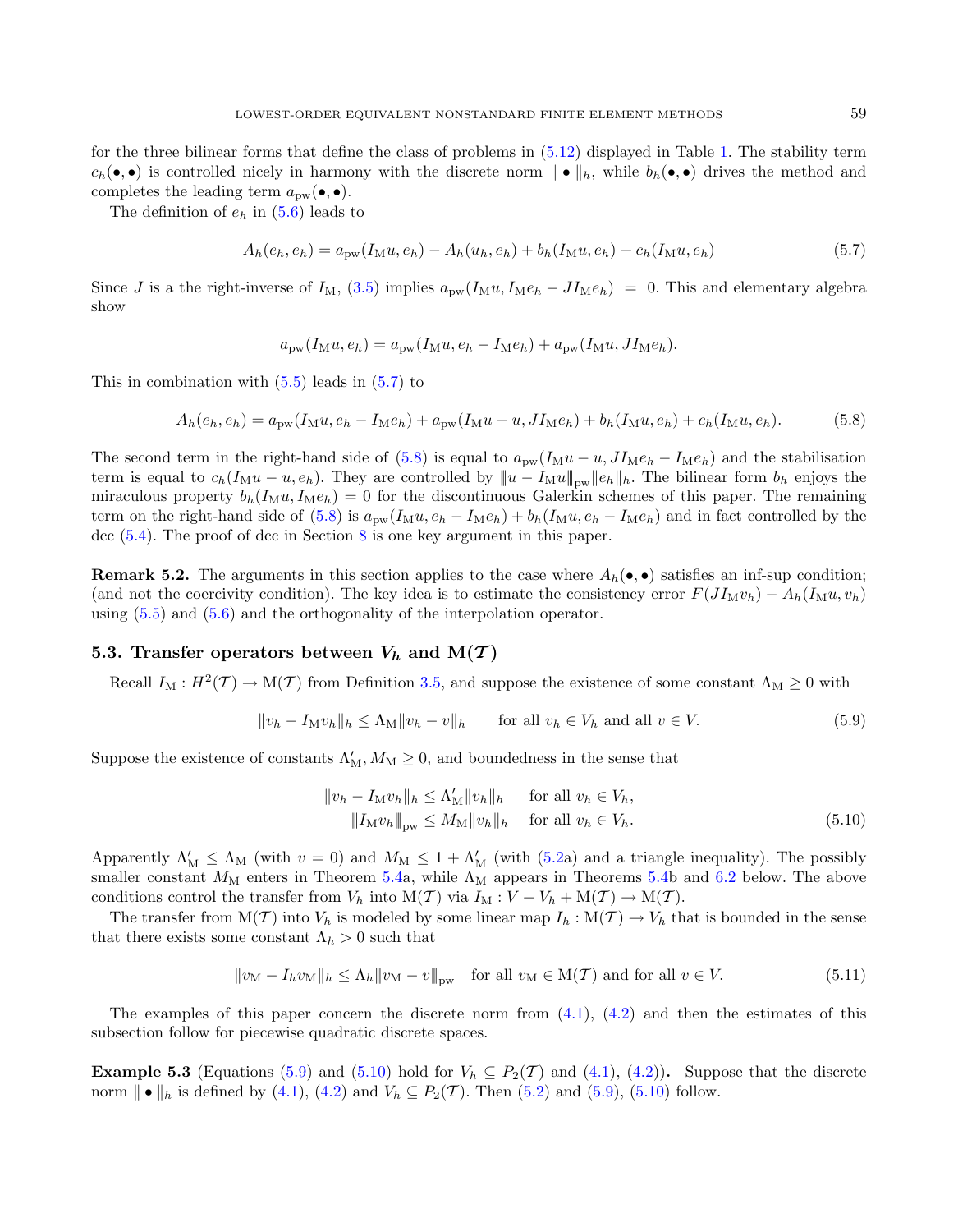*Proof of* [\(5.9\)](#page-18-4) and [\(5.10\)](#page-18-5). Given any  $v_2 \in P_2(\mathcal{T})$  and any  $v \in V$ , a triangle inequality shows

<span id="page-19-5"></span><span id="page-19-0"></span>
$$
||v_2 - I_M v_2||_h \le ||v_2 - J I_M v_2||_h + ||I_M v_2 - J I_M v_2||_h =: t_1 + t_2.
$$

Theorem [4.5c](#page-15-1) controls the first term  $t_1 := ||v_2 - J I_M v_2||_h \lesssim ||v_2 - v||_h$  on the right-hand side. Since  $j_h(v_M) = 0$ in [\(4.2\)](#page-10-7) vanishes for  $v_M := I_M v_2 \in M(\mathcal{T})$ , the second term  $t_2 := ||v_M - Jv_M||_{\text{pw}} \lesssim ||v_M - v||_{\text{pw}}$  with Lemma [3.7d](#page-8-0) in the last step. Since  $||(1 - \Pi_0)D_{pw}^2 v_2|| = 0$  vanishes for  $v_2 \in P_2(\mathcal{T})$ , Theorem [4.3a](#page-12-0) shows  $||w_M - v_2||_{pw} \lesssim$  $j_h(v_2) = j_h(v_2 - v) \le ||v_2 - v||_h$  with [\(4.1\)](#page-10-2) and [\(4.2\)](#page-10-7) in the last two steps. This and a triangle inequality prove  $t_2 \lesssim ||v_2 - v||_h$ . The combination of the estimates for  $t_1 + t_2 \lesssim ||v_2 - v||_h$  proves [\(5.9\)](#page-18-4); and (5.9) immediately implies  $(5.10)$  as discussed above.

#### <span id="page-19-6"></span>5.4. Sufficient conditions for best-approximation

The bilinear forms  $A_h, a_{\text{pw}}, b_h, c_h : (V_h + M(\mathcal{T})) \times (V_h + M(\mathcal{T})) \rightarrow \mathbb{R}$  in the discrete problem [\(5.3\)](#page-17-2), (all bounded because  $V_h + M(\mathcal{T})$  is finite dimensional) read

$$
A_h(\widehat{v}, \widehat{w}) := a_{\text{pw}}(\widehat{v}, \widehat{w}) + b_h(\widehat{v}, \widehat{w}) + c_h(\widehat{v}, \widehat{w}) \quad \text{for all } \widehat{v}, \widehat{w} \in V_h + \mathcal{M}(\mathcal{T}). \tag{5.12}
$$

The key assumption in abstract form is the *discrete consistency condition* with a constant  $0 < \Lambda_{\rm dc} < \infty$ : All functions  $v_M \in M(T)$ ,  $w_h \in V_h$ , and all  $v, w \in V$  satisfy

$$
a_{\text{pw}}(v_M, w_h - I_M w_h) + b_h(v_M, w_h - I_M w_h) \le \Lambda_{\text{dc}} \|v_M - v\|_{\text{pw}} \|w_h - w\|_h. \tag{5.13}
$$

(This is a straightforward generalization of [\(5.4\)](#page-17-6) from Sect. [5.2.](#page-17-7)) Assume that  $b_h : (V_h + M(\mathcal{T})) \times (V_h + M(\mathcal{T})) \to \mathbb{R}$ is bounded in  $V_h + M(\mathcal{T})$  by a constant  $0 < M_b < \infty$  and vanishes in  $M(\mathcal{T}) \times M(\mathcal{T})$  in the sense that all  $v_h, w_h \in V_h$  and all  $v_M, w_M \in M(\mathcal{T})$  satisfy

<span id="page-19-4"></span><span id="page-19-3"></span><span id="page-19-2"></span>
$$
b_h(v_M, w_M) = 0,\t\t(5.14)
$$

$$
b_h(v_h + v_M, w_h + w_M) \le M_b \|v_h + v_M\|_h \|w_h + w_M\|_h. \tag{5.15}
$$

Suppose that the bilinear form  $c_h : (V_h + M(\mathcal{T})) \times (V_h + M(\mathcal{T})) \to \mathbb{R}$  and a constant  $0 < \Lambda_c < \infty$  satisfy

$$
c_h(v_h, w_h) \leq \Lambda_c \|v - v_h\|_h \|w - w_h\|_h \quad \text{for all } v_h, w_h \in V_h \text{ and } v, w \in V. \tag{5.16}
$$

<span id="page-19-1"></span>**Theorem 5.4** (Best-approximation). Suppose [\(5.1\)](#page-17-3), [\(5.2\)](#page-17-4) and [\(5.9\)](#page-18-4)–[\(5.16\)](#page-19-2). Let  $u \in V$  solve [\(3.1\)](#page-5-1) and let  $u_h \in V_h$  solve [\(5.3\)](#page-17-2). Then

(a) 
$$
||u - u_h||_h \leq C_{\text{qo}} ||u - I_M u||_{\text{pw}}
$$
 and (b)  $||u - J I_M u_h|| \leq (1 + \Lambda_M)(1 + \Lambda_J) ||u - u_h||_h$ 

hold with the constant  $C_{\mathbf{q}\circ} := 1 + \Lambda_h + \alpha^{-1} (\Lambda_0 M_M + \Lambda_h (1 + M_{\mathbf{b}}) + \Lambda_{\mathbf{d}\mathbf{c}} + \Lambda_{\mathbf{c}} (1 + \Lambda_h)).$ 

Remark 5.5. The Morley FEM is included in the (non-symmetric) abstract framework of Theorem [5.4](#page-19-1) and leads to a sub-optimal best-approximation constant  $C_{\rm qo} = 1 + \Lambda_0$ .

The error analysis of a post-processing dates back at least to [\[6\]](#page-36-3) with a design of an enrichment operator for C<sup>O</sup>IP functions replaced here by the smoother  $JI_M$ . For  $F \in H^{-s}(\Omega)$  with  $2-\sigma \le s \le 2$  (and  $u \in H^{4-s}(\Omega)$ ) from elliptic regularity), Theorem [5.4](#page-19-1) verifies

$$
|\!|\!| u - J I_{\mathcal{M}} u_h |\!|\!| \leq C_{\mathbf{q}\mathbf{o}} (1+\Lambda_{\mathcal{M}}) (1+\Lambda_J) |\!|\!| u - I_{\mathcal{M}} u |\!|\!|_{\rm pw} \lesssim h_{\max}^{2-s} \|F\|_{H^{-s}(\Omega)}.
$$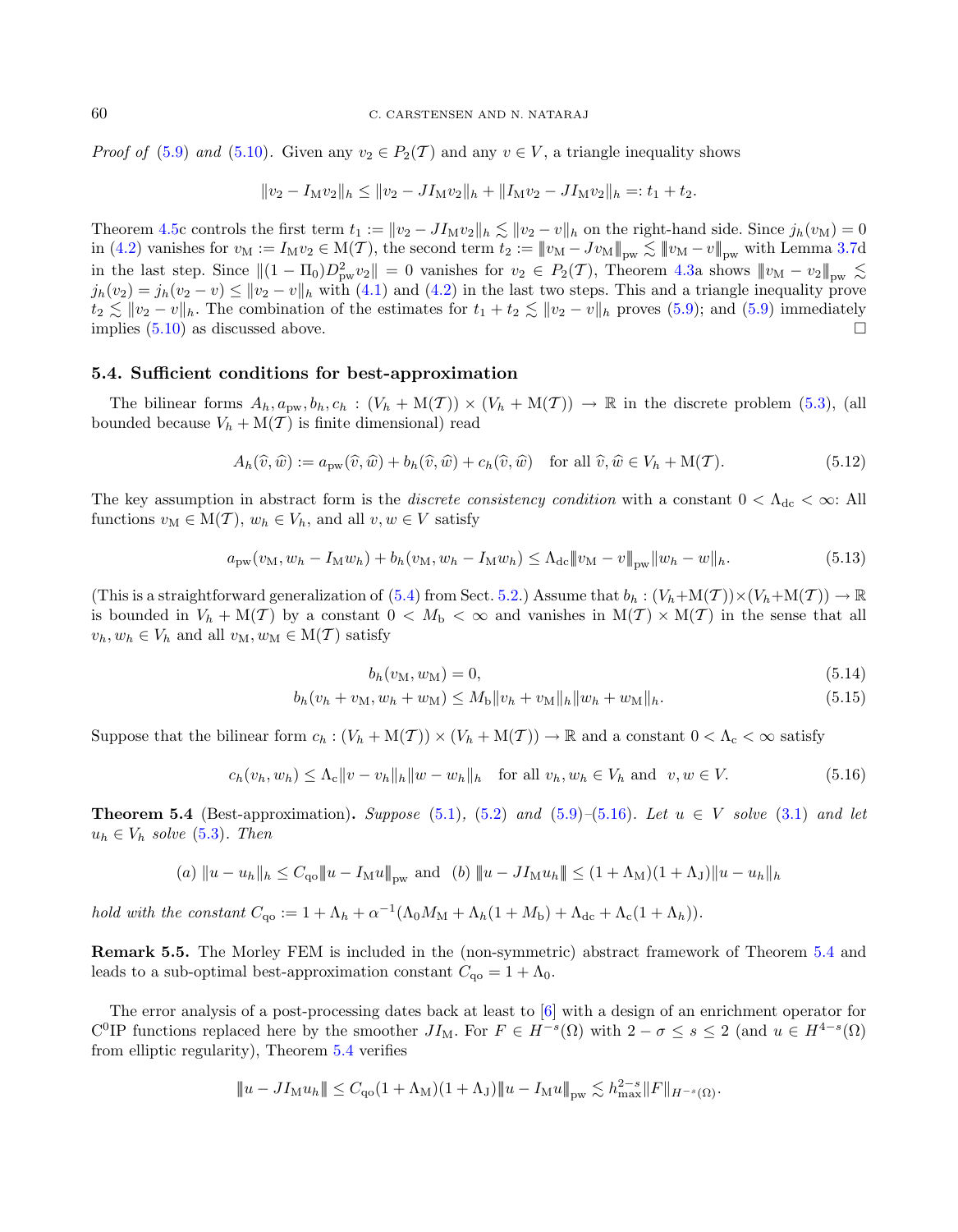# <span id="page-20-3"></span>5.5. Proofs

Abbreviate  $e_h := I_h I_M u - u_h \in V_h$  and  $(a_{pw} + b_h)(\bullet, \bullet) := a_{pw}(\bullet, \bullet) + b_h(\bullet, \bullet)$  for the sum of the bilinear forms.

<span id="page-20-0"></span>**Lemma 5.6** (Key identity). It holds

$$
A_h(e_h, e_h) = a_{\text{pw}}(u, (1-J)I_{\text{M}}e_h) + (a_{\text{pw}} + b_h)((I_h - 1)I_{\text{M}}u, e_h) + (a_{\text{pw}} + b_h)(I_{\text{M}}u, e_h - I_{\text{M}}e_h) + c_h(I_hI_{\text{M}}u, e_h).
$$

*Proof.* The test function  $v := J I_M e_h \in V$  in [\(3.1\)](#page-5-1) and the test function  $v_h := e_h \in V_h$  in [\(5.3\)](#page-17-2) lead to

 $a(u, JI_{\mathrm{M}}e_h) = F(JI_{\mathrm{M}}e_h) = A_h(u_h, e_h).$ 

This and the definition  $e_h = I_h I_M u - u_h$  result in

$$
A_h(e_h, e_h) = A_h(I_h I_{\mathcal{M}} u, e_h) - a(u, J I_{\mathcal{M}} e_h).
$$

The identity  $a_{\text{pw}}(u, I_{\text{M}}e_h) = a_{\text{pw}}(I_{\text{M}}u, I_{\text{M}}e_h)$  from [\(3.5\)](#page-7-7) shows that this is equal to

$$
a_{\text{pw}}(u, (1-J)I_{\text{M}}e_h) + A_h(I_hI_{\text{M}}u, e_h) - a_{\text{pw}}(I_{\text{M}}u, I_{\text{M}}e_h).
$$

The last term  $a_{\text{pw}}(I_M u, I_M e_h)$  is part of  $A_h(I_M u, I_M e_h)$  by [\(5.12\)](#page-19-0), while  $b_h(I_M u, I_M e_h) = 0$  owing to [\(5.14\)](#page-19-3). This and elementary algebra conclude the proof.

<span id="page-20-1"></span>**Lemma 5.7.** The assumptions  $(3.5)$ ,  $(3.9)$ ,  $(3.11)$ , and  $(5.10)$  imply

$$
a_{\text{pw}}(u, (1-J)I_{\text{M}}e_h) \leq \Lambda_0 M_{\text{M}} ||u - I_{\text{M}}u||_{\text{pw}} ||e_h||_h.
$$

Proof. Set  $v_M := I_M e_h$  and recall  $I_M(v_M - Jv_M) = 0$  from [\(3.9\)](#page-8-2). The orthogonality [\(3.5\)](#page-7-7) and the Cauchy inequality with respect to  $a_{\text{pw}}(\bullet,\bullet)$  imply

$$
a_{\mathrm{pw}}(u, (1-J)v_{\mathrm{M}}) = a_{\mathrm{pw}}(u-I_{\mathrm{M}}u, (1-J)v_{\mathrm{M}}) \leq \|u-I_{\mathrm{M}}u\|_{\mathrm{pw}} \|(1-J)v_{\mathrm{M}}\|_{\mathrm{pw}}.
$$

The boundedness of  $1 - J$  in [\(3.11\)](#page-9-4) and the boundedness of  $I_M$  in [\(5.10\)](#page-18-5) show

$$
|| (1 - J) v_M ||_{\text{pw}} \leq \Lambda_0 || v_M ||_{\text{pw}} \leq \Lambda_0 M_M || e_h ||_h.
$$

The combination of the two displayed inequalities concludes the proof.  $\Box$ 

**Lemma 5.8.** The assumptions  $(5.2)$ ,  $(5.11)$ , and  $(5.15)$  imply

$$
(a_{\text{pw}} + b_h)((I_h - 1)I_{\text{M}}u, e_h) \le \Lambda_h(1 + M_b) ||u - I_{\text{M}}u||_{\text{pw}} ||e_h||_h.
$$

*Proof.* For  $e_h \in V_h$  and  $I_M u \in M(T)$ , the Cauchy inequality plus [\(5.2a](#page-17-4)) show

$$
a_{\text{pw}}((I_h-1)I_{\text{M}}u, e_h) \leq ||(1 - I_h)I_{\text{M}}u||_h ||e_h||_h.
$$

This and the boundedness of  $b_h$  in  $(5.15)$  result in

$$
(a_{\text{pw}} + b_h)((I_h - 1)I_M u, e_h) \le (1 + M_b) ||(1 - I_h)I_M u||_h ||e_h||_h.
$$

The inequality [\(5.11\)](#page-18-1) with  $v_M = I_M u$  and  $v = u$  reads

$$
|| (1 - I_h) I_M u ||_h \leq \Lambda_h || u - I_M u ||_{\text{pw}}.
$$

<span id="page-20-2"></span>The combination of the last two displayed inequalities concludes the proof.  $\Box$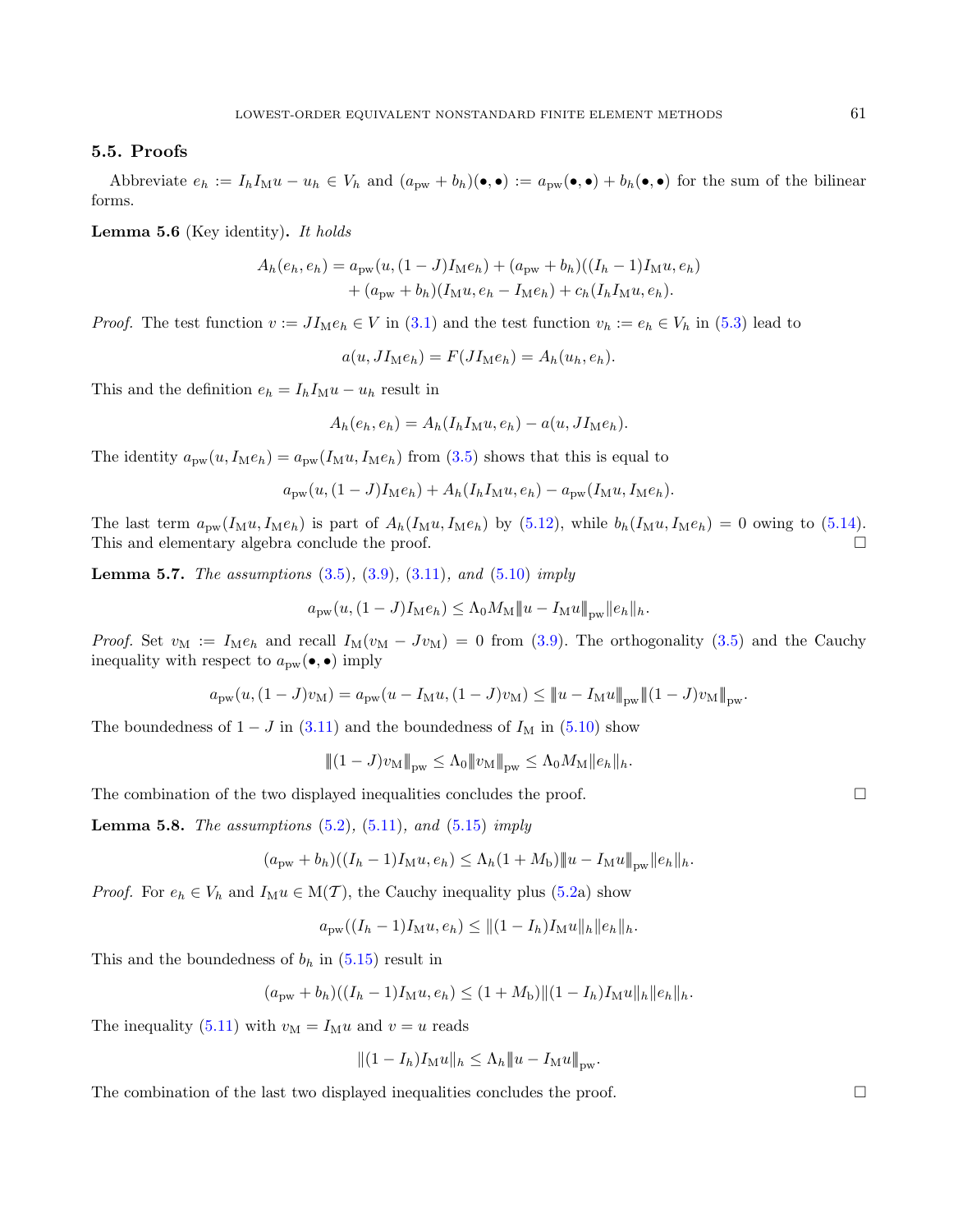**Lemma 5.9.** The assumptions  $(5.2)$ ,  $(5.11)$ ,  $(5.13)$ , and  $(5.16)$  imply

$$
(a_{\text{pw}}+b_h)(I_{\text{M}}u, e_h-I_{\text{M}}e_h)+c_h(I_hI_{\text{M}}u, e_h)\leq (\Lambda_{\text{dc}}+\Lambda_{\text{c}}(1+\Lambda_h))\|u-I_{\text{M}}u\|_{\text{pw}}\|e_h\|_h.
$$

*Proof.* The discrete consistency condition [\(5.13\)](#page-19-5) for  $v_M := I_M u$ ,  $w_h := e_h$ ,  $v := u$ , and  $w := 0$  lead to the upper bound

$$
(a_{\text{pw}} + b_h)(I_{\text{M}}u, e_h - I_{\text{M}}e_h) \leq \Lambda_{\text{dc}} ||u - I_{\text{M}}u||_{\text{pw}} ||e_h||_h
$$

for the first term on the left-hand side of the asserted estimate. The remaining contribution  $c_h(I_hI_Mu,e_h)$  is controlled in  $(5.16)$  with  $v_h := I_h I_M u$ ,  $w_h := e_h$ ,  $v = u$ , and  $w = 0$  by

$$
c_h(I_hI_{\mathcal{M}}u, e_h) \leq \Lambda_c \|u - I_hI_{\mathcal{M}}u\|_h \|e_h\|_h.
$$

A triangle inequality in  $|| \bullet ||_h$ , [\(5.11\)](#page-18-1) with  $v_M := I_M u$  and  $v = u$ , and [\(5.2b](#page-17-4)) show

$$
||u - I_h I_{\mathcal{M}} u||_h \le (1 + \Lambda_h) ||u - I_{\mathcal{M}} u||_{\text{pw}}.
$$

The combination of the resulting inequalities concludes the proof.  $\Box$ 

*Proof of best-approximation in Theorem [5.4a](#page-19-1).* The discrete ellipticity  $(5.1)$  is followed by Lemma [5.6](#page-20-0) with terms controlled in Lemmas [5.7–](#page-20-1)[5.9.](#page-20-2) This leads (after a division by  $||e_h||_h$ , if positive) to

$$
\alpha \|e_h\|_h \leq (\Lambda_0 M_\mathcal{M} + \Lambda_h (1 + M_\mathcal{b}) + \Lambda_{\text{dc}} + \Lambda_{\text{c}} (1 + \Lambda_h)) \|u - I_\mathcal{M} u\|_{\text{pw}}.
$$

On the other hand,  $||(I_h-1)I_Mu||_h \leq \Lambda_h ||u-I_Mu||_{\text{pw}}$  from [\(5.11\)](#page-18-1) for  $v_M := I_M u$  and  $v := u$ . Triangle inequalities in  $\|\bullet\|_h$ , [\(5.2b](#page-17-4)), and the last two inequalities result in

$$
||u - u_h||_h \le ||u - I_M u||_{\text{pw}} + ||I_M u - I_h I_M u||_h + ||e_h||_h \le C_{\text{qo}} ||u - I_M u||_{\text{pw}}
$$

with the constant  $C_{\text{qo}}$  displayed in the assertion.

*Proof for post-processing in Theorem [5.4b](#page-19-1).* The assertion (b) is formulated in terms of u and  $u<sub>h</sub>$  but holds for general  $v_h \in V_h$  and  $v \in V$  and the abbreviation  $v_M := I_M v_h \in M(\mathcal{T})$ . A triangle inequality and Lemma [3.7d](#page-8-0) prove

$$
\|v - Jv_M\| \le \|v - v_M\|_{\text{pw}} + \|(1 - J)v_M\|_{\text{pw}} \le (1 + \Lambda_J)\|v - v_M\|_{\text{pw}}.
$$

A triangle inequality, [\(5.2a](#page-17-4)) twice, and [\(5.9\)](#page-18-4) show

$$
\|v - v_{\mathcal{M}}\|_{\text{pw}} \le \|v - v_h\|_{\text{pw}} + \|v_h - v_{\mathcal{M}}\|_{h} \le (1 + \Lambda_{\mathcal{M}})\|v - v_h\|_{h}.
$$

The combination of the two displayed estimates reads

$$
||v - Jv_M|| \le (1 + \Lambda_J)(1 + \Lambda_M)||v - v_h||_h.
$$

<span id="page-21-1"></span> $\Box$ 

# 6. Weaker and piecewise Sobolev norm error estimates

#### <span id="page-21-0"></span>6.1. Assumptions and result

<span id="page-21-2"></span>This subsection presents one further condition sufficient for a lower-order a priori error estimate for the discrete problem [\(5.3\)](#page-17-2) beyond the hypotheses of Sections [5.1](#page-17-8)[–5.4:](#page-19-6) The *dual discrete consistency* with a constant  $0 \leq \Lambda_{\text{ddc}} < \infty$  asserts that any  $v_h \in V_h$ ,  $w_M \in M(\mathcal{T})$ , and any  $v, w \in V$  satisfy

$$
a_{\text{pw}}(v_h - I_M v_h, w_M) + b_h(v_h, w_M) \le \Lambda_{\text{ddc}} \|v - v_h\|_h \|w - w_M\|_{\text{pw}}.
$$
\n(6.1)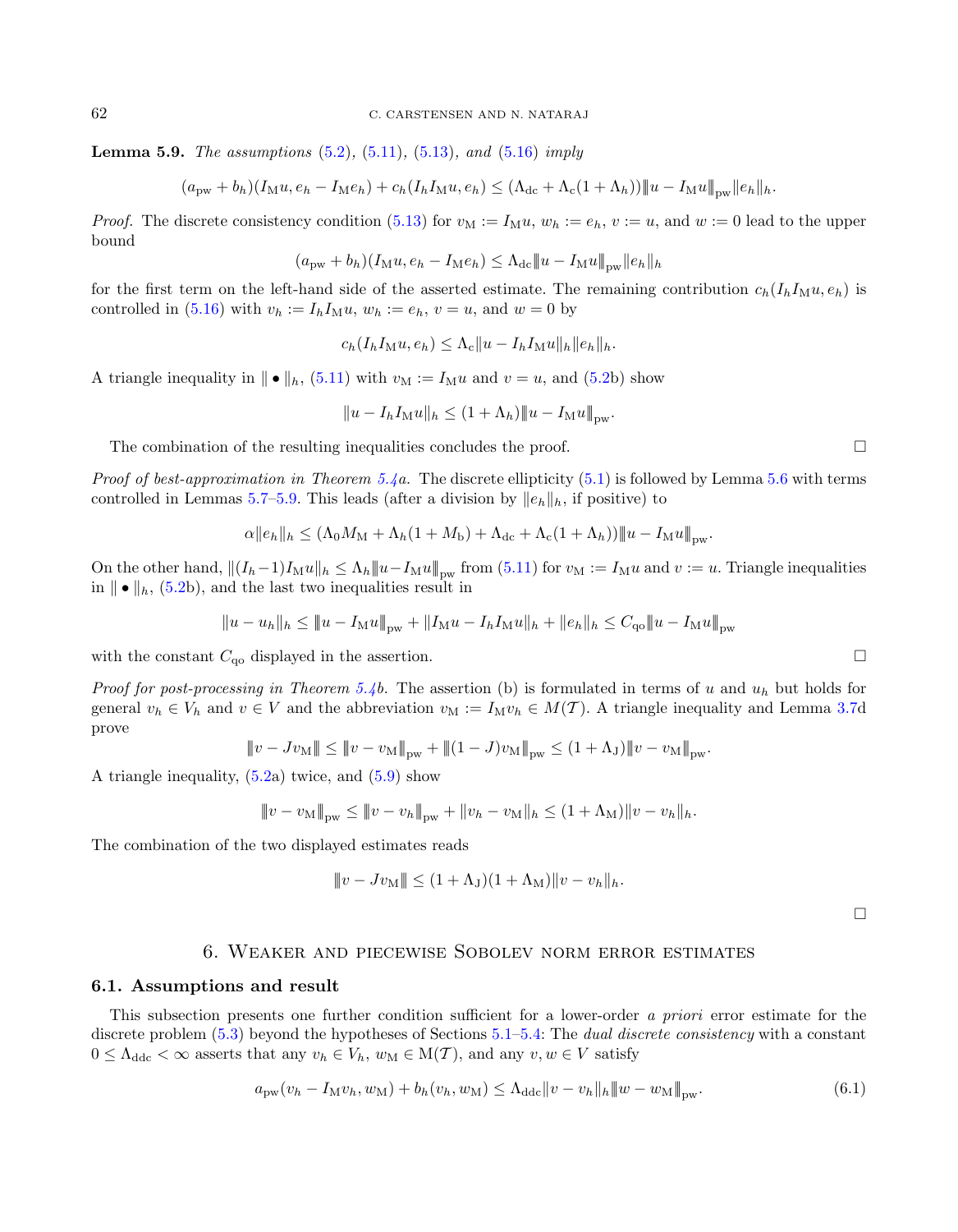**Remark 6.1** (Symmetry). If the bilinear form  $(a_{\text{pw}} + b_h)(\bullet, \bullet)$  is symmetric, then [\(5.13\)](#page-19-5) and [\(5.14\)](#page-19-3) imply [\(6.1\)](#page-21-1). (Rewrite the left-hand side in  $(6.1)$  with  $(5.14)$  and symmetry into the left-hand side of  $(5.13)$  with  $v_h$  and  $w_M$ replacing  $w_h$  and  $v_M$  to establish  $(6.1)$ .)

Since  $u_h \in V_h$  may not belong to  $H^s(\Omega)$  for  $2 - \sigma \le s \le 2$  in general, the post-processing  $JI_M u_h \in V$  arises in the duality argument with  $0 < \sigma \leq 1$  from Example [3.1.](#page-6-1)

<span id="page-22-0"></span>**Theorem 6.2** (Lower-order error estimates). Suppose the assumptions of Theorem [5.4,](#page-19-1) [\(6.1\)](#page-21-1), and 2 $-\sigma \le s \le 2$ . Then there exist constants  $C_4(s)$ ,  $C_5(s) > 0$  such that (a) and (b) hold for any  $F \in H^{-s}(\Omega)$  with solution  $u \in V$ to [\(3.1\)](#page-5-1) and the solution  $u_h \in V_h$  to [\(5.3\)](#page-17-2). (a)  $||u - J I_M u_h||_{H^s(\Omega)} \leq C_4 |(s)h_{\max}^{2-s}||u - u_h||_h$  and (b), if  $u_h \in P_2(\mathcal{T})$ , then  $||u - u_h||_{H^s(\mathcal{T})} \leq C_5(s)h_{\max}^{2-s}||u - u_h||_h.$ 

# <span id="page-22-1"></span>6.2. Duality and algebra

The duality of  $H^{-s}(\Omega)$  and  $H_0^s(\Omega)$  reveals for the exact solution  $u \in V$  to  $(3.1)$  and the post-processing  $v := J I_M u_h \in V$  of the discrete solution  $u_h \in V_h$  to [\(5.3\)](#page-17-2) that

$$
||u - v||_{H^{s}(\Omega)} = \sup_{0 \neq G \in H^{-s}(\Omega)} \frac{G(u - v)}{||G||_{H^{-s}(\Omega)}} = G(u - v).
$$

The supremum is attained for some  $G \in H^{-s}(\Omega) \subset V^*$  with norm  $||G||_{H^{-s}(\Omega)} = 1$  owing to a corollary of the Hahn–Banach theorem. The functional  $a(z, \bullet) = G \in V^*$  has a unique Riesz representation  $z \in V$  in the Hilbert space  $(V, a)$ ;  $z \in V$  is the weak solution to the PDE  $\Delta^2 z = G$ . The elliptic regularity (as in Example [3.1\)](#page-6-1) leads to  $z \in V \cap H^{4-s}(\Omega)$  with  $2 \leq 4-s \leq 2+\sigma$  and  $(3.2)$ ; hence

$$
||u - v||_{H^{s}(\Omega)} = a(u - v, z)
$$
 and  $||z||_{H^{4-s}(\Omega)} \leq C_{reg}$ .

The proof of Theorem [6.2](#page-22-0) consists of a series of lemmas to establish an upper bound of  $a(u-v, z)$  for the above  $z \in V \cap H^{4-s}(\Omega)$ . The notation

$$
v := J I_M u_h \in V, \qquad z_h := I_h I_M z \in V_h \quad \text{and} \quad \zeta := J I_M z_h \in V
$$

<span id="page-22-2"></span>for the discrete, exact, and dual solution  $u_h, u$ , and  $z$  applies throughout this section.

**Lemma 6.3** (Key identity). It holds

$$
a(u - v, z) = a(u - v, z - \zeta) + a_{\text{pw}}(u_h - v, \zeta - z_h) + a_{\text{pw}}(I_M u_h - v, z_h - I_M z_h)
$$
  
+ 
$$
a_{\text{pw}}(u_h - I_M u_h, I_M z_h - \zeta) + A_h(u_h, z_h) - a_{\text{pw}}(u_h, I_M z_h) + a_{\text{pw}}(u_h - I_M u_h, z_h).
$$

*Proof.* Let  $\zeta \equiv J I_M z_h \in V$  substitute the test function v in [\(3.1\)](#page-5-1). This and the test function  $v_h := z_h$  in [\(5.3\)](#page-17-2) lead to

$$
a(u, \zeta) = F(\zeta) = A_h(u_h, z_h).
$$

This identity and elementary algebra result in

$$
a(u - v, \zeta) = a_{\text{pw}}(u_h - v, \zeta - z_h) + a_{\text{pw}}(I_M u_h - v, z_h) + a_{\text{pw}}(u_h, (1 - J)I_M z_h) + A_h(u_h, z_h) - a_{\text{pw}}(u_h, I_M z_h) + a_{\text{pw}}(u_h - I_M u_h, z_h).
$$

The formulas  $a_{\text{pw}}((1-J)I_Mu_h, I_Mz_h) = 0 = a_{\text{pw}}(I_Mu_h,(1-J)I_Mz_h)$  (from [\(3.5\)](#page-7-7) and [\(3.9\)](#page-8-2)) and elementary algebra conclude the proof.  $\Box$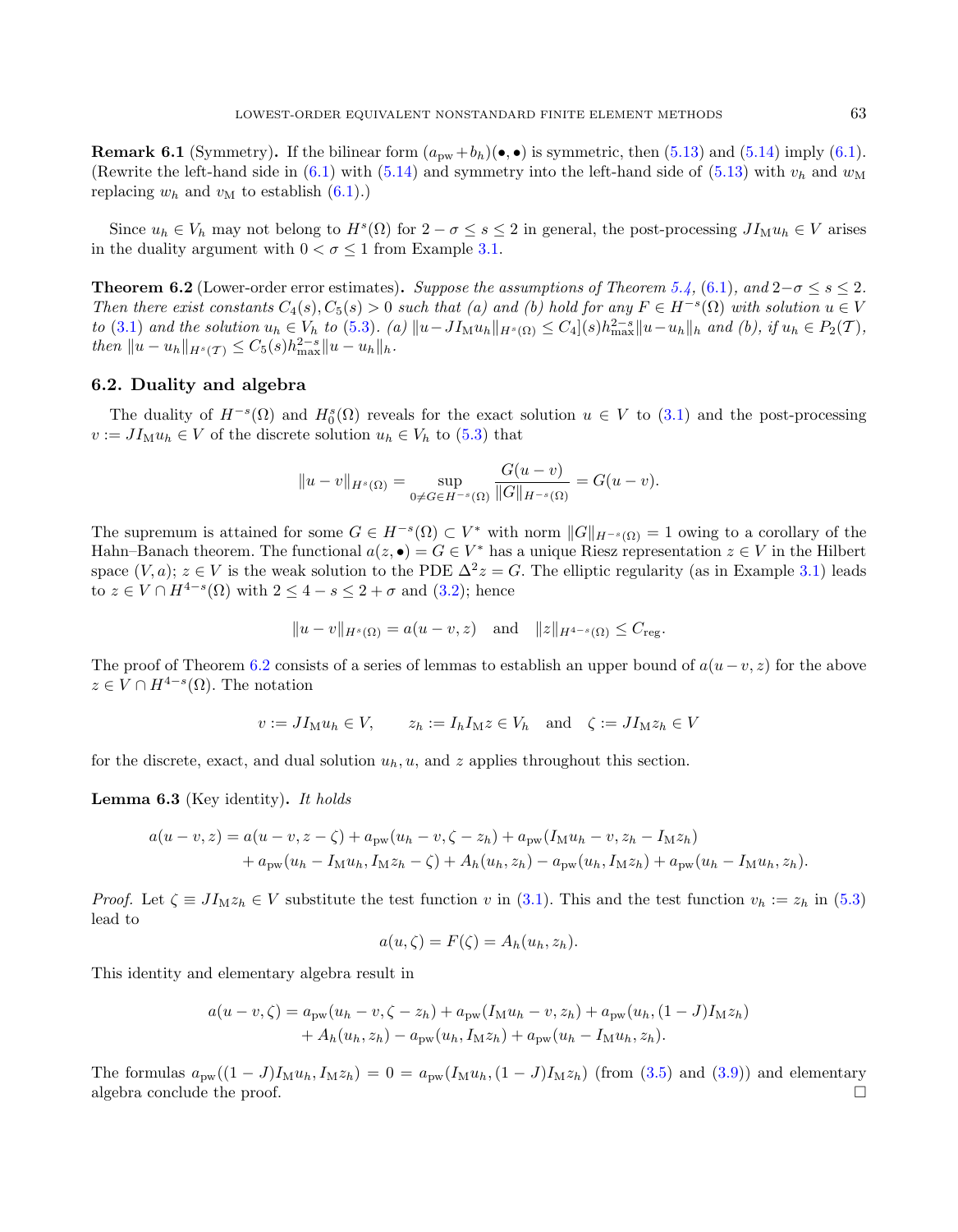# 6.3. Elementary bounds

<span id="page-23-8"></span>**Lemma 6.4.** Each of the following terms (a)  $a(u-v, z-\zeta)$ , (b)  $a_{pw}(u_h-v, \zeta-z_h)$ , (c)  $a_{pw}(I_Mu_h-v, z_h-I_Mz_h)$ , and (d)  $a_{\text{pw}}(u_h - I_M u_h, I_M z_h - \zeta)$  is bounded in modulus by a constant  $\leq (1 + (1 + \Lambda_J)(1 + \Lambda_M))^2 (1 + \Lambda_h)$  times  $||u - u_h||_h ||z - I_Mz||_{\text{pw}}.$ 

*Proof.* The assumption  $(5.9)$  (with  $(v, v_h)$  replaced by  $(u, u_h)$  and  $(z, z_h)$ ) implies

<span id="page-23-1"></span><span id="page-23-0"></span>
$$
||u_h - I_M u_h||_h \le \Lambda_M ||u - u_h||_h \quad \text{and} \quad ||z_h - I_M z_h||_h \le \Lambda_M ||z - z_h||_h. \tag{6.2}
$$

Recall  $v \equiv J I_M u_h$  and  $\zeta \equiv J I_M z_h \in V$  to deduce from Lemma [3.7d](#page-8-0) that

$$
\|v - I_M u_h\|_{\text{pw}} \le \Lambda_J \|u - I_M u_h\|_{\text{pw}} \quad \text{and} \quad \|\zeta - I_M z_h\|_{\text{pw}} \le \Lambda_J \|z - I_M z_h\|_{\text{pw}}.\tag{6.3}
$$

The combination of  $(6.2)-(6.3)$  $(6.2)-(6.3)$  $(6.2)-(6.3)$  with  $(5.2a)$  $(5.2a)$  and triangle inequalities lead to

$$
||u - v|| \le ||u - I_M u_h||_{\text{pw}} + ||v - I_M u_h||_{\text{pw}} \le (1 + \Lambda_J) ||u - I_M u_h||_{\text{pw}} \le (1 + \Lambda_J) (||u - u_h||_{\text{pw}} + ||u_h - I_M u_h||_h) \le (1 + \Lambda_J) (1 + \Lambda_M) ||u - u_h||_h.
$$
\n(6.4)

The above arguments have not utilized any solution property and hence also apply for  $(z, \zeta, z_h)$  replacing  $(u, v, u_h)$  to reveal (instead of  $(6.4)$ )

<span id="page-23-3"></span><span id="page-23-2"></span>
$$
||z - \zeta|| \le (1 + \Lambda_J)(1 + \Lambda_M)||z - z_h||_h.
$$
\n(6.5)

Consider  $v_M := I_M z \in M(\mathcal{T})$  with  $z_h \equiv I_h I_M z = I_h v_M$  in [\(5.11\)](#page-18-1) to show

$$
||z_h - I_M z||_h \le \Lambda_h ||z - I_M z||_{\text{pw}}.
$$
\n(6.6)

This, a triangle inequality, and [\(5.2b](#page-17-4)) result in

<span id="page-23-7"></span>
$$
||z - z_h||_h \le (1 + \Lambda_h) ||z - I_M z||_{\text{pw}}.
$$
\n(6.7)

The combination of  $(6.5)$  and  $(6.7)$  proves

$$
\|z - \zeta\| \le (1 + \Lambda_J)(1 + \Lambda_M)(1 + \Lambda_h)\|z - I_M z\|_{\text{pw}}.\tag{6.8}
$$

*Proof of (a).* This follows from a Cauchy inequality plus [\(6.4\)](#page-23-2) and [\(6.8\)](#page-23-5).

*Proof of (b).* A triangle inequality,  $(5.2a)$  $(5.2a)$ , and  $(6.4)$  verify

$$
||u_h - v||_{\text{pw}} \le ||u_h - v||_h \le (1 + (1 + \Lambda_J)(1 + \Lambda_M))||u - u_h||_h.
$$

The triangle inequality with  $(5.2a)$  $(5.2a)$  and  $(6.7)-(6.8)$  $(6.7)-(6.8)$  $(6.7)-(6.8)$  show

$$
\|\zeta - z_h\|_{\text{pw}} \le \|\zeta - z_h\|_h \le (1 + \Lambda_h)(1 + (1 + \Lambda_J)(1 + \Lambda_M))\|z - I_M z\|_{\text{pw}}.
$$

A Cauchy inequality and the preceding estimates conclude the proof of  $(b)$ .

*Proof of (c).* The estimate  $(6.3)$ , a triangle inequality,  $(5.2a)$  $(5.2a)$ , and  $(6.2)$  show

$$
\|v - I_{\mathcal{M}}u_h\|_{\text{pw}} \le \Lambda_J \|u - I_{\mathcal{M}}u_h\|_{\text{pw}} \le \Lambda_J (1 + \Lambda_{\mathcal{M}}) \|u - u_h\|_h. \tag{6.9}
$$

The combination of  $(6.2)$  and  $(6.7)$  after  $(5.2a)$  $(5.2a)$  leads to

$$
\|z_h - I_M z_h\|_{\text{pw}} \le \|z_h - I_M z_h\|_h \le \Lambda_M (1 + \Lambda_h) \|z - I_M z\|_{\text{pw}}.
$$
\n(6.10)

A Cauchy inequality and the preceding estimates conclude the proof of  $(c)$ .

*Proof of (d).* This follows from a Cauchy inequality with [\(5.2a](#page-17-4)) and the estimates for  $||u_h - I_M u_h||_h$  in [\(6.2\)](#page-23-0) and  $\|\zeta - I_M z_h\|_{\text{pw}}$  in [\(6.3\)](#page-23-1).

<span id="page-23-6"></span><span id="page-23-5"></span><span id="page-23-4"></span>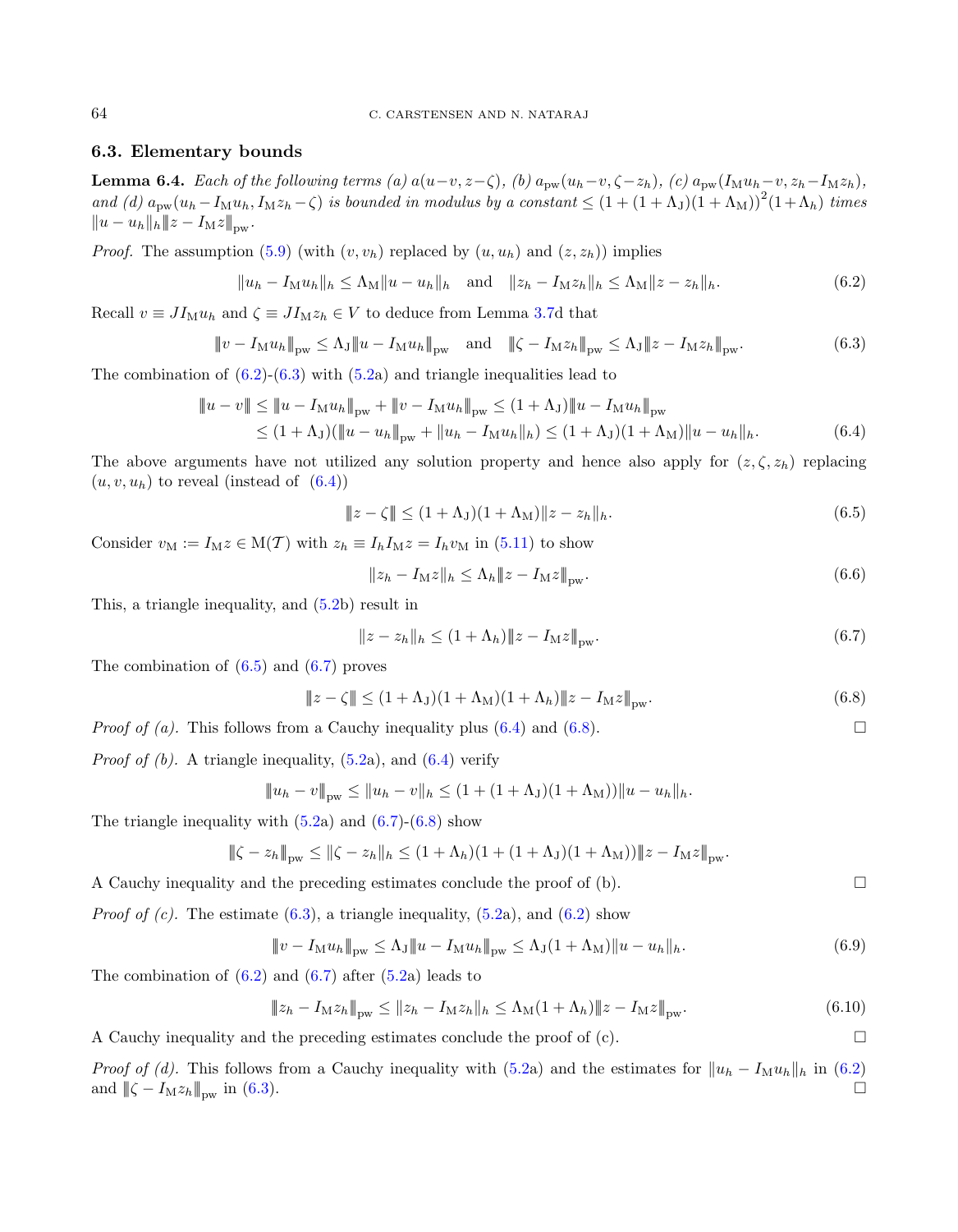### 6.4. Discrete consistency bounds

#### <span id="page-24-2"></span>Lemma 6.5. It holds

$$
A_h(u_h, z_h) - a_{\text{pw}}(u_h, I_{\text{M}} z_h) + a_{\text{pw}}(u_h - I_{\text{M}} u_h, z_h)
$$
  
 
$$
\leq (1 + \Lambda_h)((2 + M_{\text{b}})\Lambda_{\text{M}}^2 + (\Lambda_{\text{dc}} + \Lambda_{\text{ddc}})(1 + \Lambda_{\text{M}})\Lambda_{\text{J}} + \Lambda_{\text{c}}) \|u - u_h\|_h \|z - I_{\text{M}} z\|_{\text{pw}}.
$$

*Proof.* Recall  $b_h(I_M u_h, I_M z_h) = 0$  from [\(5.14\)](#page-19-3) and exploit [\(5.12\)](#page-19-0) with elementary (but lengthy) algebra to check that the left-hand side LHS of the assertion is equal to

LHS = 
$$
(2a_{\text{pw}} + b_h)(u_h - I_M u_h, z_h - I_M z_h) + (a_{\text{pw}} + b_h)(I_M u_h, z_h - I_M z_h)
$$
 (6.11)

<span id="page-24-1"></span><span id="page-24-0"></span>
$$
+(a_{\text{pw}}(u_h - I_M u_h, I_M z_h) + b_h(u_h, I_M z_h)) + c_h(u_h, z_h)
$$
\n(6.12)

with the short notation, e.g.,  $(2a_{\text{pw}} + b_h)(\bullet, \bullet) := 2a_{\text{pw}}(\bullet, \bullet) + b_h(\bullet, \bullet)$ , for the sum of the bilinear forms announced in Section [5.5.](#page-20-3) The two lines  $(6.11)$  and  $(6.12)$  of expressions for the LHS give rise to four estimates. The continuity of  $a_{\text{pw}}(\bullet,\bullet)$  and  $b_h(\bullet,\bullet)$  in [\(5.15\)](#page-19-4), [\(6.2\)](#page-23-0), and [\(6.10\)](#page-23-6) prove

$$
(2a_{\text{pw}} + b_h)(u_h - I_M u_h, z_h - I_M z_h) \le (2 + M_b)\Lambda_M^2 (1 + \Lambda_h) \|u - u_h\|_h \|z - I_M z\|_{\text{pw}}.
$$

The discrete consistency [\(5.13\)](#page-19-5) leads in the last term in [\(6.11\)](#page-24-0) to a product of  $||v - I_{M}u_{h}||_{\text{nw}}$  controlled in [\(6.9\)](#page-23-7) and  $||z - z_h||_h$  controlled in [\(6.7\)](#page-23-4). This results in

$$
(a_{\text{pw}}+b_h)(I_{\text{M}}u_h, z_h - I_{\text{M}}z_h) \leq \Lambda_{\text{dc}}\Lambda_{\text{J}}(1+\Lambda_{\text{M}})(1+\Lambda_h)||u - u_h||_h||z - I_{\text{M}}z||_{\text{pw}}.
$$

The dual discrete consistency in [\(6.1\)](#page-21-1) applies to the first two terms in [\(6.12\)](#page-24-1) and leads to  $\Lambda_{\text{ddc}}||u - u_h||_h$  times  $\|\zeta - I_M z_h\|_{\text{dw}}$  controlled with [\(5.2b](#page-17-4)) in [\(6.3\)](#page-23-1). This with [\(6.2b](#page-23-0)) and [\(6.7\)](#page-23-4) result in

<span id="page-24-3"></span>
$$
a_{\text{pw}}(u_h - I_\text{M}u_h, I_\text{M}z_h) + b_h(u_h, I_\text{M}z_h) \leq \Lambda_{\text{ddc}}\Lambda_J(1 + \Lambda_\text{M})(1 + \Lambda_h) \|u - u_h\|_h \|z - I_\text{M}z\|_{\text{pw}}.
$$

The last term in  $(6.12)$  is controlled in  $(5.16)$ . This and  $(6.7)$  show

$$
c_h(u_h, z_h) \leq \Lambda_c \|u - u_h\|_h \|z - z_h\|_h \leq \Lambda_c (1 + \Lambda_h) \|u - u_h\|_h \|z - I_M z\|_{\text{pw}}.
$$

A combination of the preceding four estimates with  $(6.11)$  and  $(6.12)$  concludes the proof.

#### <span id="page-24-4"></span>6.5. Proof of Theorem [6.2](#page-22-0)

Given  $2 - \sigma \leq s \leq 2$ , there exists a constant  $0 < C_{\text{int}}(s) < \infty$  (which exclusively depends on the shape regularity of T and s) such that the solution  $z \in V$  of the dual problem in Section [6.2](#page-22-1) satisfies (with Lem. [3.2c](#page-7-2)) that

$$
\|z - I_{\mathrm{M}}z\|_{\mathrm{pw}} \le C_{\mathrm{int}}(s)h_{\mathrm{max}}^{2-s} \|z\|_{H^{4-s}(\Omega)} \le C_{\mathrm{int}}(s)C_{\mathrm{reg}}(s)h_{\mathrm{max}}^{2-s} \|G\|_{H^{-s}(\Omega)}.
$$
\n(6.13)

*Proof of (a).* Recall  $||u - v||_{H^{s}(\Omega)} = a(u - v, z)$  from Section [6.2](#page-22-1) and its formula in Lemma [6.3.](#page-22-2) Lemma [6.4](#page-23-8) applies to the first four terms and Lemma [6.5](#page-24-2) to the remaining three. The resulting estimate reads

$$
||u - v||_{H^{s}(\Omega)} \leq C_6 ||u - u_h||_h ||z - I_M z||_{\text{pw}}
$$

with  $C_6 = (1 + \Lambda_h)(4(1 + (1 + \Lambda_J)(1 + \Lambda_M))^2 + (2 + M_b)\Lambda_M^2 + (\Lambda_{dc} + \Lambda_{ddc})(1 + \Lambda_M)\Lambda_J + \Lambda_c)$ . This and  $||z - I_M z||_{\text{pw}} \leq C_{\text{int}}(s)C_{\text{reg}}(s)h_{\text{max}}^{2-s}$  from [\(6.13\)](#page-24-3) prove Theorem [6.2a](#page-22-0).

Proof of (b). The norm in  $H^s(\mathcal{T}) = \prod_{T \in \mathcal{T}} H^s(T)$  is the  $\ell^2$  norm of those contributions  $\|\bullet\|_{H^s(T)}$  for all  $T \in \mathcal{T}$ . The Sobolev–Slobodeckii semi-norm over  $\Omega$  involves double integrals over  $\Omega \times \Omega$  and so is larger than or equal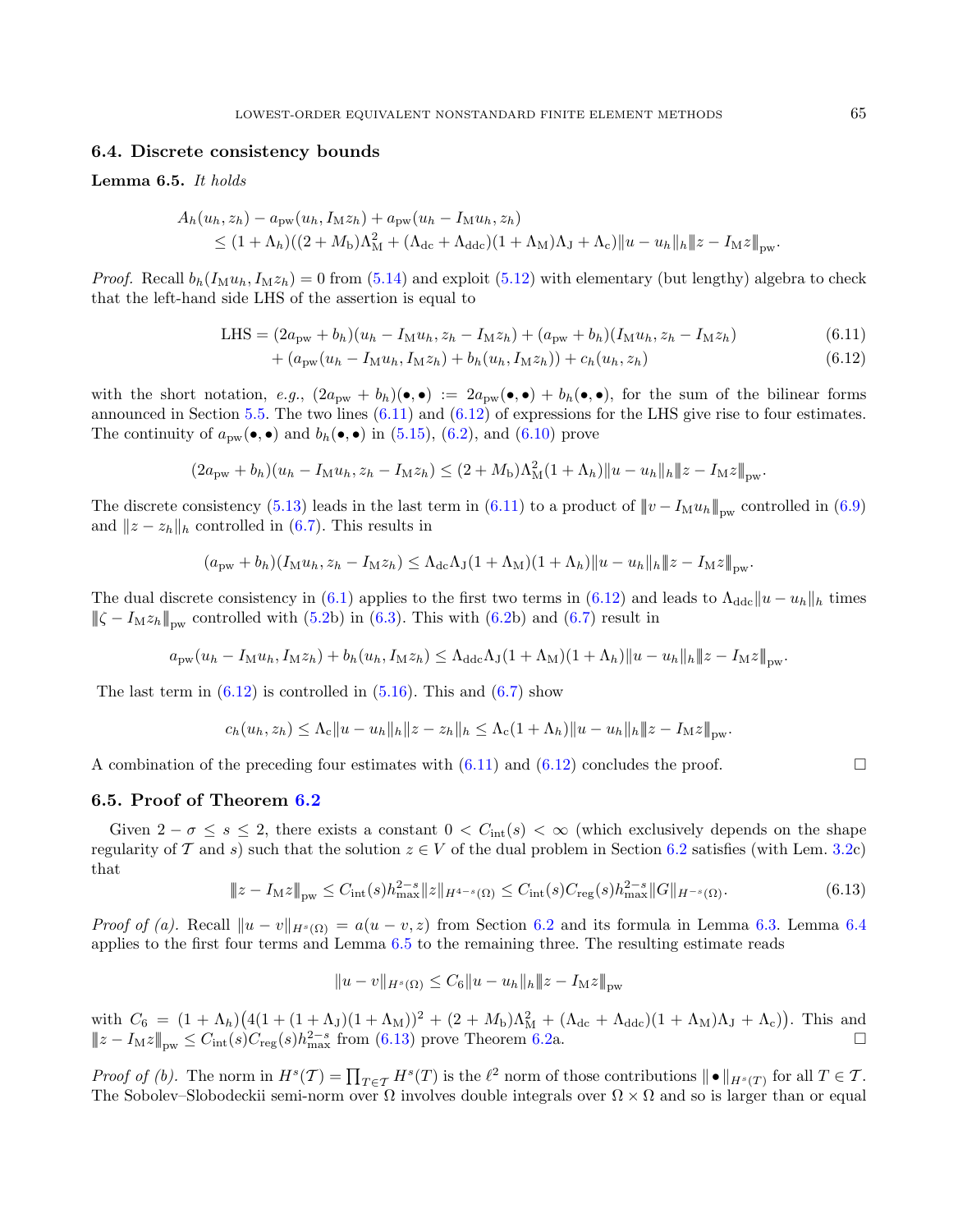to the sum of the contributions over  $T \times T$  for all the triangles  $T \in \mathcal{T}$ , *i.e.*,  $\sum_{T \in \mathcal{T}} |\bullet|_{H^s(T)}^2 \leq |\bullet|_{H^s(\Omega)}^2$  for any  $1 < s < 2$ . Hence Theorem [6.2a](#page-22-0) implies

$$
||u - J I_M u_h||_{H^s(\mathcal{T})} \le C_4(s) h_{\text{max}}^{2-s} ||u - u_h||_h \quad \text{for all } s \text{ with } 2 - \sigma \le s \le 2. \tag{6.14}
$$

Since  $u_h \in P_2(\mathcal{T})$ , Theorem [4.5d](#page-15-1) provides the estimate

<span id="page-25-1"></span>
$$
||u_h - J I_M u_h||_{H^s(\mathcal{T})} \lesssim h_{\max}^{2-s} ||u - u_h||_h.
$$

The triangle inequality in the norm of  $H^s(\mathcal{T})$  concludes the proof of Theorem [6.2b](#page-22-0).

# 6.6. Verification of  $(H)$  and  $\widehat{H}$

For the choice  $P = Q = J \circ I_M$ , Theorem [4.5c](#page-15-1) shows that  $(2.3)-(2.5)$  $(2.3)-(2.5)$  $(2.3)-(2.5)$  hold for all the lowest-order schemes  $V_h \subseteq P_2(\mathcal{T})$  considered in this paper. This subsection verifies (H) and (H).

**Lemma 6.6** (Verification of (H) and  $\overline{(H)}$ ). Suppose the assumptions of Theorems [5.4](#page-19-1) and [6.2.](#page-22-0) Any  $v_h \in V_h$ ,  $v := J I_M v_h \in V$ ,  $w_h \in V_h$ , and  $w = J I_M w_h \in V$  satisfy

<span id="page-25-0"></span>(H) 
$$
A_h(v_h, w_h) - a(v, w) \leq \Lambda_1 \|v_h - v\|_h \|w_h\|_h
$$
,  
\n(H)  $A_h(v_h, w_h) - a(v, w) \leq \Lambda_2 \|v_h - v\|_h \|w_h - w\|_h$ 

with  $\Lambda_1 := (1 + \Lambda_M)(\Lambda_{dc} + \Lambda_J M_M ||J||) + (1 + M_b)\Lambda_M + \Lambda_c$ , and  $\Lambda_2 := \Lambda_{ddc} + (1 + M_b)\Lambda_M^2 + (1 + \Lambda_M)(1 + \Lambda_M + \Lambda_c)$  $(\Lambda_{\text{dc}}) + \Lambda_{\text{c}}$ .

*Proof of* (H). For  $w_M := I_M w$ , and  $v_M := I_M v$ , [\(3.9\)](#page-8-2) implies  $w_M = I_M w_h$ , and  $v_M = I_M v_h$ . The definition of  $A_h(\bullet,\bullet)$ , algebraic manipulations, and  $(5.14)$  result in

$$
A_h(v_h, w_h) - a(v, w) = a_{\text{pw}}(v_h, w_h) + b_h(v_h, w_h) + c_h(v_h, w_h) - a(v, w)
$$
  
=  $a_{\text{pw}}(v_h - v_M, w_h) + b_h(v_h - v_M, w_h) + a_{\text{pw}}(v_M, w_h - w_M) + b_h(v_M, w_h - w_M)$   
+  $c_h(v_h, w_h) + a_{\text{pw}}(v_M, w_M) - a(v, w).$  (6.15)

The boundedness of  $a_{\text{pw}}(\bullet, \bullet)$ , [\(5.15\)](#page-19-4), [\(5.9\)](#page-18-4), and [\(5.2\)](#page-17-4) prove

$$
a_{\text{pw}}(v_h - v_M, w_h) + b_h(v_h - v_M, w_h) \le (1 + M_{\text{b}}) \Lambda_M \|v_h - v\|_h \|w_h\|_h.
$$

The discrete consistency condition [\(5.13\)](#page-19-5) (with  $w = 0$ ), a triangle inequality, [\(5.9\)](#page-18-4), and [\(5.2\)](#page-17-4) show

$$
a_{\text{pw}}(v_M, w_h - w_M) + b_h(v_M, w_h - w_M) \leq \Lambda_{\text{dc}}(1 + \Lambda_M) ||v_h - v||_h ||w_h||_h.
$$

The bound in  $(5.16)$  with the choice  $w = 0$  implies

$$
c_h(v_h, w_h) \leq \Lambda_c \|v_h - v\|_h \|w_h\|_h.
$$

The orthogonality condition [\(3.5\)](#page-7-7), Lemma [3.7d](#page-8-0), [\(5.9\)](#page-18-4), and [\(5.10\)](#page-18-5), result in

$$
a_{\text{pw}}(v_M, w_M) - a(v, w) = a_{\text{pw}}((1 - J)v_M, Jw_M) \le \Lambda_J(1 + \Lambda_M)M_M||J|| ||v_h - v||_h ||w_h||_h.
$$

A combination of the last four displayed estimates in  $(6.15)$  leads to the desired result.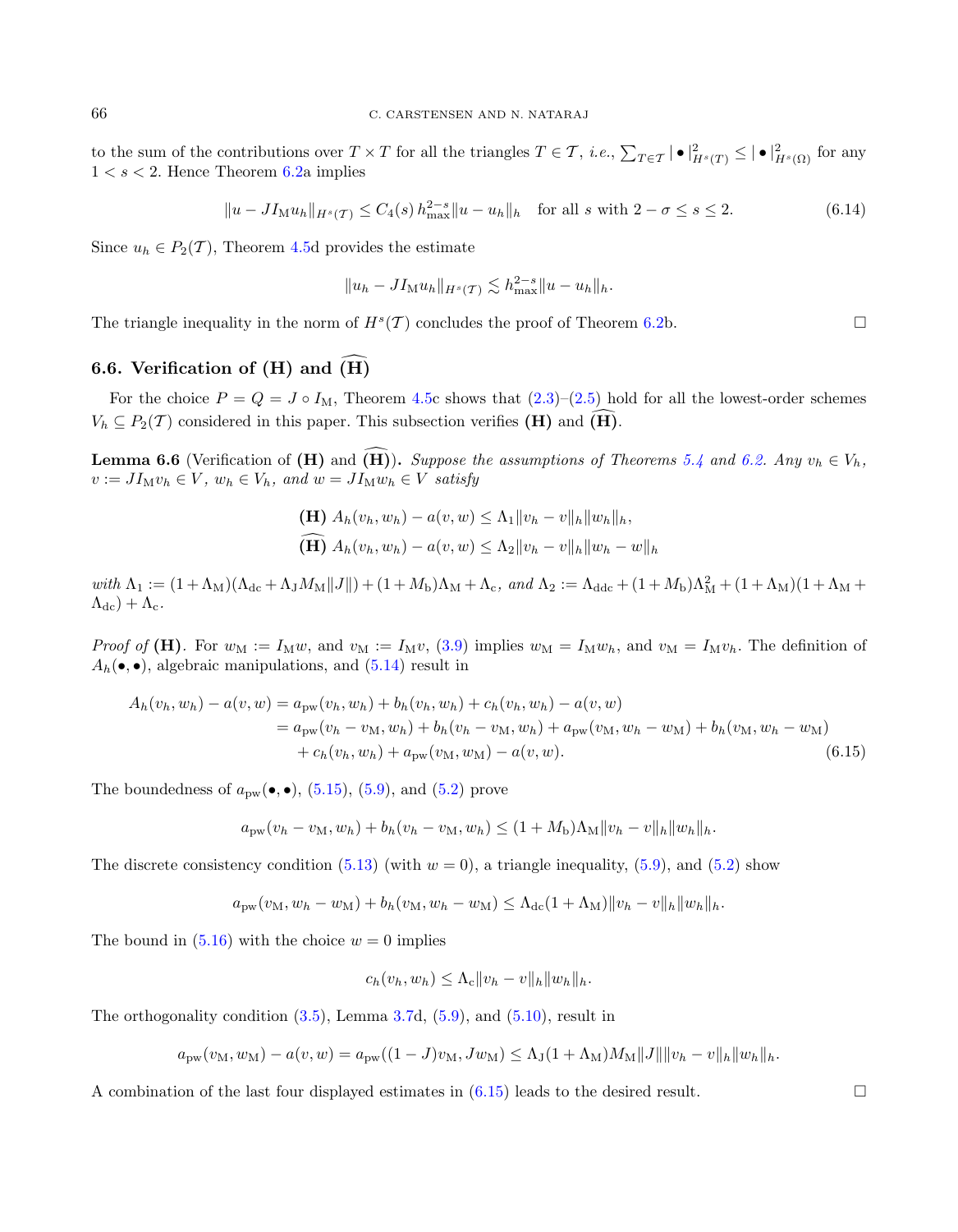*Proof of*  $(\widehat{H})$ . An alternate split of the left-hand side of the desired estimate leads to

$$
A_h(v_h, w_h) - a(v, w) = a_{\text{pw}}(v_h - v_M, w_M) + b_h(v_h, w_M) + a_{\text{pw}}(v_h - v_M, w_h - w_M) + b_h(v_h - v_M, w_h - w_M) + a_{\text{pw}}(v_M, w_h - w_M) + b_h(v_M, w_h - w_M) + a_{\text{pw}}(v_M, w_M) - a(v, w) + c_h(v_h, w_h).
$$
\n(6.16)

The discrete consistency condition  $(6.1)$  shows

$$
a_{\text{pw}}(v_h - v_M, w_M) + b_h(v_h, w_M) \leq \Lambda_{\text{ddc}} \|v - v_h\|_h \|w - w_M\|_{\text{pw}}.
$$

The boundedness of  $a_{\text{pw}}(\bullet,\bullet)$ , [\(5.15\)](#page-19-4), and [\(5.9\)](#page-18-4) prove

$$
a_{\text{pw}}(v_h - v_M, w_h - w_M) + b_h(v_h - v_M, w_h - w_M) \leq (1 + M_b)\Lambda_M^2 ||v_h - v||_h ||w_h - w||_h.
$$

The discrete consistency condition [\(5.13\)](#page-19-5) and [\(5.2\)](#page-17-4) lead to

$$
a_{\text{pw}}(v_M, w_h - w_M) + b_h(v_M, w_h - w_M) \leq \Lambda_{\text{dc}}(1 + \Lambda_M) ||v_h - v||_h ||w_h - w||_h.
$$

The orthogonality condition [\(3.5\)](#page-7-7) and [\(5.9\)](#page-18-4) result in

$$
a_{\text{pw}}(v_M, w_M) - a(v, w) = -a_{\text{pw}}(v - v_M, w - w_M) \le (1 + \Lambda_M)^2 ||v_h - v||_h ||w_h - w||_h.
$$

The bound in [\(5.16\)](#page-19-2) implies

$$
c_h(v_h, w_h) \leq \Lambda_c \|v_h - v\|_h \|w_h - w\|_h.
$$

A substitution of the last five displayed estimates in  $(6.16)$  leads to the desired result.

**Remark 6.7** (Thm. [2.6](#page-4-4) implies Thm. [6.2\)](#page-22-0). For  $v := J I_M u_h \in V$ , recall  $||u - v||_{H^s(\Omega)} = a(u - v, z)$  from Section [6.2.](#page-22-1) Theorem [2.6](#page-4-4) applies as Lemma [6.6](#page-25-1) holds and with [\(5.2\)](#page-17-4) leads to  $a(u-v, z) \leq \widehat{C_{\rm qo}}||u-u_h||_h ||z-I_Mz||_h$ .

## 7. Modified dGFEM

<span id="page-26-0"></span>The bilinear form  $A_h(\bullet, \bullet) := A_{\text{dG}}(\bullet, \bullet)$  [\[2,](#page-36-23)[28\]](#page-36-2) is defined, for all  $v_2, w_2 \in V_h := P_2(\mathcal{T})$ , by

$$
A_{\rm dG}(v_2, w_2) := a_{\rm pw}(v_2, w_2) + b_h(v_2, w_2) + c_{\rm dG}(v_2, w_2),\tag{7.1}
$$

$$
b_h(v_2, w_2) := -\Theta \mathcal{J}(v_2, w_2) - \mathcal{J}(w_2, v_2),\tag{7.2a}
$$

$$
\mathcal{J}(v_2, w_2) := \sum_{E \in \mathcal{E}} \int_E \left[ \nabla_{\mathbf{p} \mathbf{w}} v_2 \right]_E \cdot \left\langle D_{\mathbf{p} \mathbf{w}}^2 w_2 \right\rangle_E \nu_E \, \mathrm{d}s \tag{7.2b}
$$

with  $c_{\text{dG}}(\bullet,\bullet)$  from [\(4.3\)](#page-10-0) and given  $-1 \leq \Theta \leq 1$ . Let the jumps  $[\bullet]_E$  across and the averages  $\langle \bullet \rangle_E$  at an edge  $E \in \mathcal{E}$  from Section [4.1](#page-10-6) act componentwise. Recall from Theorem 4.1 the equivalent discrete norms  $\|\bullet\|_h \approx \|\bullet\|_{dG}$  in  $H^2(\mathcal{T})$  defined in [\(4.1\)](#page-10-2), [\(4.2\)](#page-10-7) and [\(4.4\)](#page-10-3). Set  $\Theta = 1$  (resp.  $\Theta = -1$ ) to obtain the symmetric (resp. non symmetric) interior penalty Galerkin formulation; see [\[39\]](#page-37-3) for an alternative formulation. Appropriate positive parameters  $\sigma_1, \sigma_2$  in [\(4.3\)](#page-10-0) guarantee [\(5.1\)](#page-17-3).

<span id="page-26-2"></span>**Lemma 7.1** (Boundedness and ellipticity of  $A_{\text{dG}}(\bullet, \bullet)$  [\[28,](#page-36-2)[39\]](#page-37-3)). (a) Any  $v_2, w_2 \in P_2(\mathcal{T})$  satisfy  $A_{\text{dG}}(v_2, w_2) \lesssim$  $||v_2||_{dG} ||w_2||_{dG}$ . (b) For  $\Theta = -1$  and any  $\sigma_{dG} = \sigma_1 = \sigma_2 > 0$ ,  $||v_2||_{dG}^2 \leq A_{dG}(v_2, v_2)$  holds for all  $v_2 \in P_2(\mathcal{T})$ . (c) For  $-1 < \Theta \le 1$  and a sufficiently large parameter  $\sigma_{\text{dG}} = \sigma_1 = \sigma_2 > 0$ , there exists  $\alpha > 0$  (which depends on  $\sigma_{\text{dG}}$  and the shape regularity of T) such that  $\alpha ||v_2||_{\text{dG}}^2 \leq A_{\text{dG}}(v_2, v_2)$  for all  $v_2 \in P_2(\mathcal{T})$ .

<span id="page-26-3"></span><span id="page-26-1"></span>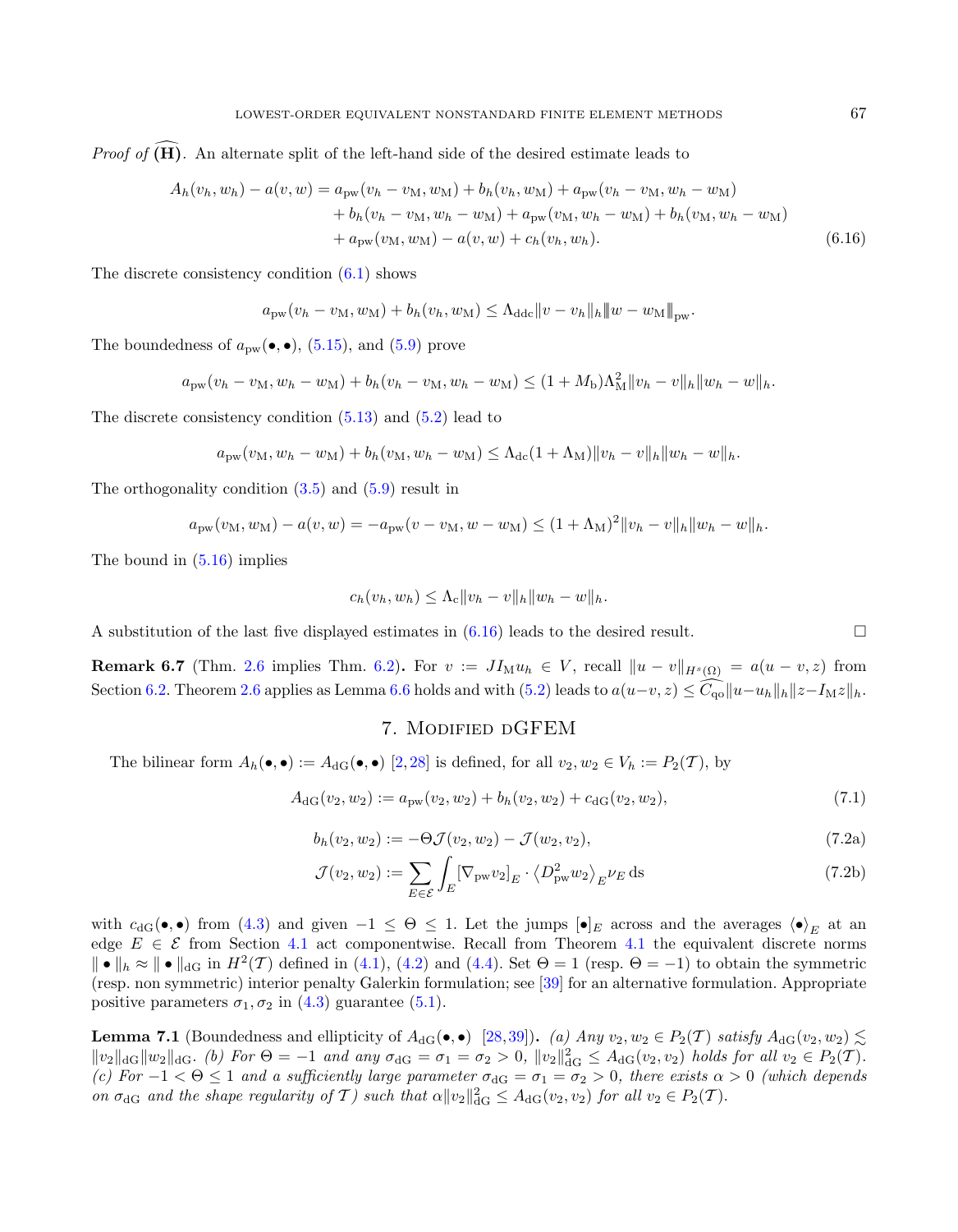Throughout this paper, the parameter  $\sigma_{\text{dG}}$  is chosen to guarantee the ellipticity of  $A_{\text{dG}}(\bullet,\bullet)$  in Lemma [7.1](#page-26-2) with the short notation  $\sigma_{\text{dG}} \approx 1 \approx \alpha$ . The modified dGFEM [\(5.3\)](#page-17-2) seeks the solution  $u_{\text{dG}} \in P_2(\mathcal{T})$  to

<span id="page-27-1"></span><span id="page-27-0"></span>
$$
A_{\rm dG}(u_{\rm dG}, v_2) = F(JI_{\rm M}v_2) \quad \text{for all } v_2 \in P_2(\mathcal{T}).
$$
 (7.3)

<span id="page-27-2"></span>**Theorem 7.2** (Error estimates). The solution  $u \in V$  to [\(3.1\)](#page-5-1) and the solution  $u_{dG} \in P_2(\mathcal{T})$  to [\(7.3\)](#page-27-0) satisfy (a)  $||u - u_{\text{dG}}||_h \lesssim ||u - I_M u||_{\text{pw}}$  and (b) if  $\Theta = 1$  and  $F \in H^{-s}(\Omega)$  for  $2 - \sigma \leq s \leq 2$ , then  $||u - J I_M u_{\text{dG}}||_{H^s(\Omega)}$  +  $||u - u_{\text{dG}}||_{H^s(\mathcal{T})} \lesssim h_{\text{max}}^{2-s} ||u - u_{\text{dG}}||_h.$ 

Overview of the proof. The assertion (a) follows from Theorem  $5.4$  for the particular spaces, operators, norms, and bilinear forms defined below. The application of Theorem [5.4](#page-19-1) requires the proof of the abstract conditions  $(5.1)$  and  $(5.2)$ ,  $(5.9)$ – $(5.16)$ . The assertion (b) follows from Theorem [6.2](#page-22-0) provided  $(6.1)$  holds.

Setting and first consequences. Recall  $V_h := P_2(\mathcal{T})$  and the norms  $\| \bullet \|_h$  and  $\| \bullet \|_d$  in [\(4.1\)](#page-10-2), [\(4.2\)](#page-10-7) and [\(4.4\)](#page-10-3). Recall the Morley interpolation operator  $I_M$  from Definition [3.5](#page-8-1) and the companion operator  $J$  from Lemma [3.7.](#page-8-0) Recall that Lemma [7.1](#page-26-2) guarantees [\(5.1\)](#page-17-3) and [\(5.2\)](#page-17-4). The dGFEM in [\(7.3\)](#page-27-0) corresponds to [\(5.3\)](#page-17-2) with the solution  $u_h := u_{dG}$ . Example [5.3](#page-18-6) implies [\(5.9\)](#page-18-4) and [\(5.10\)](#page-18-5). Set  $I_h := id$  and observe [\(5.11\)](#page-18-1) holds for  $\Lambda_h = 0$ . Recall  $A_h(\bullet,\bullet) := A_{\text{dG}}(\bullet,\bullet), b_h(\bullet,\bullet) := -\Theta \mathcal{J}(\bullet,\bullet) - \mathcal{J}^*(\bullet,\bullet), \text{ and } c_h(\bullet,\bullet) := c_{\text{dG}}(\bullet,\bullet) \text{ in (5.12)}.$  $A_h(\bullet,\bullet) := A_{\text{dG}}(\bullet,\bullet), b_h(\bullet,\bullet) := -\Theta \mathcal{J}(\bullet,\bullet) - \mathcal{J}^*(\bullet,\bullet), \text{ and } c_h(\bullet,\bullet) := c_{\text{dG}}(\bullet,\bullet) \text{ in (5.12)}.$  $A_h(\bullet,\bullet) := A_{\text{dG}}(\bullet,\bullet), b_h(\bullet,\bullet) := -\Theta \mathcal{J}(\bullet,\bullet) - \mathcal{J}^*(\bullet,\bullet), \text{ and } c_h(\bullet,\bullet) := c_{\text{dG}}(\bullet,\bullet) \text{ in (5.12)}.$ 

Proof of [\(5.13\)](#page-19-5). Since the integral  $\int_E [\nabla_{pw} v_M]_E ds = 0$  vanishes for  $v_M \in M(\mathcal{T})$  and since  $\langle D_{pw}^2 w_2 \rangle_E$  is constant on any edge  $E \in \mathcal{E}$  for any  $w_2 \in P_2(\mathcal{T}),$ 

$$
\mathcal{J}(v_M, w_2) = \sum_{E \in \mathcal{E}} \int_E \left[ \nabla_{\mathbf{p}w} v_M \right]_E \cdot \left\langle D_{\mathbf{p}w}^2 w_2 \right\rangle_E \nu_E \, \mathrm{d}s = 0. \tag{7.4}
$$

Hence the term  $\Theta \mathcal{J}(v_M, w_2 - I_M w_2)$  disappears below in definitions of  $(a_{\text{pw}} + b_h)(\bullet, \bullet)$ , written in the short notation of Section [5.5;](#page-20-3)  $(a_{\text{pw}} + b_h)(v_M, w_2 - I_M w_2)$  is equal to

$$
\sum_{T \in \mathcal{T}} \int_K D_{\text{pw}}^2 v_M : D_{\text{pw}}^2 (w_2 - I_M w_2) \, \mathrm{d}x - \sum_{E \in \mathcal{E}} \int_E \left[ \nabla_{\text{pw}} (w_2 - I_M w_2) \right]_E \cdot \left\langle D_{\text{pw}}^2 v_M \right\rangle_E \nu_E \, \mathrm{d}s.
$$

A piecewise integration by parts of the term  $a_{\text{pw}}(v_M, w_2 - I_M w_2)$  shows equality to

$$
\sum_{E \in \mathcal{E}} \int_{E} \left( \left[ \nabla_{\text{pw}} (w_2 - I_M w_2) \cdot (D_{\text{pw}}^2 v_M \nu_E) \right]_E - \left[ \nabla_{\text{pw}} (w_2 - I_M w_2) \right]_E \cdot \left\langle D_{\text{pw}}^2 v_M \right\rangle_E \nu_E \right) ds.
$$

The product rule for the jump terms results in

$$
(a_{\text{pw}} + b_h)(v_M, w_2 - I_M w_2) = \sum_{E \in \mathcal{E}} \int_E \langle \nabla_{\text{pw}} (w_2 - I_M w_2) \rangle_E \cdot \left[ D_{\text{pw}}^2 v_M \right]_E \nu_E \, \text{d}s. \tag{7.5}
$$

The further analysis concerns the split of the vector  $\langle \nabla_{\text{pw}} (w_2 - I_M w_2) \rangle_E \in P_1(E; \mathbb{R}^2) \equiv P_1(E)^2$  into normal and tangential components,

$$
\langle \nabla_{\mathbf{p}w}(w_2 - I_{\mathbf{M}}w_2) \rangle_E = \langle \partial (w_2 - I_{\mathbf{M}}w_2) / \partial \nu_E \rangle_E \nu_E + \langle \partial (w_2 - I_{\mathbf{M}}w_2) / \partial s \rangle_E \tau_E.
$$

The integral of the normal component  $\langle \partial (w_2 - I_M w_2)/\partial \nu_E \rangle_E$  over an edge  $E \in \mathcal{E}$  vanishes by definition of  $I_M w_2$ in Definition [3.5.](#page-8-1) Since the jump  $\left[\partial_{\nu_E \nu_E}^2 v_M\right]_E := \nu_E \cdot \left[D_{\text{pw}}^2 v_M\right]_E \nu_E$  is constant along E, the integral  $\int_E \langle \partial (w_2 - w_1) \rangle \langle w_1 \rangle \langle w_2 - w_2 \rangle$  $I_M w_2 / (\partial \nu_E)_E [\partial^2_{\nu_E \nu_E} v_M]_E \text{ds} = 0$  vanishes. The tangential components with  $[\partial^2_{\tau_E \nu_E} v_M]_E := \tau_E \cdot [D^2 v_M]_E \nu_E$ remain in

$$
(a_{\text{pw}} + b_h)(v_M, w_2 - I_M w_2) = \sum_{E \in \mathcal{E}} \int_E \langle \partial (w_2 - I_M w_2) / \partial s \rangle_E \left[ \partial_{\tau_E \nu_E}^2 v_M \right]_E \, \mathrm{d}s.
$$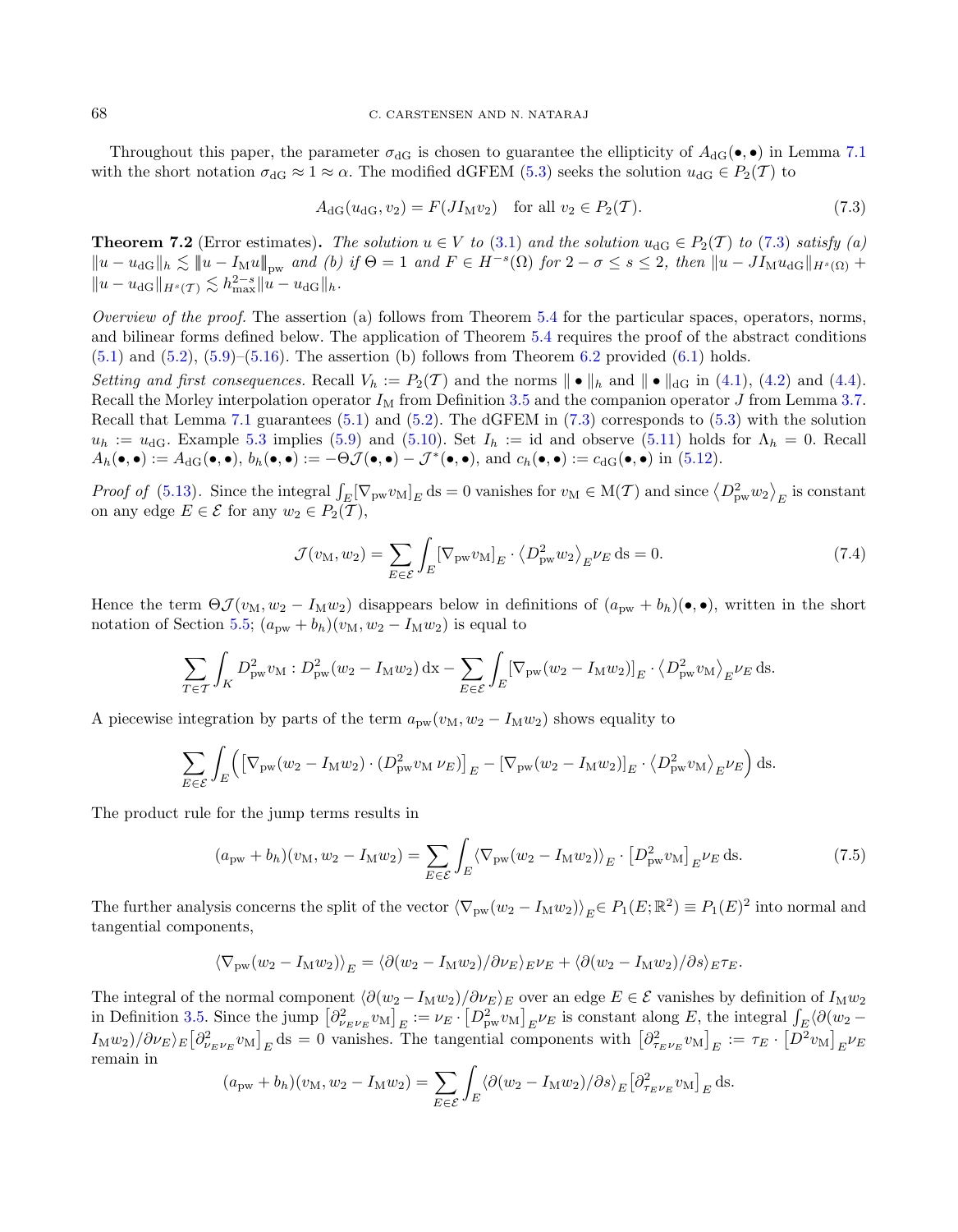The Hadamard jump condition asserts that the jump in the derivative of a globally continuous function that is smooth up to the boundary on either side of an interface E points merely in the normal direction  $\nu_F$  only. The function  $Jv_M$  has a continuous gradient  $\nabla Jv_M$  and  $\nabla Jv_M$  is smooth on each triangle  $\hat{T}$  in the HCT refinement of T. Hence  $\left[\partial_{\tau_E \nu_E}^2 J v_M\right]_E = 0$  along E. Consequently,

$$
(apw + bh)(vM, w2 - IMw2) = \sum_{E \in \mathcal{E}} \int_{E} \langle \partial (w_2 - I_M w_2) / \partial s \rangle_E \left[ \partial_{\tau_E \nu_E}^2 (1 - J) v_M \right]_E \, \mathrm{d}s. \tag{7.6}
$$

For an interior edge  $E = \partial T_+ \cap \partial T_- = \partial \hat{T}_+ \cap \partial \hat{T}_-$  with the neighbouring triangles  $T_+ \in \mathcal{T}$  and the two neighbouring sub-triangles  $\hat{T}_\pm := \text{conv}(E, \text{mid}(T_\pm))$  from the HCT refinement of  $\mathcal T$  with patches  $\hat{\omega}(E)$  $\text{int}(\hat{T}_+ \cup \hat{T}_-) \subset \omega(E) = \text{int}(T_+ \cup T_-),$  Cauchy and triangle inequalities show

$$
I(E) := \int_{E} \langle \partial (w_2 - I_M w_2) / \partial s \rangle_E \left[ \partial_{\tau_E \nu_E}^2 (1 - J) v_M \right]_E \, ds
$$
  
\$\leq \frac{1}{2} (\|\nabla (w\_2 - I\_M w\_2)\|\_{T\_+} \|\_{L^2(E)} + \|\nabla (w\_2 - I\_M w\_2)\|\_{T\_-} \|\_{L^2(E)})\$  
\$\times \left( \|D^2 (1 - J) v\_M\|\_{\widehat{T}\_+} \|\_{L^2(E)} + \|D^2 (1 - J) v\_M\|\_{\widehat{T}\_-} \|\_{L^2(E)} \right).

Since  $(w_2 - I_M w_2)|_{\widehat{T}_\pm}$  resp.  $(1 - J) v_M|_{\widehat{T}_\pm}$  is a polynomial of degree at most 2 resp. 3 in the triangle  $T_\pm$ , the discrete trace inequalities

$$
\|\nabla(w_2 - I_M w_2)|_{T_{\pm}}\|_{L^2(E)} \le h_E^{1/2} C_7 \|\left\|h_{T_{\pm}}^{-1} \nabla_{\text{pw}}(w_2 - I_M w_2)\right\|_{L^2(\widehat{T}_{\pm})}
$$

$$
\|D^2 (1 - J) v_M|_{\widehat{T}_{\pm}}\|_{L^2(E)} \le h_E^{-1/2} C_7 \|(1 - J) v_M|_{H^2(\widehat{T}_{\pm})}
$$

hold for a constant  $C_7 \approx 1$  that solely depends on the shape regularity of  $\hat{T}_\pm$  (and so on the shape regularity of  $\mathcal T$ ). This leads to

$$
I(E) \leq C_7^2 \left\| h_T^{-1} \nabla_{\text{pw}} (w_2 - I_M w_2) \right\|_{L^2(\widehat{\omega}(E))} \left\| D_{\text{pw}}^2 (1 - J) v_M \right\|_{L^2(\widehat{\omega}(E))}
$$

for any interior edge  $E \in \mathcal{E}(\Omega)$  with the reduced edge-patch  $\widehat{\omega}(E)$ . The same estimate follows for a boundary edge  $E \in \mathcal{E}(\partial \Omega)$  (the proof omits  $T_{-}, \hat{T}_{-}$ , and some factor 1/2 above). Since the reduced edge-patches  $(\hat{\omega}(E) : E \in \mathcal{E})$ have no overlap, the sum of all the above estimates of  $I(E)$  in [\(7.6\)](#page-28-0) and Cauchy inequalities prove

$$
(a_{\text{pw}} + b_h)(v_M, w_2 - I_M w_2) \le C_7^2 \left| h_T^{-1} (w_2 - I_M w_2) \right|_{H^1(\Omega)} \|(1 - J)v_M\|_{\text{pw}}.\tag{7.7}
$$

Recall from Theorem [4.3a](#page-12-0) (with  $||(1 - \Pi_0)D_{pw}^2 w_2|| = 0$  for  $w_2 \in P_2(\mathcal{T})$ ) that

$$
\left| h_T^{-1}(w_2 - I_\mathcal{M} w_2) \right|_{H^1(\mathcal{T})} \lesssim j_h(w_2 - w) \lesssim \| w_2 - w \|_h
$$

for all  $w \in V$ . Lemma [3.7d](#page-8-0) shows  $||(1-J)v_M||_{pw} \leq \Lambda_J ||w_M - v||_{pw}$  for any  $v \in V$ . The combination of this with (7.7) concludes the proof of (5.13).  $(7.7)$  concludes the proof of  $(5.13)$ .

*Proof of (5.14).* This follows from 
$$
(7.4)
$$
.  $\square$ 

*Proof of* [\(5.15\)](#page-19-4). This follows from the boundedness of  $b_h(\bullet, \bullet)$  (see [\[28,](#page-36-2) [39\]](#page-37-3)).

Proof of [\(5.16\)](#page-19-2). The jump contributions in [\(4.3\)](#page-10-0) vanish for arguments in V,  $c_{\text{dG}}(v_2, w_2) = c_{\text{dG}}(v - v_2, w - w_2)$ on the left-hand side of [\(5.16\)](#page-19-2). Recall that  $c_{\text{dG}}(\bullet,\bullet)$  is a semi-norm scalar product and the Cauchy inequality with the induced semi-norm  $| \bullet |_{c_{\text{dG}}} := c_{\text{dG}}(\bullet, \bullet)^{1/2} \leq || \bullet ||_{\text{dG}}$  is a part of the discrete norm  $|| \bullet ||_{\text{dG}}$ . This leads to [\(5.16\)](#page-19-2) with  $\Lambda_c = 1$ .

*Proof of*  $(6.1)$  for  $\Theta = 1$ . This follows from Remark [6.1.](#page-21-2)

<span id="page-28-1"></span><span id="page-28-0"></span>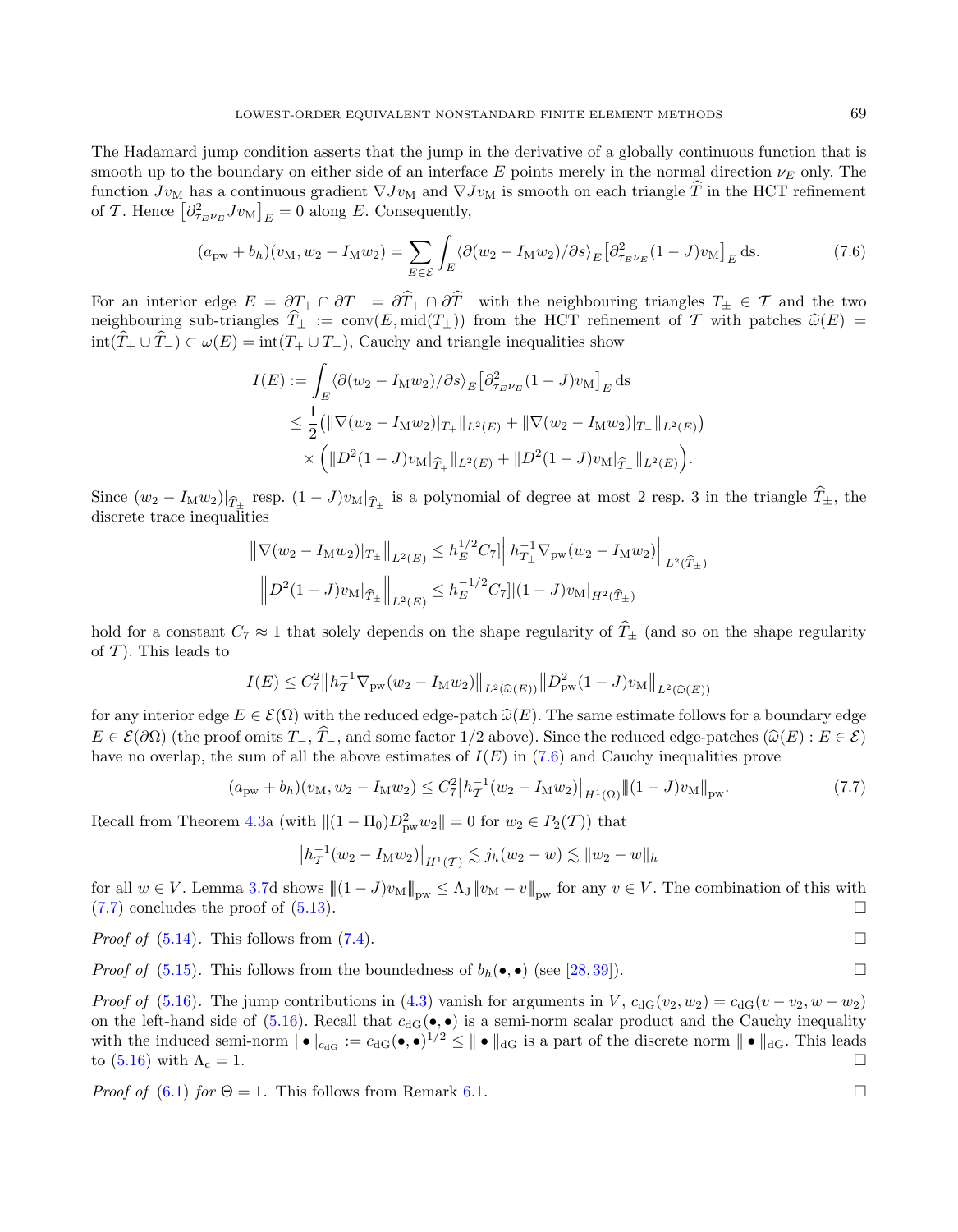## 70 C. CARSTENSEN AND N. NATARAJ

# <span id="page-29-4"></span><span id="page-29-2"></span><span id="page-29-1"></span>8. MODIFIED  $C^0$ IP METHOD

<span id="page-29-0"></span>For the right-hand side  $F \in H^{-2}(\Omega)$ , the modified  $C^0$  IP method is based on the continuous Lagrange  $P_2$ finite element space  $V_h := S_0^2(\mathcal{T}) := P_2(\mathcal{T}) \cap H_0^1(\Omega)$  and penalty terms along edges. The scheme is a modification of the dGFEM in Section [7](#page-26-0) but with trial and test functions restricted to  $S_0^2(\mathcal{T}) := P_2(\mathcal{T}) \cap H_0^1(\Omega)$ . The norm  $\|\bullet\|_{\text{IP}}$  is  $\|\bullet\|_{\text{dG}}$  with restriction to  $S_0^2(\mathcal{T})$  and excludes one of the penalty parameters of the modified dGFEM.

Given  $\sigma_{IP} > 0$ , the bilinear forms [\[6,](#page-36-3)[24\]](#page-36-28) for  $v_{IP}, w_{IP} \in S_0^2(\mathcal{T})$  are defined by

$$
A_{\text{IP}}(v_{\text{IP}}, w_{\text{IP}}) := a_{\text{pw}}(v_{\text{IP}}, w_{\text{IP}}) + b_h(v_{\text{IP}}, w_{\text{IP}}) + c_{\text{IP}}(v_{\text{IP}}, w_{\text{IP}}), \text{ where } (8.1)
$$

$$
c_{\text{IP}}(v_{\text{IP}}, w_{\text{IP}}) := \sum_{E \in \mathcal{E}} \frac{\sigma_{\text{IP}}}{h_E} \int_E \left[ \frac{\partial v_{\text{IP}}}{\partial \nu_E} \right]_E \left[ \frac{\partial w_{\text{IP}}}{\partial \nu_E} \right]_E \text{ds},\tag{8.2}
$$

and  $b_h(\bullet, \bullet) = b_h(\bullet, \bullet)|_{S_0^2(\mathcal{T})}$  from [\(7.2a\)](#page-26-1).

The modified  $C^0$ IP method is of the form [\(5.3\)](#page-17-2) and seeks  $u_{IP} \in S_0^2(\mathcal{T})$  such that

$$
A_{\rm IP}(u_{\rm IP}, v_{\rm IP}) = F(JI_{\rm M}v_{\rm IP}) \quad \text{for all } v_{\rm IP} \in S_0^2(\mathcal{T}).\tag{8.3}
$$

For all  $v + v_{\text{IP}} \in V + S_0^2(\mathcal{T})$ , the discrete norm reads  $||v + v_{\text{IP}}||_{\text{IP}} := (||v + v_{\text{IP}}||_{\text{pw}}^2 + c_{\text{IP}}(v_{\text{IP}}, v_{\text{IP}}))^{1/2}$  and  $j_h(v_{\text{IP}}) = \left(\sum_{E \in \mathcal{E}} \left( \int_E [\partial v_{\text{IP}}/\partial \nu_E]_E \, \text{ds} \right)^2 \right)^{1/2}$ . Theorem [4.1](#page-10-6) shows  $||v_{\text{IP}}||_h \approx ||v_{\text{IP}}||_{\text{IP}}$ . The coercivity  $|| \cdot ||_{\text{IP}}^2 \lesssim A_{\text{IP}}(\cdot, \cdot)$ on  $S_0^2(\mathcal{T})$  holds provided  $\sigma_{IP}$  is sufficiently large [\[6,](#page-36-3)[24\]](#page-36-28). The boundedness  $A_{IP}(v_{IP}, w_{IP}) \lesssim ||v_{IP}||_{IP} ||w_{IP}||_{IP}$  holds for all  $v_{\text{IP}}$ ,  $w_{\text{IP}}$  on  $S_0^2(\mathcal{T})$  and [\(8.3\)](#page-29-4) has a unique solution  $u_{\text{IP}} \in S_0^2(\mathcal{T})$ .

<span id="page-29-5"></span>**Theorem 8.1** (Error estimates). The solution  $u \in V$  to [\(3.1\)](#page-5-1) and the solution  $u_{IP} \in S_0^2(\mathcal{T})$  to [\(8.3\)](#page-29-4) satisfy (a)  $||u - u_{\text{IP}}||_h \lesssim ||u - I_{\text{M}}u||_{\text{pw}}$  and (b) if  $\Theta = 1$  and  $F \in H^{-s}(\Omega)$  for  $2 - \sigma \leq s \leq 2$ , then  $||u - J I_{\text{M}}u_{\text{IP}}||_{H^s(\Omega)}$  +  $||u - u_{\text{IP}}||_{H^s(\mathcal{T})} \lesssim h_{\text{max}}^{2-s} ||u - u_{\text{IP}}||_h.$ 

**Remark 8.2.** A C<sup>0</sup>IP discrete scheme is analysed in [\[6\]](#page-36-3) for a general  $F \in H^{\sigma-2}(\Omega)$ . The consistency of the scheme allows a best approximation ([\[6\]](#page-36-3), Lem. 8) (since  $V_h$  subset  $H^{2-\sigma}(\Omega)$  in the pure Dirichlet problem for  $C^0$ IP).

For  $F \in H^{-2}(\Omega)$ , a modifed scheme and error estimates for the post-processed solution are derived in (4.17) and Theorem 4 of  $[6]$ .

Overview of the proof of Theorem [8.1](#page-29-5). The proof follows the lines of that of Theorem [7.2](#page-27-2) and partly from the analysis provided there. The bilinear forms in the  $C^0$ IP are exactly the respective bilinear forms of the dGFEM when restricted to the subspace  $S_0^2(\mathcal{T}) + M(\mathcal{T})$ . With the single exception of [\(5.11\)](#page-18-1), all the estimates in [\(5.9\)](#page-18-4)– [\(5.16\)](#page-19-2) and [\(6.1\)](#page-21-1) for  $\Theta = 1$  follow for  $V_h = S_0^2(\mathcal{T})$  in the C<sup>0</sup>IP from the respective properties verified in Section [7](#page-26-0) for  $V_h = P_2(T)$  in the dGFEM. The remaining detail is the analysis of the operator  $I_h \equiv I_C : M(T) \to S_0^2(T)$ (denoted by  $I_2^*$  in Lem. 3.2 of [\[23\]](#page-36-0)) defined by averaging the values of a function  $v_M \in M(\mathcal{T})$  at the midpoint of an interior edge  $E$ ,

<span id="page-29-6"></span><span id="page-29-3"></span>
$$
(I_{\mathcal{C}}v_{\mathcal{M}})(z) = \begin{cases} v_{\mathcal{M}}(z) & \text{for all } z \in \mathcal{V}, \\ \langle v_{\mathcal{M}} \rangle_E(z) & \text{for } z = \text{mid}(E), \ E \in \mathcal{E}(\Omega), \\ 0 & \text{for } z = \text{mid}(E), \ E \in \mathcal{E}(\partial \Omega). \end{cases}
$$
(8.4)

*Proof of* [\(5.11\)](#page-18-1). This is included in Lemma 3.2f of  $[23]$  in a slightly different notation. In the notation of this paper, Lemma 3.2 of [\[23\]](#page-36-0) shows

$$
||v_{\mathrm{M}} - I_{\mathrm{C}}v_{\mathrm{M}}||_{h}^{2} \lesssim \sum_{E \in \mathcal{E}} h_{E}^{-2} |[v_{\mathrm{M}}]_{E}(\mathrm{mid}(E))|^{2}
$$
\n(8.5)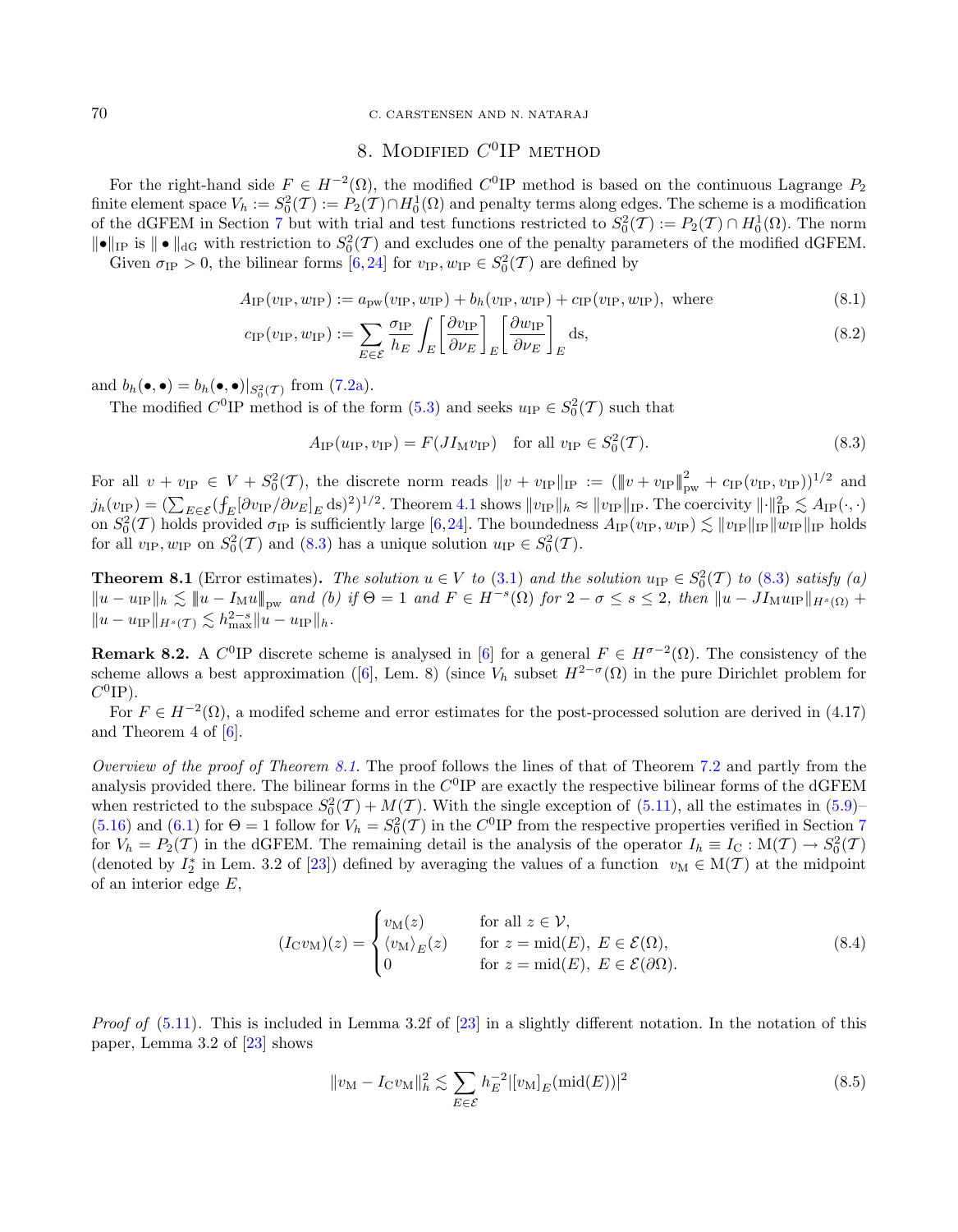for any  $v_M \in M(\mathcal{T})$ . Lemma 3.3 of [\[23\]](#page-36-0) controls the upper bound of  $(8.5)$  by the a posteriori terms  $\sum_{E \in \mathcal{E}} h_E \|\big[D_{\text{pw}}^2 v_M\big]_E \tau_E\|_{L^2(E)}^2$ . The latter is efficient,  $i.e., \lesssim \|v_M - v\|_{\text{pw}}$  for any  $v \in H_0^2(\Omega)$ . This leads to [\(5.11\)](#page-18-1). Theorem [4.5](#page-15-1) allows for an alternative proof that departs at [\(8.5\)](#page-29-6) with the quadratic function  $[v_M]_E$ along the edge  $E \in \mathcal{E}$ . Since  $[v_M]_E$  vanishes at each end point  $z \in \mathcal{V}(E)$  (owing to the continuity of the Morley function  $v_M \in M(\mathcal{T})$  at the vertices), the (exact) Simpson's quadrature rule asserts

$$
[v_{\mathcal{M}}]_E(\text{mid}(E)) = 3/2 \int_E [v_{\mathcal{M}}]_E \,\mathrm{d}s.
$$

A Cauchy inequality, the continuity of  $Jv_M \in V$ , triangle and trace inequalities lead to

$$
h_E^{-2} |[v_M]_E (\text{mid}(E))|^2 \leq \frac{9}{4} h_E^{-3} ||[v_M - Jv_M]_E||_{L^2(E)}^2 \lesssim \sum_{\ell=0}^1 \left| h_T^{\ell-2} (v_M - Jv_M) \right|_{H^{\ell}(\omega(E))}^2.
$$

This estimate and the finite overlap of the edge-patches  $(\omega(E) : E \in \mathcal{E})$  lead to an upper bound in [\(8.5\)](#page-29-6) as in Theorem [4.5c](#page-15-1) and so to  $||v_M - I_C v_M||_h \lesssim ||v_M - v||_h = ||v_M - v||_{hw}$ .

**Remark 8.3** (*Q* is not injective). An illustration shall be given for a triangulation  $\mathcal{T} = \{T_1, T_2\}$  of a convex quadrilateral  $\overline{\Omega} = T_1 \cup T_2 = \text{conv}\{P_1, P_2, P_3, P_4\}.$  There is exactly one basis function  $b_E \in S_0^2(\mathcal{T}) = V_h$ defined on  $T_1 = \text{conv } \{P_1, P_2, P_4\}$  and on  $T_2 = \text{conv } \{P_2, P_3, P_4\}$  by  $b_E = 4\varphi_2\varphi_4$  for the nodal basis functions  $\varphi_1, \varphi_2, \varphi_3, \varphi_4$ . Given  $b_E$  for the edge  $E = \text{conv } \{P_2, P_4\} = \partial T_1 \cap \partial T_2$ , the normal derivative of  $b_E$  along E on  $T_1$  reads in its integral

$$
\int_{E} \partial b_E|_{T_1} / \partial \nu_E \, ds = \nu_E \cdot \int_{E} \nabla b_E|_{T_1} \, ds = 4\nu_E \cdot \int_{E} (\varphi_2 \nabla \varphi_4|_{T_1} + \varphi_4 \nabla \varphi_1|_{T_1}) \, ds
$$
\n
$$
= 2|E|\nu_E \cdot (\nabla \varphi_2|_{T_1} + \nabla \varphi_4|_{T_1}) = -2|E|\nu_E \cdot \nabla \varphi_1|_{T_1}
$$

with  $\nabla(\varphi_1 + \varphi_2 + \varphi_4) = 0$  in  $T_1$  in the last step. Elementary geometry shows  $\nabla \varphi_1|_{T_1} = \nu_E/\rho_{E,1}$  for the height  $\rho_{E,1} = \frac{2|T_1|}{|E|}$  of E in  $T_1$  and  $\nu_E$  pointing from  $T_1$  into  $T_2$ . Consequently,  $\int_E \partial b_E |_{T_1} / \partial \nu_E$  ds  $= \frac{|E|^2}{|T_1|}$  $\frac{|E|}{|T_1|}$ . The analogous calculation for  $T_2$  leads to  $\int_E \partial b_E |_{T_2} / \partial \nu_E$  ds =  $-\frac{|E|^2}{|T_2|}$  with a change of sign because  $\nabla \varphi_3 |_{T_2} = \nu_E / \rho_{E,2}$ . The definition of  $I_M b_E$  takes the average of the two integral means

$$
\frac{1}{2}\left(\oint_{E} \partial b_{E}|_{T_{1}}/\partial \nu_{E} + \oint_{E} \partial b_{E}|_{T_{2}}/\partial \nu_{E}\right) ds = \frac{|E|}{2}(|T_{1}|^{-1} - |T_{2}|^{-1})
$$

as the value for  $f_E \partial I_M b_E/\partial \nu_E$  ds. Since this is the only degree of freedom in M(T) for the triangulation  $\mathcal{T} = \{T_1, T_2\}$ , it follows that  $I : S_0^2(\mathcal{T}) \to M(\mathcal{T})$  is injective if and only of  $|T_1| = |T_2|$ . (This condition is independent of shape-regularity of  $\mathcal T$  and thus more involved.)

# 9. Comparison

<span id="page-30-0"></span>The paper  $[23]$  has established equivalence of discrete solutions to Morley FEM,  $C^0$ IP and dGFEM up to oscillations for  $F \in L^2(\Omega)$  and for the original schemes with  $F_h \equiv F$ . The subsequent theorem establishes the three modified schemes with  $F_h = F \circ J$  without extra oscillation terms. Throughout this section, the norm  $\|\cdot\|_h$  is defined in [\(4.1\)](#page-10-2) and [\(4.2\)](#page-10-7).

**Theorem 9.1.** The discrete solutions  $u_M$ ,  $u_{IP}$  and  $u_{dG}$  of the Morley FEM,  $C^0IP$  and dGFEM satisfy

$$
||u - u_{\text{M}}||_h \approx ||u - u_{\text{dG}}||_h \approx ||u - u_{\text{IP}}||_h \approx ||(1 - \Pi_0)D^2u||_{L^2(\Omega)}.
$$

The equivalence constants  $\approx$  depend on shape regularity and on the stabilisation parameters  $\sigma_{\text{dG}}, \sigma_{\text{IP}} \approx 1$ .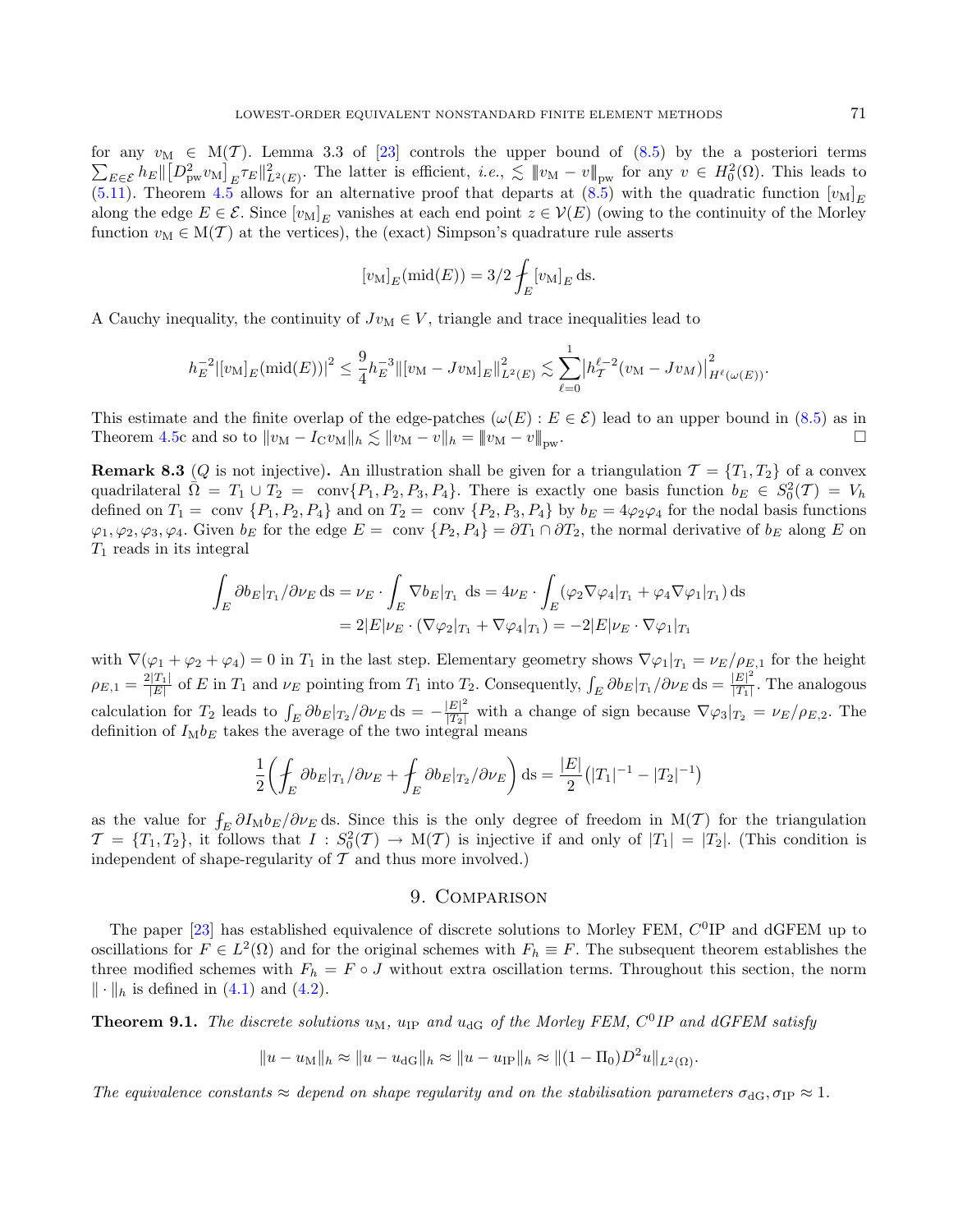**Remark 9.2** (Discrete dG norm equivalence, Theorem 4.1, [\[23\]](#page-36-0)). The norm  $\lVert \cdot \rVert_h$  satisfies

$$
\begin{aligned}\n\|\bullet\|_{h} &= \|\bullet\|_{\text{pw}} \quad \text{on} \quad V + \mathcal{M}(\mathcal{T}), \\
\|\bullet\|_{h} &\approx \|\bullet\|_{\text{dG}} \quad \text{on} \quad V + P_2(\mathcal{T}), \\
\|\bullet\|_{h} &\approx \|\bullet\|_{\text{IP}} \quad \text{on} \quad V + S_0^2(\mathcal{T}).\n\end{aligned}
$$

Proof. Lemma [3.2a](#page-7-2), the Pythogoras identity, and Theorem 2.2 of [\[16\]](#page-36-8) show

$$
||(1 - \Pi_0)D^2u||_{L^2(\Omega)} = ||u - I_Mu||_{\text{pw}} \le ||u - u_M||_{\text{pw}} \lesssim ||u - I_Mu||_{\text{pw}}.
$$

The  $L^2$  best-approximation property of  $\Pi_0 u$ , [\(5.2a](#page-17-4)), Theorem [7.2,](#page-27-2) and Lemma [3.2a](#page-7-2) lead to

$$
||(1 - \Pi_0)D^2u||_{L^2(\Omega)} = \min_{v_h \in P_2(\mathcal{T})} ||u - v_h||_h \le ||u - u_{dG}||_h
$$
  

$$
\lesssim ||u - I_Mu||_{pw} = ||(1 - \Pi_0)D^2u||_{L^2(\Omega)}.
$$

Theorem [8.1](#page-29-5) leads to similar results for  $||u-u_{IP}||_h$ . A combination of the above displayed inequalities concludes the proof.  $\Box$ 

# <span id="page-31-3"></span><span id="page-31-2"></span><span id="page-31-1"></span>10. Modified WOPSIP method

<span id="page-31-0"></span>The weakly over-penalized symmetric interior penalty (WOPSIP) scheme [\[7\]](#page-36-29) is a penalty method with the stabilisation term

$$
c_{\mathcal{P}}(v_{\mathcal{p}w}, w_{\mathcal{p}w}) := \sum_{E \in \mathcal{E}} \sum_{z \in \mathcal{V}(E)} h_E^{-4}([v_{\mathcal{p}w}]_E(z))([w_{\mathcal{p}w}]_E(z))
$$

$$
+ \sum_{E \in \mathcal{E}} h_E^{-2} \left( \int_E [\partial v_{\mathcal{p}w} / \partial \nu_E]_E \, \text{d}s \right) \left( \int_E [\partial w_{\mathcal{p}w} / \partial \nu_E]_E \, \text{d}s \right) \tag{10.1}
$$

for piecewise smooth functions  $v_{\text{pw}}, w_{\text{pw}} \in H^2(\mathcal{T})$ . This semi-norm scalar product  $c_{\text{P}}(\bullet, \bullet)$  is an analog to that one behind the jump  $j_h$  from [\(4.2\)](#page-10-7) with different powers of the mesh-size. It follows as in Theorem [4.1](#page-10-6) that

$$
A_{\mathcal{P}}(v_{\mathcal{p}w}, w_{\mathcal{p}w}) := a_{\mathcal{p}w}(v_{\mathcal{p}w}, w_{\mathcal{p}w}) + c_{\mathcal{P}}(v_{\mathcal{p}w}, w_{\mathcal{p}w}) \quad \text{for all } v_{\mathcal{p}w}, w_{\mathcal{p}w} \in H^2(\mathcal{T})
$$
\n
$$
(10.2)
$$

defines a scalar product and so  $\| \bullet \|_{P} := A_{P}(\bullet, \bullet)^{1/2}$  is a norm in  $H^{2}(\mathcal{T})$ . Consequently, there exists a unique solution  $u_{\rm P} \in V_h := P_2(T)$  to

$$
A_{\rm P}(u_{\rm P}, v_2) = F(JI_{\rm M}v_2) \quad \text{for all} \quad v_2 \in P_2(\mathcal{T}). \tag{10.3}
$$

The increased condition number in the over-penalization of the jumps by the negative powers of the mesh-size in  $(10.1)$  can be compensated by some preconditioner  $([7], p. 218f)$  $([7], p. 218f)$  $([7], p. 218f)$  and the entire WOPSIP linear algebra with [\(10.3\)](#page-31-3) becomes intrinsically parallel.

<span id="page-31-4"></span>**Theorem 10.1** (Error estimate). Any  $F \in H^{-s}(\Omega)$  with  $2 - \sigma \le s \le 2$ , the solution  $u \in V$  to [\(3.1\)](#page-5-1) and the solution  $u_{\text{P}} \in P_2(\mathcal{T})$  to [\(10.3\)](#page-31-3) satisfy

$$
||u - u_{\rm P}||_{\rm pw}^2 + c_{\rm P}(u_{\rm P}, u_{\rm P}) \le (1 + \Lambda_{\rm P}^2) ||u - I_{\rm M}u||_{\rm pw}^2 + \Lambda_{\rm P}^2 ||h_{\rm T}I_{\rm M}u||_{\rm pw}^2;
$$
  

$$
||u - JI_{\rm M}u_{\rm P}||_{H^s(\Omega)} + ||u - u_{\rm P}||_{H^s(\mathcal{T})} \le C_8(s)h_{\rm max}^{2-s}||u - u_{\rm P}||_{\rm P}.
$$

The constant  $\Lambda_P$  exclusively depends on the shape regularity of T, while  $C_8$  depends on the shape regularity of  $\mathcal T$  and on  $s$ .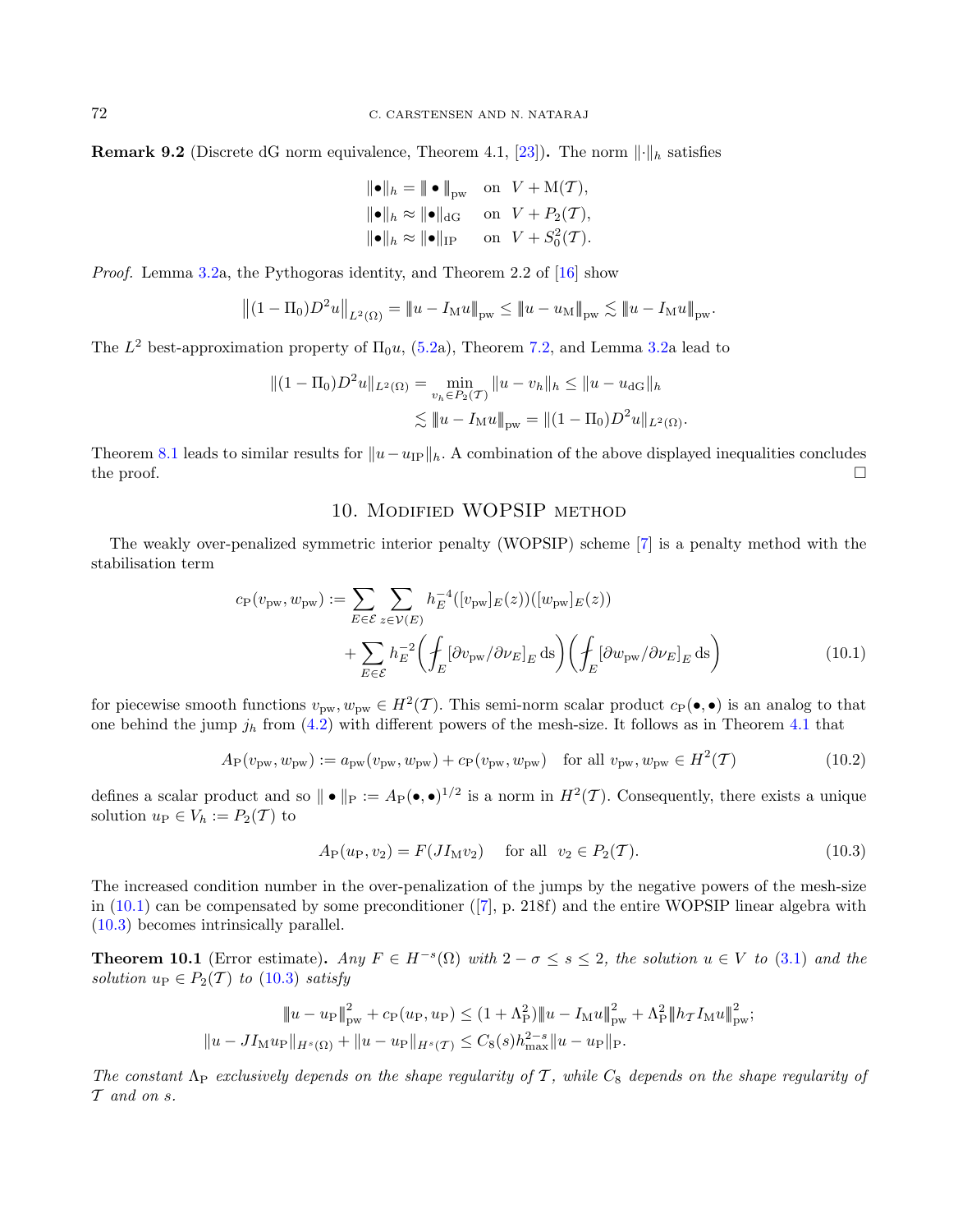The subsequent lemma specifies the constant  $\Lambda_{\rm P}$  in the best-approximation estimate.

<span id="page-32-0"></span>**Lemma 10.2.** There exists some positive  $\Lambda_P < \infty$ , that exclusively depends on the shape regularity of T, such  $that \ \|h_T^{-1}(v_2 - I_M v_2)\|_{\text{pw}}^2 + \| (1 - J)I_M v_2 \|_{\text{pw}}^2 \leq \Lambda_P^2 \|v_2 - v\|_P^2$  holds for all  $v_2 \in P_2(\mathcal{T})$  and all  $v \in V$ .

*Proof of Lemma [10.2.](#page-32-0)* The analysis of  $||h_T^{-1}(v_2 - I_M v_2)||_{\text{pw}}$  returns to the proof of Theorem [4.3](#page-12-0) that eventually provides [\(4.11\)](#page-14-0) for one fixed triangle  $T \in \mathcal{T}$  with its neighourhood  $\Omega(T)$  for any  $v_2 \in P_2(\mathcal{T})$ . The substitution of  $v_2$  by  $h_T^{-1}v_2$  (with a fixed scaling factor  $h_T$ ) in [\(4.11\)](#page-14-0) after a standard inverse estimate shows, for all  $v_2 \in P_2(\mathcal{T})$ , that

$$
h_T^{-2}|v_2 - I_\mathcal{M} v_2|_{H^2(T)}^2 \lesssim h_T^{-6} \|v_2 - I_\mathcal{M} v_2\|_{L^2(T)}^2 \lesssim j_h \big(h_T^{-1} v_2, T\big)^2.
$$

The shape regularity of T implies that all edge-sizes in the sub-triangulation  $\mathcal{T}(\Omega(T))$  that covers the neighbouhood  $\Omega(T)$  (of T and one layer of triangles around T) are equivalent to  $h_T$ . Hence  $j_h(h_T^{-1}v_2, T)$  is equivalent to the respective contributions in  $c_{\rm P}(v_2, v_2)$ :

$$
j_h(h_T^{-1}v_2,T)^2 \lesssim \sum_{z \in \mathcal{V}(T)} \sum_{F \in \mathcal{E}(z)} h_F^{-4}([v_2]_F(z))^2 + \sum_{E \in \mathcal{E}(T)} h_E^{-2} \left( \int_E [\partial v_{\text{pw}}/\partial \nu_E]_E \,\mathrm{d}s \right)^2.
$$

The combination of this estimate with the previous one and the sum over all those estimates lead to

<span id="page-32-2"></span><span id="page-32-1"></span>
$$
\|h_T^{-1}(v_2 - I_M v_2)\|_{\text{pw}}^2 \lesssim c_\text{P}(v_2, v_2) \tag{10.4}
$$

owing to the finite overlap of the family  $(\Omega(T) : T \in \mathcal{T})$ . The second term  $\|(1-J)I_Mv_2\|_{\text{pw}}$  is controlled with Lemma [3.7d](#page-8-0) and a triangle inequality in

$$
\Lambda_J^{-1} \|(1-J)I_M v_2\|_{\text{pw}} \le \|v - I_M v_2\|_{\text{pw}} \le \|v - v_2\|_{\text{pw}} + \|v_2 - I_M v_2\|_{\text{pw}}.
$$

Since the the last term  $|||v_2 - I_M v_2||_{\text{pw}} \leq h_{\text{max}} ||h_T^{-1}(v_2 - I_M v_2)||_{\text{pw}}$  is bounded in [\(10.4\)](#page-32-1), the summary of the aforementioned estimates concludes the proof of the lemma.  $\Box$ 

*Proof of energy norm estimate in Theorem [10.1.](#page-31-4)* The equations  $(3.1)$  and  $(10.3)$  show the key identity

$$
a(u, JI_Me_P) = F(JI_Me_P) = a_{pw}(u_P, e_P) + c_P(u_P, e_P)
$$
 for  $e_P := I_Mu - u_P \in P_2(\mathcal{T})$ .

Remark [4.2](#page-10-9) applies verbatim and provides  $c_P(I_M u, e_P) = 0$ . This, the key identity, and the definition of the norm  $\| \bullet \|_{\text{P}} := A_{\text{P}}(\bullet, \bullet)^{1/2}$  lead to

$$
||e_{\rm P}||_{\rm P}^2 = a_{\rm pw}(I_{\rm M}u, e_{\rm P}) - a(u, JI_{\rm M}e_{\rm P}) = a_{\rm pw}(u, e_{\rm P} - JI_{\rm M}e_{\rm P})
$$
\n(10.5)

with [\(3.5\)](#page-7-7) in the last step. Set  $e_M := I_M e_P \in M(\mathcal{T})$  and split  $e_P - J_{M} e_P = (e_P - e_M) + (1 - J)e_M$ . The last term in  $(10.5)$  is equal to

$$
a_{\text{pw}}(u, e_{\text{P}} - e_{\text{M}}) + a_{\text{pw}}(u, e_{\text{M}} - Je_{\text{M}}) = a_{\text{pw}}(I_{\text{M}}u, e_{\text{P}} - e_{\text{M}}) + a_{\text{pw}}(u - I_{\text{M}}u, e_{\text{M}} - Je_{\text{M}})
$$
  
\n
$$
\leq \|h_{\mathcal{T}}I_{\text{M}}u\|_{\text{pw}} \|h_{\mathcal{T}}^{-1}(e_{\text{P}} - e_{\text{M}})\|_{\text{pw}} + \|u - I_{\text{M}}u\|_{\text{pw}} \|e_{\text{M}} - Je_{\text{M}}\|_{\text{pw}}
$$
  
\n
$$
\leq \Lambda_{\text{P}}(\|h_{\mathcal{T}}I_{\text{M}}u\|_{\text{pw}}^2 + \|u - I_{\text{M}}u\|_{\text{pw}}^2)^{1/2} \|e_{\text{P}}\|_{\text{P}}
$$

with  $(3.5)$  twice in the first equality, (weighted) Cauchy inequalities for the inequality in the third line, and Lemma [10.2](#page-32-0) (with  $v = 0$ ) in the end. The combination with  $(10.5)$  proves

$$
||e_{\rm P}||_{\rm P}^2 \leq \Lambda_{\rm P}^2 \Big( ||h_{\mathcal{T}} I_{\rm M} u||_{\rm pw}^2 + ||u - I_{\rm M} u||_{\rm pw}^2 \Big).
$$

This and the Pythagoras theorem  $(3.7)$  conclude the proof.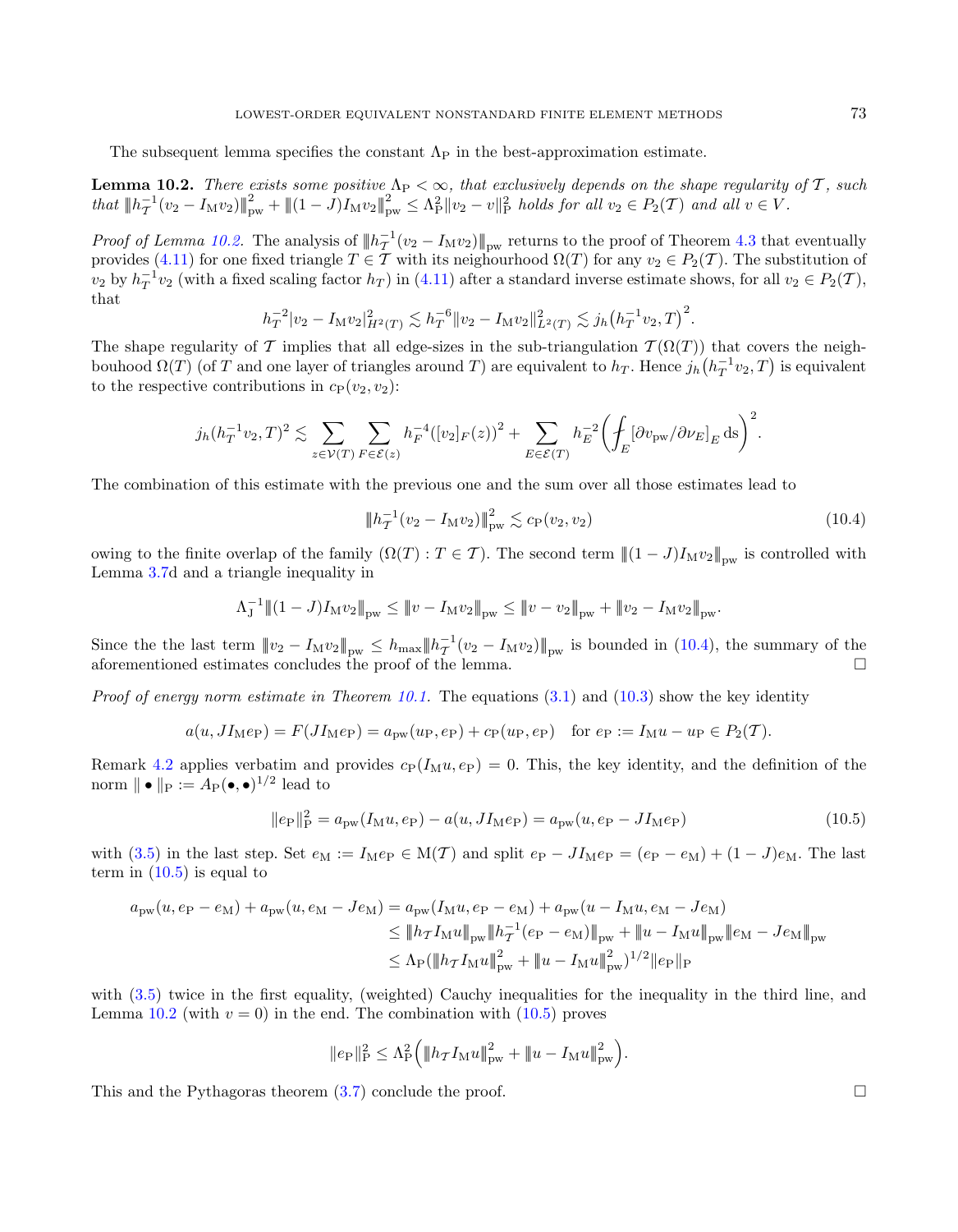Proof of error estimates in weaker (piecewise) Sobolev norms in Theorem [10.1.](#page-31-4) The error analysis in weaker norms adapts the notation of the beginning of Section [6.2](#page-22-1) on  $v := J I_M u_P \in V$  and  $\zeta := J I_M z \in V$  for the dual solution  $z \in V$  with  $||z||_{H^{4-s}(\Omega)} \leq C_{\text{reg}}$  and

$$
||u - v||_{H^{s}(\Omega)} = a(u - v, z) = a(u, z - \zeta) + a_{\text{pw}}(u_{\text{P}} - v, z)
$$

with the key identity  $a(u, \zeta) = F(\zeta) = A_P(u_P, I_M z) = a_{\text{pw}}(u_P, I_M z) = a_{\text{pw}}(u_P, z)$  (from Rem. [4.2](#page-10-9) and [\(3.5\)](#page-7-7)) in the last step. Since  $a_{\text{pw}}(I_M u, z - \zeta) = 0$  (from [\(3.5\)](#page-7-7) with  $I_M z = I_M \zeta$  from [\(3.9\)](#page-8-2)), the first term

$$
a(u, z - \zeta) = a_{\text{pw}}(u - I_{\text{M}}u, z - \zeta) \le (1 + \Lambda_{\text{J}})(1 + \Lambda_{\text{M}}) \|u - I_{\text{M}}u\|_{\text{pw}} \|z - I_{\text{M}}z\|_{\text{pw}}
$$

is controlled by [\(6.5\)](#page-23-3) (with  $z_h = I_M z$ ,  $I_h = id$ ). The analysis of the second term  $a_{\text{pw}}(u_P - v, \zeta)$  follows the corresponding lines of the proof of the best-approximation in Theorem [10.1](#page-31-4) with  $u_M := I_M u_P$ ,  $u_P - v =$  $u_{\rm P} - u_{\rm M} + (1-J)u_{\rm M}$ . This shows

$$
a_{\text{pw}}(u_{\text{P}} - v, z) = a_{\text{pw}}(u_{\text{P}} - u_{\text{M}}, z) + a_{\text{pw}}(u_{\text{M}} - Ju_{\text{M}}, z)
$$
  
\n
$$
= a_{\text{pw}}(u_{\text{P}} - u_{\text{M}}, I_{\text{M}}z) + a_{\text{pw}}(u_{\text{M}} - Ju_{\text{M}}, z - I_{\text{M}}z)
$$
  
\n
$$
\leq \|h_{\mathcal{T}}I_{\text{M}}z\|_{\text{pw}} \|h_{\mathcal{T}}^{-1}(u_{\text{P}} - u_{\text{M}})\|_{\text{pw}} + \|z - I_{\text{M}}z\|_{\text{pw}} \|u_{\text{M}} - Ju_{\text{M}}\|_{\text{pw}}
$$
  
\n
$$
\leq \Lambda_{\text{P}} \Big( \|h_{\mathcal{T}}I_{\text{M}}z\|_{\text{pw}}^2 + \|z - I_{\text{M}}z\|_{\text{pw}}^2 \Big)^{1/2} \|u - u_{\text{P}}\|_{\text{P}}
$$

from Lemma [10.2](#page-32-0) with  $v = u$ . The final argument is the regularity of z and the approximation estimates  $||z - I_M z||_{\text{pw}} \leq C_{\text{int}}(s)C_{\text{reg}}(s)h_{\text{max}}^{2-s}$  from Section [6.5.](#page-24-4) The combination of the above arguments shows

$$
||u - JI_{\mathcal{M}}u_{\mathcal{P}}||_{H^{s}(\Omega)} \lesssim h_{\max}^{2-s}||u - u_{\mathcal{P}}||_{\mathcal{P}}.
$$

Theorem [4.5d](#page-15-1) applies to  $u_P \in P_2(\mathcal{T})$  and the remaining arguments follow the last lines in the proof Theorem [6.2b](#page-22-0) with a triangle inequality in  $H^s(\mathcal{T})$  in the end.

#### Appendix A.

<span id="page-33-0"></span>*Proof of Lemma [2.2.](#page-3-1)* For  $z \in Y_h \cap Y$ , [\(2.2\)](#page-3-0) implies  $||z - Qz||_{\hat{Y}} = 0$ , and hence [\(2.3\)](#page-3-3) holds. The converse is a consequence of the finite dimension of  $Y_h$ . In the context of Peetre–Tartar lemma [\[40\]](#page-37-13), let  $\widetilde{Y} := (1-Q)(Y_h) \subset \widehat{Y}$ denote the range of  $1 - Q$  and abbreviate  $A := 1 - \Pi_Y$  and  $B := \Pi_Y$ . Then  $A \in L(\tilde{Y}; \hat{Y})$  is injective because  $A\widetilde{y} = 0$  means  $\widetilde{y} \in \widetilde{Y} \cap Y$  for some  $y_h \in Y_h$  with  $\widetilde{y} = (1 - Q)y_h$ , whence  $y_h \in Y_h \cap Y$  and  $\widetilde{y} = 0$  from  $(2.2)$ . Notice that  $B \in L(\tilde{Y}; Y)$  is compact (for  $\tilde{Y}$  has finite dimension). Since  $\tilde{y} = A\tilde{y} + B\tilde{y}$  implies  $\|\tilde{y}\|_{\tilde{Y}} \leq \|A\tilde{y}\|_{\tilde{Y}} + \|B\tilde{y}\|_{\tilde{Y}}$ for all  $\tilde{y} \in \hat{Y}$ , the Peetre–Tartar lemma proves  $\gamma \|\tilde{y}\|_{\hat{Y}} \leq \|A\tilde{y}\|_{\hat{Y}}$  for all  $\tilde{y} \in \hat{Y}$  and some constant  $\gamma > 0$ . This implies for all  $y_h \in Y_h$  that

$$
\gamma \|y_h - Qy_h\|_{\widehat{Y}} \le \|A(y_h - Qy_h)\|_{\widehat{Y}} = \|y_h - \Pi_Y y_h\|_{\widehat{Y}} \le \|y_h - y\|_{\widehat{Y}} \text{ for all } y \in Y.
$$

This is [\(2.3\)](#page-3-3) with  $\Lambda_{\Omega} := 1/\gamma > 0$ . The point in those compactness arguments is that we do know that  $\gamma =$  $1/\Lambda_{\rm Q} > 0$  with [\(2.3\)](#page-3-3) exists, but we do not know how it depends, e.g., on dim  $Y_h$ .

*Proof of Lemma [2.4.](#page-4-0)* It is obvious that  $(QO)$  implies  $(2.4)$ . The converse follows from a compactness argument from dim  $X_h < \infty$ . The subspace  $\widetilde{X} := (1 - M)X \subset \widehat{X}$  is complete because  $1 - M : (X_h \cap X)^\perp \cap X \to \widetilde{X}$  is linear, bounded, and bijective for the (complete) orthogonal complement  $(X_h \cap X)^{\perp} \cap X$  of  $X_h \cap X$  in X. Then  $A := 1 - \Pi_{X_h} \in L(X; X)$  is injective (as  $A\tilde{x} = 0$  implies  $\tilde{x} = (1 - M)x \in X_h$ , whence  $x \in X_h \cap X$  and  $\tilde{x} = 0$  in  $\widetilde{X}$  from [\(2.4\)](#page-4-1)). Since  $B := \Pi_{X_h} \in L(\widetilde{X}; \widehat{X}_h)$  is compact and  $\widetilde{x} = A\widetilde{x} + B\widetilde{x}$  implies

$$
\|\widetilde{x}\|_{\widehat{X}} \le \|A\widetilde{x}\|_{\widehat{X}} + \|B\widetilde{x}\|_{\widehat{X}} \text{ for all } \widetilde{x} \in X,
$$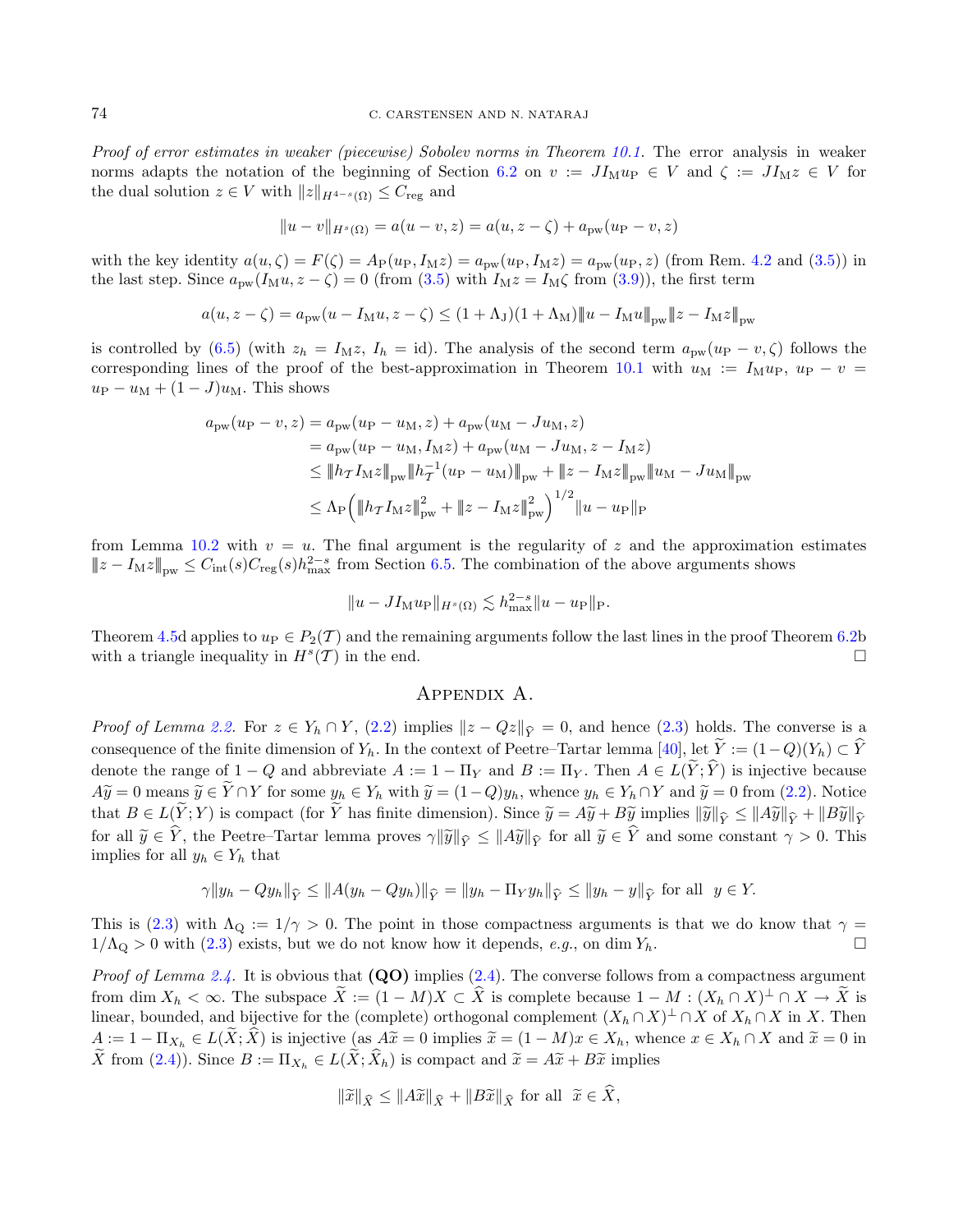the Peetre–Tartar lemma [\[40\]](#page-37-13) leads to some  $\gamma > 0$  with

$$
\gamma \| (1 - M)x \|_{\widehat{X}} \le \| A(1 - M)x \|_{\widehat{X}} = \| x - \Pi_{X_h} x \|_{\widehat{X}} \le \| x - x_h \|_{\widehat{X}}
$$

for all  $x \in X$  and  $(1 - M)x \in \tilde{X}$  and for all  $x_h \in X_h$ . This is  $(QO)$  with  $C_{qo} := 1/\gamma$ .

*Proof of Theorem [2.5.](#page-4-2)* [Proof of " $\implies$ "] Suppose M satisfies (QO) with constant  $C_{\alpha 0}$ . Then for all  $x_h, y_h$ , the definition of  $MPx_h$  leads to the identity

$$
a_h(x_h, y_h) - a(Px_h, Qy_h) = a_h(x_h - MPx_h, Qy_h) = \langle Q^* A_h(x_h - MPx_h), y_h \rangle_{Y_h^* \times Y_h} \leq ||Q^* A_h|| ||y_h||_{Y_h} ||x_h - MPx_h||_{X_h}.
$$

It remains to prove that  $||x_h - MPx_h||_{X_h} \leq (1 + C_{\text{qo}})||x_h - Px_h||_{\hat{X}}$ . This follows from a triangle inequality  $||x_h - MPx_h||_{X_h} \le ||x_h - Px_h||_{\widehat{X}} + ||Px_h - MPx_h||_{\widehat{X}}$  and  $(QO)$  in  $||Px_h - MPx_h||_{\widehat{X}} \le C_{qo} ||Px_h - x_h||_{\widehat{X}}$ . In conclusion, (H) holds with  $\Lambda_H := ||Q^* A_h|| (1 + C_{qo}).$ 

[Proof of " $\Longleftarrow$ "] Let  $\Pi_{X_h} \in L(\hat{X})$  denote the orthogonal projection onto the closed subset  $X_h$  in the Hilbert space  $\hat{X}$ . Given any  $x \in X$ , let  $x_h^* := \Pi_{X_h} x = \arg \min_{\xi_h \in X_h} ||x - \xi_h||_{\hat{X}}$  denote the best-approximation of x in  $X_h$  in the Hilbert space  $\hat{X}$  and set  $e_h := x_h^* - Mx \in X_h$ . The inf-sup condition for  $a_h(\bullet, \bullet)$  leads to  $y_h \in Y_h$ with norm  $||y_h||_{Y_h} \leq 1$  such that

$$
\alpha_h ||e_h||_{X_h} = a_h(e_h, y_h) = a_h(x_h^*, y_h) - a_h(Mx, y_h).
$$

Recall the definition of  $x_h := Mx = A_h^{-1}Q^*Ax$  as the discrete solution for the right-hand side  $a(x, Q\bullet)$  to verify

<span id="page-34-0"></span>
$$
a_h(Mx, y_h) = a_h(x_h, y_h) = a(x, Qy_h).
$$

This leads to the identity

<span id="page-34-2"></span><span id="page-34-1"></span>
$$
\alpha_h \|e_h\|_{X_h} = a_h(x_h^*, y_h) - a(x, Qy_h). \tag{A.1}
$$

Hypothesis (H) and  $||y_h||_{Y_h} \leq 1$  lead to the first and [\(2.5\)](#page-4-2) to the last inequality in

$$
a_h(x_h^*, y_h) - a(Px_h^*, Qy_h) \le \Lambda_H \|x_h^* - Px_h^*\|_{\widehat{X}} \le \Lambda_H \Lambda_P \|x - x_h^*\|_{\widehat{X}}.
$$
 (A.2)

A triangle inequality and [\(2.5\)](#page-4-2) imply

$$
||x - Px_h^*||_X \le ||x - x_h^*||_{\widehat{X}} + ||x_h^* - Px_h^*||_{\widehat{X}} \le (1 + \Lambda_P) ||x - x_h^*||_{\widehat{X}}.
$$

With the operator norm  $||Q^*A||$  in  $L(X; Y_h^*)$  and the duality brackets  $\langle \bullet, \bullet \rangle_{Y_h^* \times Y_h}$  in  $Y_h^* \times Y_h$ , this and  $||y_h||_{Y_h} \leq 1$ show

$$
a(Px_h^* - x, Qy_h) = \langle Q^* A(Px_h^* - x), y_h \rangle_{Y_h^* \times Y_h} \le ||Q^* A|| (1 + \Lambda_P) ||x - x_h^* ||_{\hat{X}}.
$$
 (A.3)

The combination of  $(A.1)$ – $(A.3)$  reads

$$
\alpha_h \|e_h\|_{X_h} \leq (\Lambda_H \Lambda_P + \|Q^*A\|(1+\Lambda_P))\|x - x_h^*\|_{\widehat{X}}.
$$

Define  $C_{\mathbf{q}\circ} := 1 + \alpha_h^{-1}(\Lambda_H \Lambda_P + ||Q^*A||(1 + \Lambda_P))$  and rewrite the last estimate as

$$
||Mx - x_h^*||_{X_h} = ||e_h||_{X_h} \le (C_{\mathbf{q}_0} - 1)||x - x_h^*||_{\widehat{X}}.
$$
\n(A.4)

A triangle inequality  $||x - Mx||_{\hat{X}} \le ||x - x_h^*||_{\hat{X}} + ||Mx - x_h^*||_{X_h}$  and [\(A.4\)](#page-34-2) prove (QO) because of  $||x - x_h^*||_{\hat{X}} =$  $\min_{x_h \in X_h} ||x - x_h||_{\widehat{X}}.$  $||x - x_h||_{\widehat{X}}$ .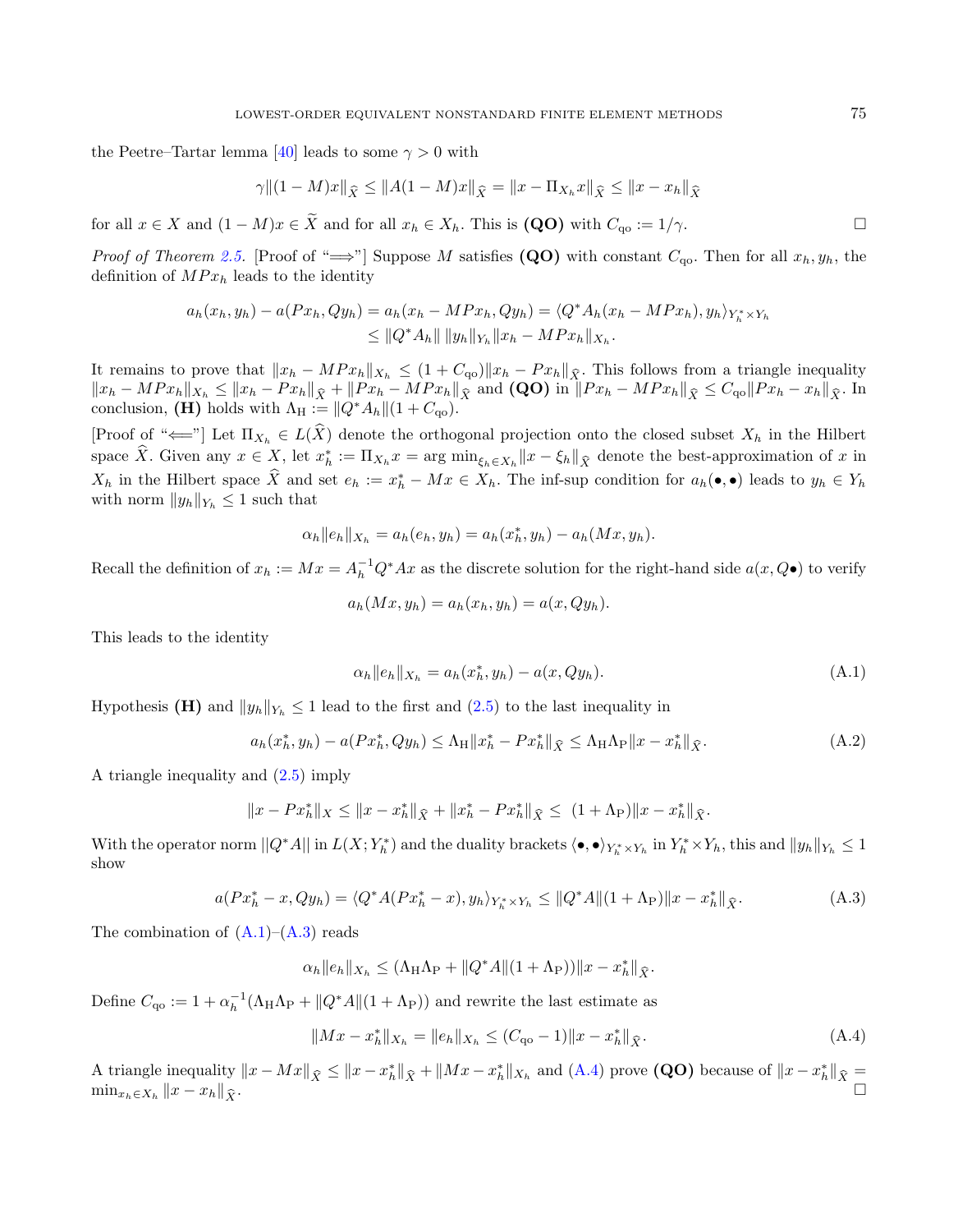#### 76 C. CARSTENSEN AND N. NATARAJ

Proof of Theorem [2.6.](#page-4-4) [Proof of " $\Longrightarrow$ "] Given  $x'_h \in X'_h$ , let  $N := \text{Ker } M \subset X$ ; and let  $N^{\perp}$  denote the orthogonal complement of N in the Hilbert space X. The restriction  $M|_{N^{\perp}} : N^{\perp} \to X'_{h}$  of M is linear, bounded, and bijective and hence has a linear and bounded inverse  $S := (M|_{N} \perp)^{-1} : X'_{h} \to N^{\perp}$ . Since N is closed in  $\hat{X} = X + X_h$ , the orthogonal projection  $\Pi_N \in L(\hat{X})$  onto N is well-defined and so is its restriction  $\Pi_N|_{X'_{h}} \in L(X'_h;X)$ . Given  $S \in L(X'_h;X)$  and  $\Pi_N|_{X'_h}$ , define  $P' := \Pi_N + S \in L(X'_h;X)$ . Let  $x := P' x'_h = \overline{\Pi}_N x'_h + S x'_h \in X$  and observe  $MX = M|_{N} (SX'_h) = x_h$  and  $MP' = \text{id}$  in  $X'_h$ . Let  $\xi := \overline{\Pi}_X x'_h \in X$ be the best-approximation of  $x_h$  in X with respect to the norm of  $\hat{X}$ . Since  $\xi - P'M\xi \in N \perp x'_h - P'x'_h \in N^{\perp}$ , the Pythogoras theorem in  $\hat{X}$  reads

<span id="page-35-0"></span>
$$
\|\xi - x'_{h} + P'(x'_{h} - M\xi)\|_{\widehat{X}}^{2} = \|x'_{h} - Px'_{h}\|_{\widehat{X}}^{2} + \|\xi - P'M\xi\|_{\widehat{X}}^{2}.
$$

The left-hand side of the above displayed equality is an upper bound of  $||x'_{h} - Px'_{h}||_{\widehat{X}}^2$  and is smaller than or equal to the square of

$$
\|\xi - x'_{h} + P'(x'_{h} - M\xi)\|_{\widehat{X}} \le \| (1 - \Pi_X) x'_{h} \|_{\widehat{X}} + \| P' \| \| x'_{h} - M\xi \|_{X_{h}}
$$

with the operator norm  $||P'||$  of  $P' \in L(X_h'; X)$ . Consequently,

$$
||x'_{h} - Px'_{h}||_{\widehat{X}} \le ||(1 - \Pi_X)x'_{h}||_{\widehat{X}} + ||P'|| ||x'_{h} - M\xi||_{X_{h}}.
$$

A triangle inequality and (QO) with  $\|\xi - M\xi\|_{\widehat{X}} \leq C_{\text{qo}} \|\xi - x'_h\|_{\widehat{X}}$  show

$$
||x'_{h} - M\xi||_{X_{h}} \le ||\xi - x'_{h}||_{\widehat{X}} + C_{\mathbf{q}\circ}||\xi - x'_{h}||_{\widehat{X}} = (1 + C_{\mathbf{q}\circ})||\xi - x'_{h}||_{\widehat{X}}.
$$

The combination of the previous two displayed estimates with  $||(1 - \Pi_X)x'_h||_{\hat{X}} \le ||x'_h - Px'_h||_{\hat{X}}$  (from  $Px'_h \in X$ and the definition of  $\Pi_X x_h$ ) and  $\Lambda_{P'} := 1 + ||P'|| (1 + C_{qo})$  proves

$$
||x_h' - P'x_h'||_{\hat{X}} \le \Lambda_{P'} ||x_h' - Px_h'||_{\hat{X}}.
$$
\n(A.5)

This and  $y := Qy_h \in Y$  lead in  $\widetilde{(\mathbf{Q}\mathbf{O})}$  to

$$
a(P'x'_{h} - PMP'x'_{h}, Qy_{h}) \leq \widehat{C_{\mathbf{q}\mathbf{o}}}\|x'_{h} - P'x'_{h}\|_{\widehat{X}}\|y_{h} - Qy_{h}\|_{\widehat{Y}}.
$$

Recall the definition of  $x_h = Mx = A_h^{-1}Q^*Ax$  as the discrete solution to the right-hand side  $a(x, Q\bullet)$  to verify  $a_h(Mx, y_h) = a_h(x_h, y_h) = a(x, Qy_h)$ . The combination with the last displayed inequality with  $MP'x'_h = x'_h$ leads to

$$
a(P'x'_{h} - PMP'x'_{h}, Qy_{h}) = a_{h}(x'_{h}, y_{h}) - a(Px'_{h}, Qy_{h}) \leq \widehat{C_{\mathbf{q}}}_{\mathbf{q}}||x'_{h} - Px'_{h}||_{\widehat{X}}||y_{h} - Qy_{h}||_{\widehat{Y}}.
$$

This and [\(A.5\)](#page-35-0) prove  $(H)$  with  $\widehat{\Lambda}_{H} = \widehat{C_{\mathbf{q}\circ}} \Lambda_{P'} = \widehat{C_{\mathbf{q}\circ}} (1 + ||P'|| (1 + C_{\mathbf{q}\circ}).$ [Proof of " $\Longleftarrow$ "] Given any  $x \in X$  and  $y_h \in Y_h$ , let  $x'_h := Mx \in X_h$  with  $a_h(x'_h, y_h) = a(x, Qy_h)$ . This shows in  $(H)$  that

$$
a(x - PMx, Qy_h) \le \Lambda_2' ||x_h' - Px_h'||_{\widehat{X}} ||y_h - Qy_h||_{\widehat{Y}}.
$$

This and the operator norm  $||a||$  of  $a(\bullet, \bullet)$  show

$$
a(x - PMx, y) = a(x - PMx, y - Qy_h) + a(x - PMx, Qy_h)
$$
  
\n
$$
\le ||a|| ||x - PMx||_X ||y - Qy_h||_Y + \Lambda_2' ||Mx - PMx||_{\hat{X}} ||y_h - Qy_h||_{\hat{Y}}.
$$

This and the elementary inequalities

$$
||x - PMx||_X \le ||x - Mx||_{\hat{X}} + ||Mx - PMx||_{\hat{X}}, ||Mx - PMx||_{\hat{X}} \le \Lambda_{P} ||x - Mx||_{\hat{X}},
$$

and

$$
||y - Qy_h||_Y \le ||y - y_h||_{\widehat{Y}} + ||y_h - Qy_h||_{\widehat{Y}}, ||y_h - Qy_h||_{\widehat{Y}} \le \Lambda_Q ||y - y_h||_{\widehat{Y}}
$$

conclude the proof of  $\widehat{(\mathbf{Q}\mathbf{O})}$  with  $\widehat{C_{\mathbf{q}\circ}} := ||a||(1 + \Lambda_{\mathbf{P}})(1 + \Lambda_{\mathbf{Q}}) + \Lambda_2'\Lambda_{\mathbf{P}}\Lambda_{\mathbf{Q}}$ .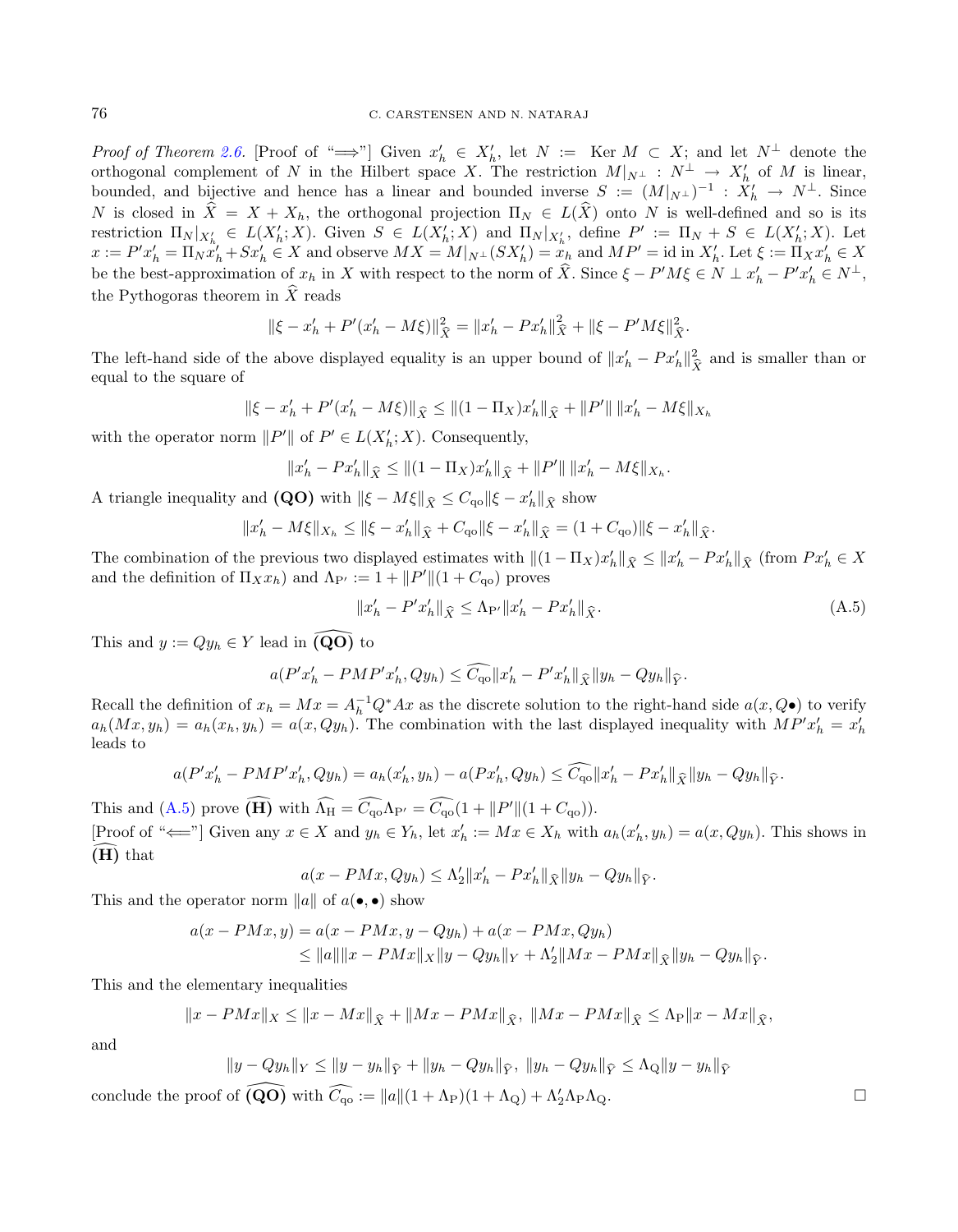<span id="page-36-29"></span><span id="page-36-24"></span><span id="page-36-23"></span><span id="page-36-20"></span><span id="page-36-17"></span><span id="page-36-16"></span><span id="page-36-15"></span><span id="page-36-3"></span>Acknowledgements. The research of the first author has been supported by the Deutsche Forschungsgemeinschaft in the Priority Program 1748 under the project "foundation and application of generalized mixed FEM towards nonlinear problems in solid mechanics" (CA 151/22-2). The finalization of this paper has been supported by SPARC project (id 235) entitled the mathematics and computation of plates and SERB POWER Fellowship SPF/2020/000019.

## **REFERENCES**

- <span id="page-36-18"></span><span id="page-36-9"></span>[1] S. Agmon, Lectures on Elliptic Boundary Value Problems. AMS Chelsea Publishing, Providence, RI (2010).
- <span id="page-36-26"></span>[2] G.A. Baker, Finite element methods for elliptic equations using nonconforming elements. Math. Comp. 31 (1977) 45–59.
- <span id="page-36-10"></span>[3] H. Blum and R. Rannacher, On the boundary value problem of the biharmonic operator on domains with angular corners. Math. Methods Appl. Sci. 2 (1980) 556–581.
- <span id="page-36-21"></span>[4] D. Braess, Finite Elements, Theory, Fast Solvers, and Applications in Elasticity Theory, 3rd edition. Cambridge (2007).
- [5] S.C. Brenner, Convergence of nonconforming multigrid methods without full elliptic regularity. Math. Comp. 68 (1999) 25–53.
- <span id="page-36-12"></span>[6] S.C. Brenner and L.-Y. Sung,  $C^0$  interior penalty methods for fourth order elliptic boundary value problems on polygonal domains. J. Sci. Comput. 22/23 (2005) 83–118.
- <span id="page-36-27"></span>[7] S.C. Brenner, T. Gudi and L.-Y. Sung, A weakly over-penalized symmetric interior penalty method for the biharmonic problem. Electron. Trans. Numer. Anal. 37 (2010) 214–238.
- <span id="page-36-8"></span>[8] S.C. Brenner, L.-Y. Sung, H. Zhang and Y. Zhang, A Morley finite element method for the displacement obstacle problem of clamped Kirchhoff plates. J. Comput. Appl. Math. 254 (2013) 31–42.
- <span id="page-36-13"></span>[9] C. Carstensen, A unifying theory of a posteriori finite element error control. Numer. Math. 100 (2005) 617–637.
- <span id="page-36-6"></span>[10] C. Carstensen and D. Gallistl, Guaranteed lower eigenvalue bounds for the biharmonic equation. Numer. Math. 126 (2014) 33–51.
- <span id="page-36-14"></span>[11] C. Carstensen and F. Hellwig, Constants in discrete Poincaré and Friedrichs inequalities and discrete quasi-interpolation.  $CMAM$  18 (2017) 433-450.
- <span id="page-36-22"></span>[12] C. Carstensen and J. Hu, A unifying theory of a posteriori error control for nonconforming finite element methods. Numer. Math. **107** (2007) 473-502.
- <span id="page-36-25"></span>[13] C. Carstensen and C. Merdon, Computational survey on a posteriori error estimators for nonconforming finite element methods for the Poisson problem. J. Comput. Appl. Math. 249 (2013) 74–94.
- <span id="page-36-11"></span>[14] C. Carstensen and N. Nataraj, Adaptive Morley FEM for the von Kármán equations with optimal convergence rates. SIAM J. Numer. Anal. 59 (2021) 696–719.
- <span id="page-36-0"></span>[15] C. Carstensen and N. Nataraj, Mathematics and computation of plates. Under preparation (2021).
- [16] C. Carstensen and N. Nataraj, A priori and a posteriori error analysis of the Crouzeix–Raviart and Morley FEM with original and modified right-hand sides. Comput. Methods Appl. Math. 21 (2021) 289–315.
- <span id="page-36-28"></span>[17] C. Carstensen and S. Puttkammer, How to prove the discrete reliability for nonconforming finite element methods. J. Comput. Math. 38 (2020) 142–175.
- <span id="page-36-7"></span>[18] C. Carstensen and S. Puttkammer, Direct guaranteed lower eigenvalue bounds with optimal a priori convergence rates for the bi-Laplacian. Preprint [arXiv.org:2105.01505](https://arxiv.org/abs/2105.01505) (2021).
- <span id="page-36-4"></span><span id="page-36-1"></span>[19] C. Carstensen and H. Rabus, Axioms of adaptivity with separate marking for data resolution. SIAM J. Numer. Anal. 55 (2017) 2644–2665.
- [20] C. Carstensen, M. Eigel, R.H.W. Hoppe and C. Löbhard, A review of unified a posteriori finite element error control. Numer. Math. Theory Methods Appl. 5 (2012) 509–558.
- <span id="page-36-2"></span>[21] C. Carstensen, J. Gedicke and D. Rim, Explicit error estimates for Courant, Crouzeix-Raviart and Raviart-Thomas finite element methods. J. Comput. Math. 30 (2012) 337–353.
- <span id="page-36-19"></span>[22] C. Carstensen, D. Gallistl and J. Hu, A discrete Helmholtz decomposition with Morley finite element functions and the optimality of adaptive finite element schemes. Comput. Math. Appl. 68 (2014) 2167–2181.
- <span id="page-36-5"></span>[23] C. Carstensen, D. Gallistl and N. Nataraj, Comparison results of nonstandard  $P_2$  finite element methods for the biharmonic problem. ESAIM: M2AN 49 (2015) 977–990.
- [24] C. Carstensen, G. Mallik and N. Nataraj, A priori and a posteriori error control of discontinuous Galerkin finite element methods for the von Kármán equations. IMA J. Numer. Anal.  $39$  (2019) 167–200.
- [25] C. Carstensen, N. Nataraj, C.R. Gopikrishnan and S. Devika, Unifying a priori and a posteriori error analysis for the lowestorder FEMs in fourth-order semi-linear problems with trilinear nonlinearity. Under preparation (2021).
- [26] P.G. Ciarlet, The Finite Element Method for Elliptic Problems. North-Holland, Amsterdam (1978).
- [27] G. Engel, K. Garikipati, T.J.R. Hughes, M.G. Larson, L. Mazzei and R.L. Taylor, Continuous/discontinuous finite element approximations of fourth-order elliptic problems in structural and continuum mechanics with applications to thin beams and plates, and strain gradient elasticity. Comput. Methods Appl. Mech. Eng. 191 (2002) 3669–3750.
- [28] X. Feng and O.A. Karakashian, Fully discrete dynamic mesh discontinuous Galerkin methods for the Cahn–Hilliard equation of phase transition. Math. Comp. 76 (2007) 1093–1117 (electronic).
- [29] D. Gallistl, Morley finite element method for the eigenvalues of the biharmonic operator. IMA J. Numer. Anal. 35 (2015) 1779–1811.
- [30] E.H. Georgoulis and P. Houston, Discontinuous Galerkin methods for the biharmonic problem. IMA J. Numer. Anal. 29 (2009) 573–594.